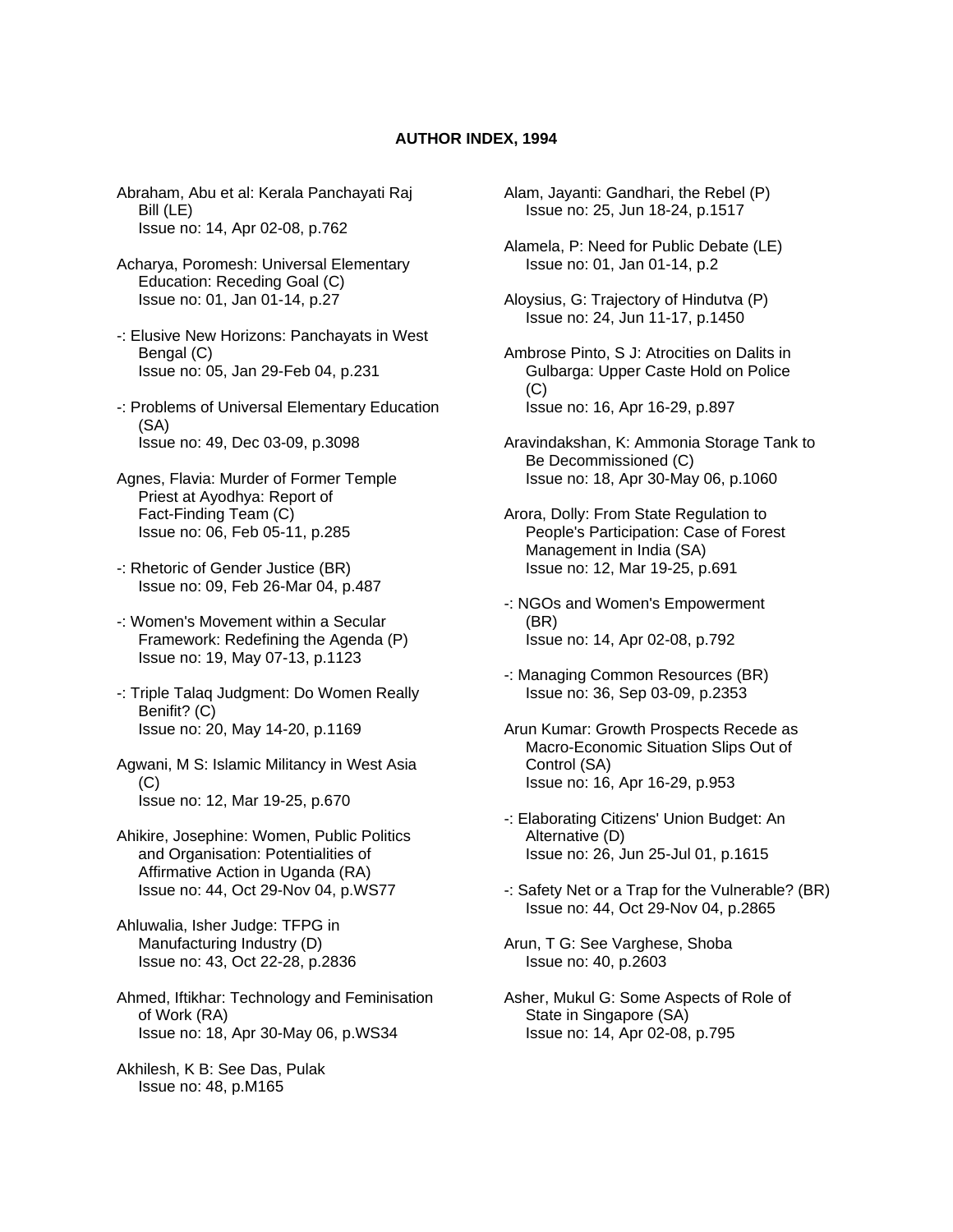Audinet, Pierre: Sugarcane Bagasse: Processing Technologies and Marketing: With Reference to India and Brazil (SA) Issue no: 48, Nov 26-Dec 02, p.M149

Aurora, G S et al: New Economic Policy, Voluntary Organisation and Rural Poor (C) Issue no: 14, Apr 02-08, p.787

Bagchi, Amaresh: India's Tax Reform: A Progress Report (SA) Issue no: 43, Oct 22-28, p.2809

Bagchi, Amiya Kumar: Making Sense of Government's Macro-Economic Stabilisation Strategy (P) Issue no: 18, Apr 30-May 06, p.1063

-: Democracy and Development in Post-Soviet World (P) Issue no: 53, Dec 31-06, p.3319

Bajaj, J L: Divesting State Ownership: A Tale of Two Companies (RA) Issue no: 35, Aug 27-Sep 02, p.M120

Bajpai, Nirupam: India's External Debt: Retrospect and Prospects (SA) Issue no: 34, Aug 20-26, p.2232

Baksh-Soodeen, Rawwida: Caribbean Feminism in International Perspective (RA) Issue no: 44, Oct 29-Nov 04, p.WS50

Bal, Vineeta: Immunology, Feminism and Anti-Fertility Vaccines (C) Issue no: 09, Feb 26-Mar 04, p.479

Balagopal, K: Civil Rights: Broadening Concerns: New Delhi (LE) Issue no: 03, Jan 15-21, p.66

-: Seshan in Kurnool (C) Issue no: 30, Jul 23-29, p.1903

-: In Defence of India: Supreme Court and Terrorism (C) Issue no: 32, Aug 06-12, p.2054

Balakrishnan, P and K Pushpangadan: Total Factor-Productivity Growth in Manufacturing Industry: A Fresh Look (SA) Issue no: 31, Jul 30-Aug 05, p.2028

Balakrishnan, Pulapre: Waiting for Private Investment (SA) Issue no: 16, Apr 16-29, p.979

Balasubrahmanyan, Vimal: Of Holy Cows and Sacred Science (C) Issue no: 06, Feb 05-11, p.292

-: Creating Taslimas (C) Issue no: 36, Sep 03-09, p.2334

Balasubramaniam, L: Quest for an Environmental Value System (C) Issue no: 22, May 28-Jun 03, p.1329

Balasubramaniam, Vejai: Modernisation and Media Attraction: Anglo-Malaysian Relations (C) Issue no: 22, May 28-Jun 03, p.1333

Bandyopadhyay, Rekha: Returning Agrarian Reform to Centre-Stage (BR) Issue no: 12, Mar 19-25, p.681

Banerjee, Sumanta: Obstacles to Change (BR) Issue no: 13, Mar 26-Apr 01, p.739

-: Explanation and Prescription (BR) Issue no: 16, Apr 16-29, p.913

-: Flowers for the Illiterate (C) Issue no: 48, Nov 26-Dec 02, p.3013

Banerjee-Guha, Swapna: Urban Growth and Access to Basic Services (BR) Issue no: 48, Nov 26-Dec 02, p.3032

-: Urban Growth and Access to Basic Services (BR) Issue no: 48, Nov 26-Dec 02, p.3032

Banerji, Arun: Keynes's Indian Connection (BR) Issue no: 34, Aug 20-26, p.2205

Banerji, Arup: Food Shortages in Russia (SA) Issue no: 19, May 07-13, p.1147

Banerji, D: Doctored Knowledge (LE) Issue no: 24, Jun 11-17, p.1426

Banik, Arindam: Farm Size, Factor Productivity and Returns to Scale under Different Types of Water Management (RA) Issue no: 53, Dec 31-06, p.A175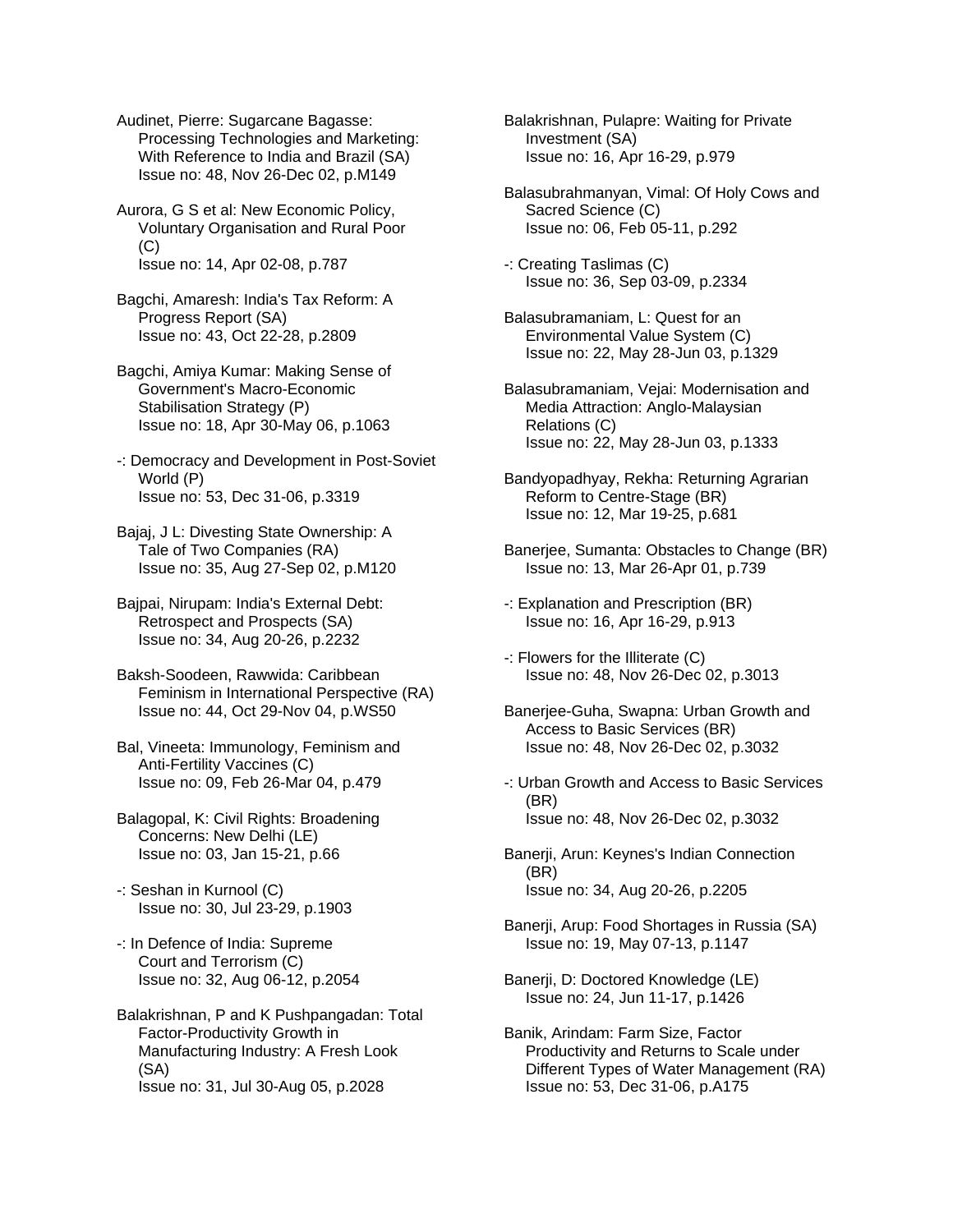Banu, Zainab: Immigrant Groups as a Factor in Communal Riots (P) Issue no: 37, Sep 10-16, p.2408

Baru, Rama V: See Qadeer, Imrana Issue no: 47, p.2981

Baru, Sundari: North American Free Trade Agreements: Canada's Fears (C) Issue no: 10, Mar 05-11, p.541

Basant, Rakesh: Economic Diversification in Rural Areas: Review of Processes with Special Reference to Gujarat (RA) Issue no: 39, Sep 24-30, p.A107

Baskaran, S Theodore: Satyamurthi: The Link that Snapped (P) Issue no: 38, Sep 17-23, p.2482

Basu, Amrita: When Local Riots Are Not Merely Local: Bringing the State Back In, Bijnor 1988-92 (SA) Issue no: 40, Oct 01-07, p.2605

Basu, Tapan Kumar: Beyond the National Question: Shifting Agendas of African-American Resistance (SA) Issue no: 07, Feb 12-18, p.377

Baviskar, Amita: Fate of the Forest: Conservation and Tribal Rights (SA) Issue no: 38, Sep 17-23, p.2493

Bawa, Vasant K: Towards Sustainable Development (BR) Issue no: 42, Oct 15-21, p.2738

-: Towards Sustainable Development (BR) Issue no: 42, Oct 15-21, p.2738

-: Towards Sustainable Development (BR) Issue no: 42, Oct 15-21, p.2738

Beck, Tony: Common Property Resource Access by Poor and Class Conflict in West Bengal (SA) Issue no: 04, Jan 22-28, p.187

Bery, Suman K: Financial Rehabilitation of Public Sector Banks: Conceptual and Policy Aspects (SA) Issue no: 05, Jan 29-Feb 04, p.251

Beteille, Andre: Secularism and Intellectuals (SA) Issue no: 10, Mar 05-11, p.559

Bhaduri, Amit and Kazimierz Laski: Relevance of Michal Kalecki Today (P) Issue no: 07, Feb 12-18, p.356

Bhargava, Rajeev: Giving Secularism Its Due (SA) Issue no: 28, Jul 09-15, p.1784

-: Karl Popper: Reason without Revolution (C) Issue no: 53, Dec 31-06, p.3313

Bharucha, Rustom: Somebody's Other: Disorientations in the Cultural Politics of Our Times (SA) Issue no: 03, Jan 15-21, p.105

-: On the Border of Fascism: Manufacture of Consent in Roja (P) Issue no: 23, Jun 04-10, p.1389

-: In the Name of the Secular: Cultural Interactions and Interventions (SA) Issue no: 45, Nov 05-18, p.2925

Bhat, P N Mari: Levels and Trends in Indian Fertility: A Reassessment (SA) Issue no: 51, Dec 17-30, p.3273

Bhatt, V V: Understanding the East Asian Miracle (BR) Issue no: 08, Feb 19-25, p.427

-: Strengthening the Banking System (C) Issue no: 10, Mar 05-11, p.535

Bhattacharjea, Aditya: In Praise of Reform (BR) Issue no: 20, May 14-20, p.1184

-: A Correction (LE) Issue no: 35, Aug 27-Sep 02, p.2250

Bhattacharji, Sukumari: Understanding Caste (BR) Issue no: 34, Aug 20-26, p.2208

Bhattacharya, K P: Affordable Housing (LE) Issue no: 09, Feb 26-Mar 04, p.454

Bhattacharya, Malini: Decolonising Third World Culture (BR) Issue no: 24, Jun 11-17, p.1453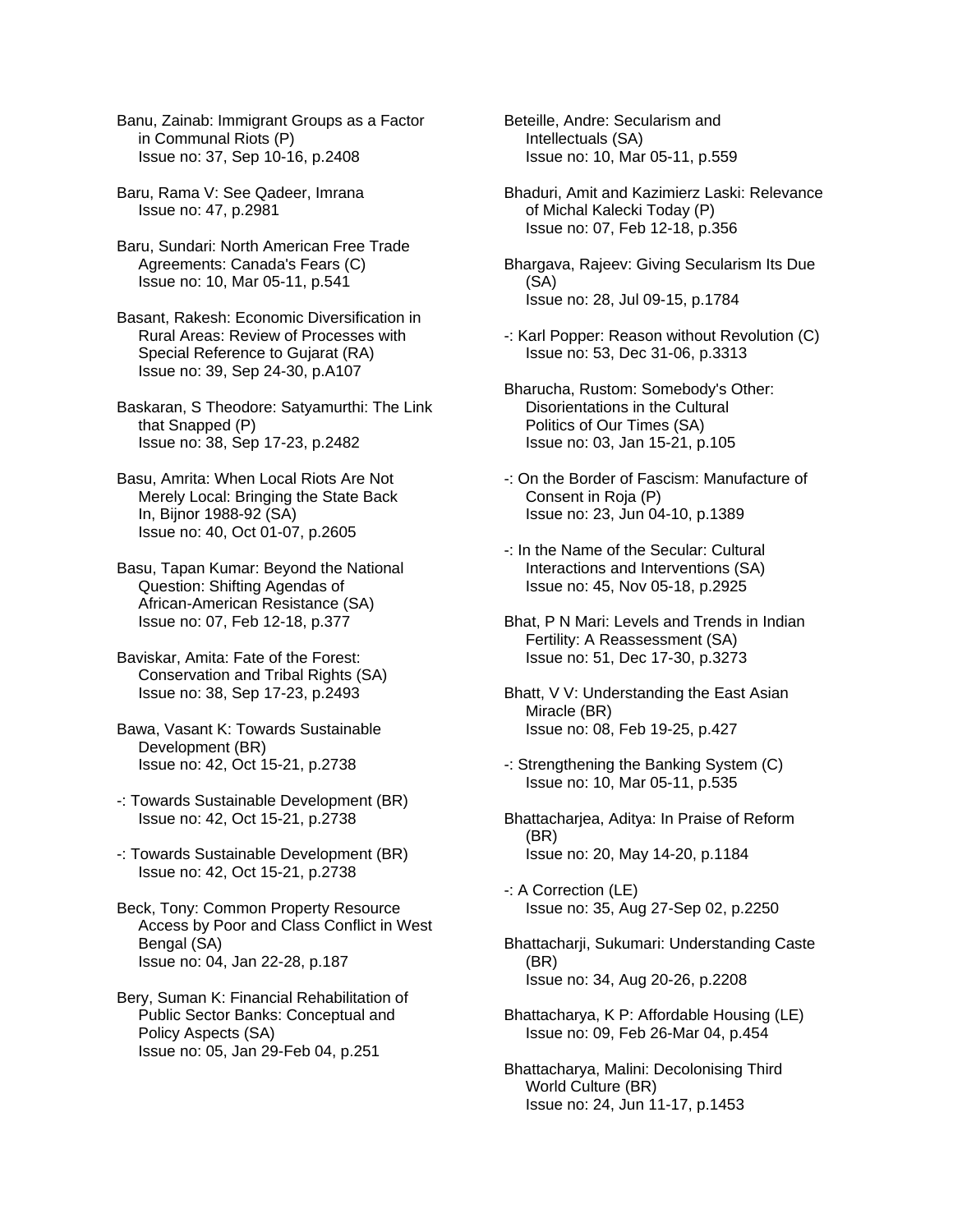- -: USAID- Aid to US (C) Issue no: 37, Sep 10-16, p.2401
- Bhattacharyya, S C: Rural Reforms in West Bengal (LE) Issue no: 33, Aug 13-19, p.2110
- Bhattacharyya, Saumyendra: Optimal Fuel-Mix in Rural Economy: A Village-Level Exercise (SA) Issue no: 25, Jun 18-24, p.1529
- Bhowmik, Sharit K: Workers as Shareholders: Case for Closer Examination (C) Issue no: 40, Oct 01-07, p.2580
- -: Tea Plantation Wage Agreement: Workers' Interests Sacrificed (C) Issue no: 41, Oct 08-14, p.2645
- Bhowmik, Sharit K and Rajesh Gupta: A R Desai (LE) Issue no: 48, Nov 26-Dec 02, p.3002
- Bijoy, C R: Zapatista Declaration (LE) Issue no: 25, Jun 18-24, p.1490
- Bilgrami, Akeel: Two Concepts of Secularism: Reason, Modernity and Archimedean Ideal (SA) Issue no: 28, Jul 09-15, p.1749
- BM: Myth of a 'Middle Path' (C) Issue no: 10, Mar 05-11, p.529
- -: An Irresponsible Budget: New Delhi (C) Issue no: 11, Mar 12-18, p.593
- -: Behind the PM's 'Middle Path': New Delhi (C) Issue no: 14, Apr 02-08, p.773
- -: Under the US Umbrella: New Delhi (C) Issue no: 22, May 28-Jun 03, p.1322
- -: Lessons of the Sugar Muddle: New Delhi (C) Issue no: 24, Jun 11-17, p.1438
- -: The New Panchsheela: New Delhi (C) Issue no: 29, Jul 16-22, p.1839
- -: A Government Running Out of Options: New Delhi (C) Issue no: 35, Aug 27-Sep 02, p.2266
- -: Economic Reform after the Election Debacle: New Delhi (C) Issue no: 51, Dec 17-30, p.3183
- Bokil, Milind S: Maharashtra Earthquake: Institutional Tremors (C) Issue no: 01, Jan 01-14, p.17
- Bose, Deb Kumar: An Alternative to the Fund-Bank Model (BR) Issue no: 06, Feb 05-11, p.301
- Bose, Sumantra: Tamil Self-Determination in Sri Lanka: Challenges and Prospects (C) Issue no: 39, Sep 24-30, p.2537
- Bose, Sutapa and Ashok Rudra: Quantitative Estimates of Primitive Accumulation and Its Sources (SA) Issue no: 04, Jan 22-28, p.199
- Brar, Bhupinder: Assessing Gorbachev (SA) Issue no: 24, Jun 11-17, p.1465
- BS: State and People's Struggles (LE) Issue no: 36, Sep 03-09, p.2318
- Burman, J J Roy: Land and Forest Issues in Akrani Villages (D) Issue no: 05, Jan 29-Feb 04, p.267
- Callinicos, Alex: South Africa: End of Apartheid and After (SA) Issue no: 36, Sep 03-09, p.2355
- Cavanagh, John H: See Clairmont, Frederic F Issue no: 06, p.283
- Chaitanya, Krishna: JNU: Rebuff to Communal Fascism (C) Issue no: 04, Jan 22-28, p.160
- Chakravarthy, Venkatesh and M S S Pandian: More on Roja (D) Issue no: 11, Mar 12-18, p.642
- Chakravarti, Uma: Victims, 'Neighbours', and 'Watan': Survivors of Anti-Sikh Carnage of 1984 (C) Issue no: 42, Oct 15-21, p.2722
- Chakravorti, Robi: One Country, Two Nations: United States (C) Issue no: 04, Jan 22-28, p.162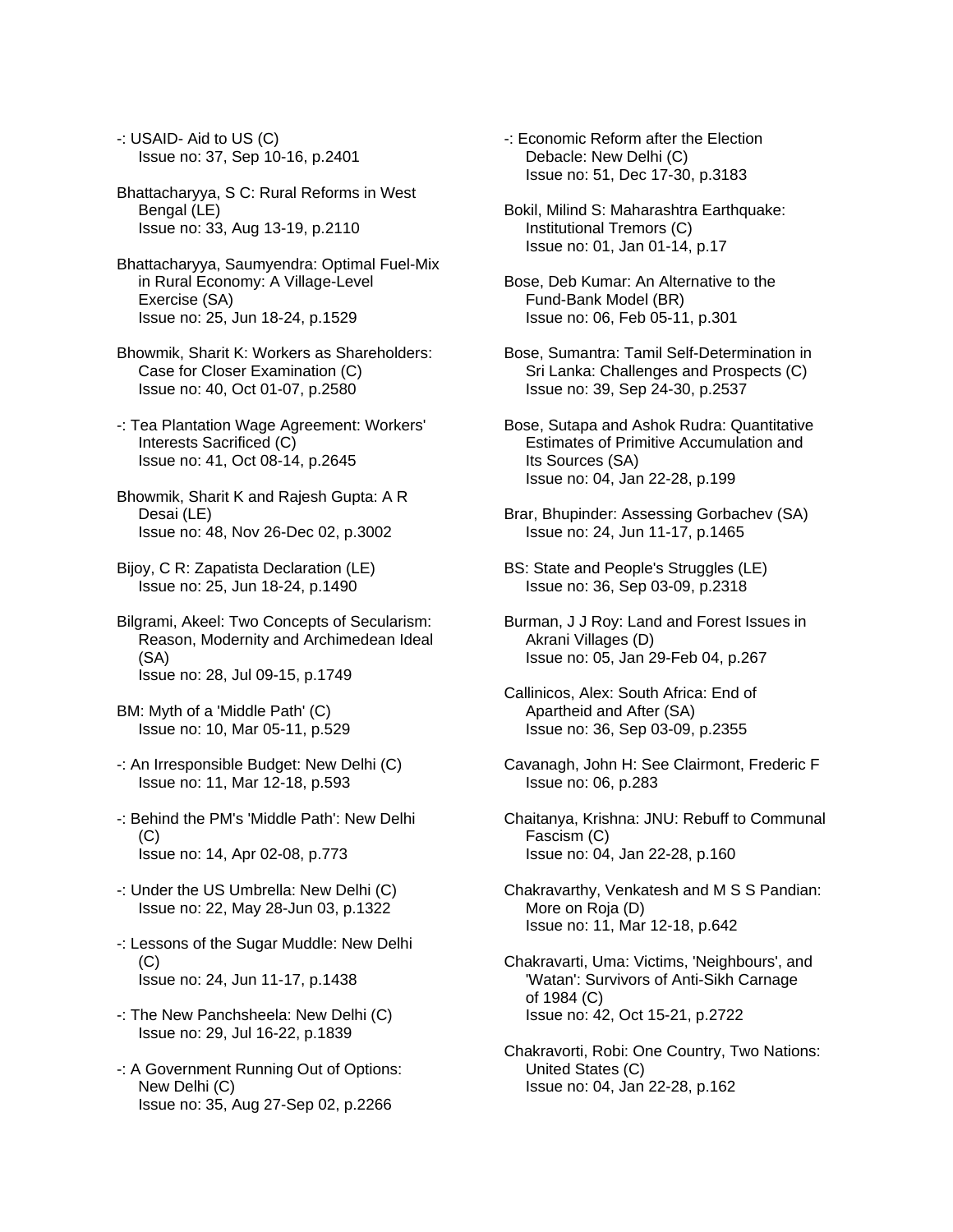- -: New Policy of Containment (C) Issue no: 16, Apr 16-29, p.905
- -: India, Pakistan and the US Media (C) Issue no: 26, Jun 25-Jul 01, p.1583
- -: Terrorism: Past, Present and Future (C) Issue no: 36, Sep 03-09, p.2340
- -: US Election: Rhetoric and Reality (C) Issue no: 50, Dec 10-16, p.3136
- Chakravorty, Taposh: Not a Language Problem (D) Issue no: 50, Dec 10-16, p.3167
- Chalam, K S: Union Budget and Decline in Educational Effort (C) Issue no: 16, Apr 16-29, p.901
- Chand, Ramesh: Role of Water Rights in Farmer-Managed Hill Irrigation Systems (RA) Issue no: 13, Mar 26-Apr 01, p.A26
- Chandhoke, Neera: Marxian Political Economy as Method: How Political Is Political Economy? (RA) Issue no: 05, Jan 29-Feb 04, p.PE15
- -: Why People Should Have Rights (D) Issue no: 41, Oct 08-14, p.2697
- Chandra, Nirmal Kumar: India's Ability to Capture the Benefits of R and D (C) Issue no: 04, Jan 22-28, p.153
- Chandra, Pankaj and Shukla P R: Manufacturing Excellence and Global Competitiveness: Challenges and Opportunities for Indian Industries (RA) Issue no: 09, Feb 26-Mar 04, p.M2
- Chandra, Satish: Holes in the Boiler (LE) Issue no: 42, Oct 15-21, p.2702
- Chandra, Sudhir: Difficulty of Understanding Gandhi (RA) Issue no: 50, Dec 10-16, p.3142
- Chandrasekhar, B: Nagarjuna University (LE) Issue no: 51, Dec 17-30, p.3170
- Charemza, Wojciech W and Subrata Ghatak: Financial Dualism and Virtual Interest Rates: Case of India (SA) Issue no: 15, Apr 09-15, p.871
- Chatterjee, Partha: Secularism and Toleration (SA) Issue no: 28, Jul 09-15, p.1768
- Chatterjee, Prabir: Eradicating Kala Azar and Malaria (LE) Issue no: 20, May 14-20, p.1158
- Chattopadhyay, Paresh: Marx's First Critique of Political Economy, 1844-1994 (RA) Issue no: 31, Jul 30-Aug 05, p.PE54
- -: The First country of Socialism (D) Issue no: 37, Sep 10-16, p.2444
- Chaudhuri, Sudip: Public Enterprises and Private Purposes (SA) Issue no: 22, May 28-Jun 03, p.1338
- Chawla, Janet: Mythic Origins of Menstrual Taboo in Rig Veda (SA) Issue no: 43, Oct 22-28, p.2817
- Chenoy, Anuradha M: Regional Politics in Russia (P) Issue no: 27, Jul 02-08, p.1647
- Chhatre, Ashwini: Draft Forest Legislation: Missing the Wood as Well as the Trees (C) Issue no: 38, Sep 17-23, p.2473
- Chossudovsky, Michel: Russia: Towards Economic Collapse (C) Issue no: 03, Jan 15-21, p.91
- Chossudovsky, Michel and Micheline Ladouceur: Debt and Democracy in Brazil (C) Issue no: 25, Jun 18-24, p.1506
- Choudhury, Nandini Roy: See Gulati, Ashok Issue no: 26, p.A72
- Chowdhry, Prem: Women's Work (BR) Issue no: 21, May 21-27, p.1272
- Chowgule, Ashok V: Triple Talaq (LE) Issue no: 26, Jun 25-Jul 01, p.1554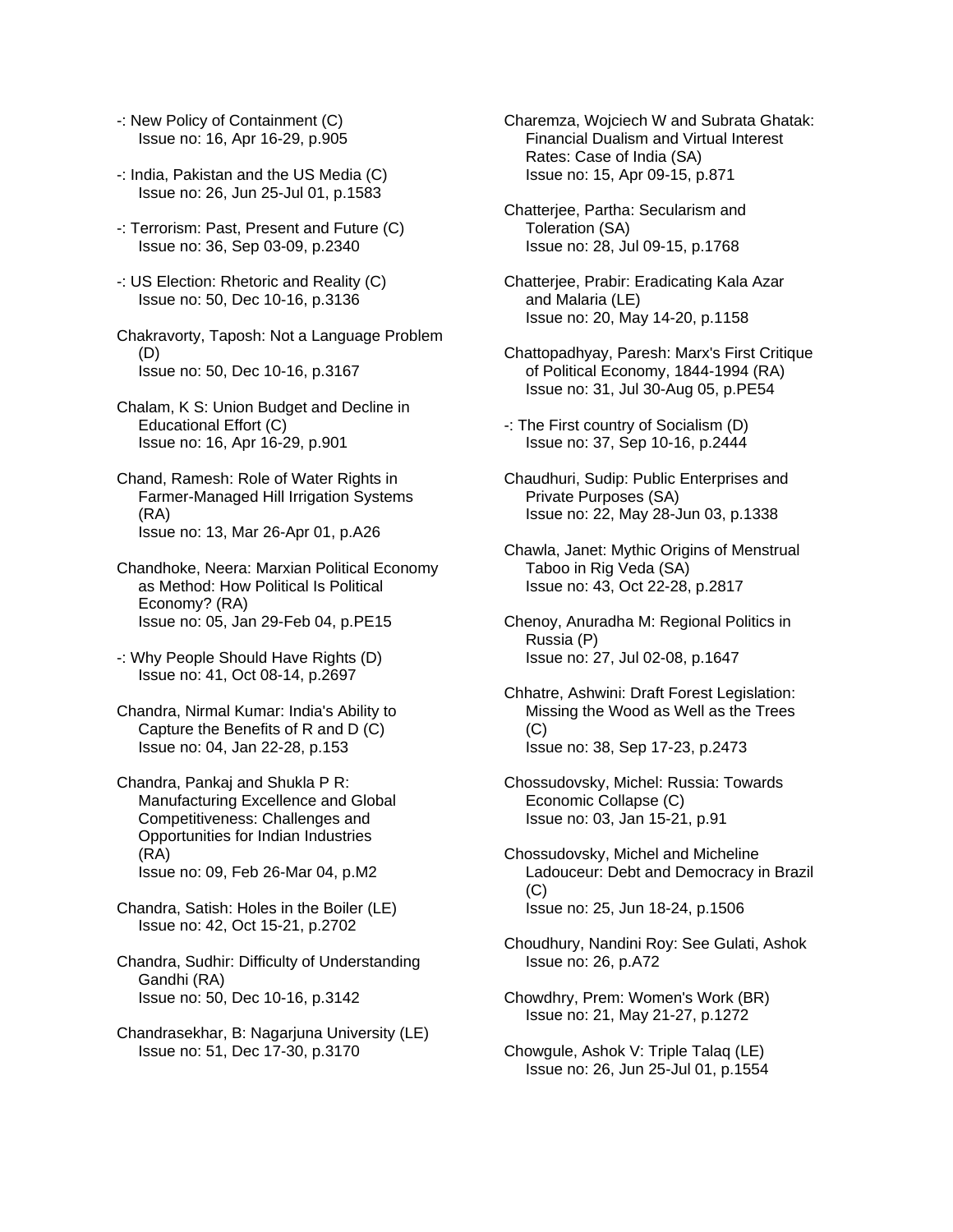- Clairmont, Frederic F: Alfred Marshall: Rise and Fall of Neoclassical Dogma (RA) Issue no: 05, Jan 29-Feb 04, p.PE34
- Clairmont, Frederic F and John H Cavanagh: World's Top 200 Mega Corporations: Foundations of the Economic Gulag (C) Issue no: 06, Feb 05-11, p.283
- Clairmont, Frederic F: The G7- Spectre of Job Destruction (C) Issue no: 21, May 21-27, p.1265
- -: Operation Overlord: On the Eve (C) Issue no: 22, May 28-Jun 03, p.1332
- -: History of Chinese Healing Arts (BR) Issue no: 26, Jun 25-Jul 01, p.1585
- -: Major's Little England: Corporate Meltdown  $(C)$ Issue no: 27, Jul 02-08, p.1645
- -: Malaysia: The Unstoppable Tiger? (C) Issue no: 37, Sep 10-16, p.2403
- -: The Grand Malediction: Bretton Woods in Retrospect (C) Issue no: 42, Oct 15-21, p.2727
- -: Cuba: The Turning Tide (C) Issue no: 45, Nov 05-18, p.2912
- D'Mello, Bernard: Steel Industry: India and China (BR) Issue no: 40, Oct 01-07, p.2600
- D'Souza, Cyril: The Break Up of Yugoslavia (P) Issue no: 48, Nov 26-Dec 02, p.3027
- Dandekar, V M: Assets and Liabilities of Government of India (SA) Issue no: 03, Jan 15-21, p.111
- -: Budget 1994-95: Fiscal Aspects and the Real Economy (SA) Issue no: 16, Apr 16-29, p.983
- -: Role of Economic Planning in India in the 1990s and Beyond (SA) Issue no: 24, Jun 11-17, p.1457
- Dantwala, M L: H T Parekh as I Knew Him (C) Issue no: 48, Nov 26-Dec 02, p.3017
- Das Gupta, Ranajit: A Labour History of Social Security and Mutual Assistance in India (SA) Issue no: 11, Mar 12-18, p.612
- Das, Arvind N: Brazil and India: Comparing Notes on Liberalisation (C) Issue no: 08, Feb 19-25, p.416
- Das, Pulak and K B Akhilesh: Pay and Career of R and D Personnel in Public Sector Undertaking (RA) Issue no: 48, Nov 26-Dec 02, p.M165
- Das, Sujit K: In Defence of Taslima Nasreen  $(C)$ Issue no: 05, Jan 29-Feb 04, p.235
- -: More on Lajja (LE) Issue no: 36, Sep 03-09, p.2318
- Das, Suranjan: The 'Goondas': Towards a Reconstruction of the Calcutta Underworld through Police Records (SA) Issue no: 44, Oct 29-Nov 04, p.2877
- Davala, Sarath: New Economic Policy and Trade Union Response (C) Issue no: 08, Feb 19-25, p.406
- Dayalan, Deena: Crack-Down on Kashmiri Activists (LE) Issue no: 37, Sep 10-16, p.2382
- De, Sankar and Sushil Khanna: Merchant Banking under SEBI Guidelines (RA) Issue no: 22, May 28-Jun 03, p.M90
- Deborah, S: Workers Let Down (LE) Issue no: 21, May 21-27, p.1242
- Desai, Bhupat M: Banking for Development (BR) Issue no: 27, Jul 02-08, p.1656
- Desai, Neera: State of Sociology (LE) Issue no: 28, Jul 09-15, p.1694
- Desarda, H M: Rehabilitation of Earthquake Victims: Problem of Housing (C) Issue no: 06, Feb 05-11, p.291
- -: Maharashtra's Economy: Myth and Reality (C) Issue no: 26, Jun 25-Jul 01, p.1565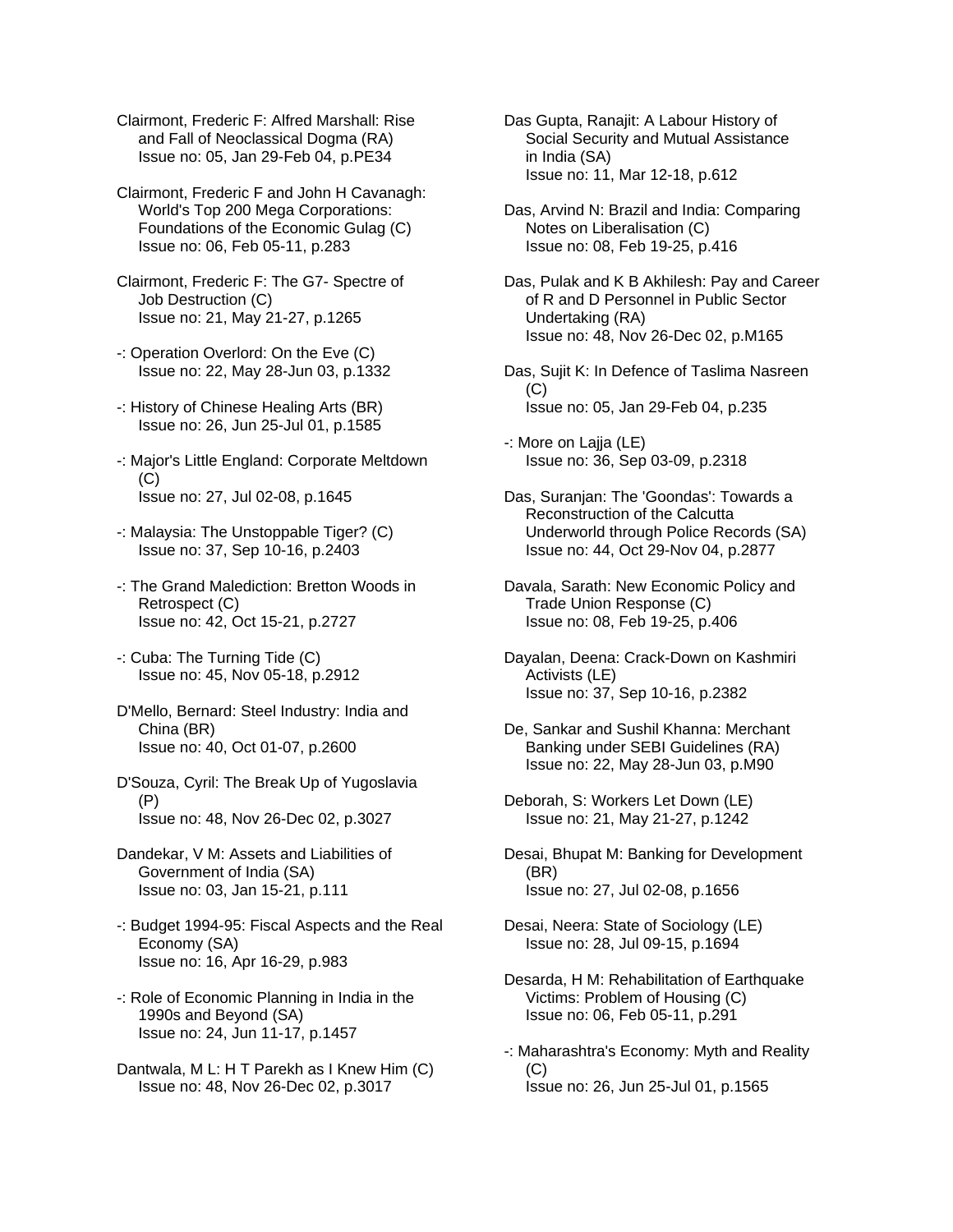Deshpande, G P: The Kingdome of Darkness or the Problem of Culture (SA) Issue no: 29, Jul 16-22, p.1864

-: India as It Is (BR) Issue no: 39, Sep 24-30, p.2546

Deshpande, J V: Development Boards: A Futile Gesture: Maharashtra (C) Issue no: 11, Mar 12-18, p.596

Deshpande, S V and Vijayakumar Torgal: Administering Land Reforms in Karnataka  $(C)$ Issue no: 33, Aug 13-19, p.2132

Deshpande, Satish: Crisis in Sociology: A Tired Discipline? (D) Issue no: 10, Mar 05-11, p.575

Deva, Satya: Beauty Contests or Marketing Gimmick? (LE) Issue no: 48, Nov 26-Dec 02, p.3002

Devi, Radha D: Anomaly in Employment in Some Modern Sector Occupations (SA) Issue no: 51, Dec 17-30, p.3255

Dewan, Ritu: 'Humsheera', 'Humsaya': Sisters, Neighbours: Women's Testimonies from Kashmir (C) Issue no: 41, Oct 08-14, p.2654

Dey, Nikhil: See Singh, Shanker Issue no: 23, p.1377

Dharma Kumar: Left Secularists and Communalism (SA) Issue no: 28, Jul 09-15, p.1803

Dhavan, Rajeev: The Ayodhya Judgment: Encoding Secularism in the Law (SA) Issue no: 48, Nov 26-Dec 02, p.3034

Dhawan, B D: Water Development and Management (BR) Issue no: 35, Aug 27-Sep 02, p.2288

-: Reclamation of Degraded Lands within Canal Commands (SA) Issue no: 40, Oct 01-07, p.2625

-: Emerging Water Markets (BR) Issue no: 43, Oct 22-28, p.2808 Dholakia, Bakul H and Ravindra H Dholakia: Total Factor Productivity Growth in Indian Manufacturing (D) Issue no: 53, Dec 31-06, p.3342

Dholakia, Ravindra H: Spatial Dimension of Acceleration of Economic Growth in India (SA) Issue no: 35, Aug 27-Sep 02, p.2303

-: See Dholakia, Bakul H Issue no: 53, p.3342

Dias, Xavier: A Global Battleground (BR) Issue no: 37, Sep 10-16, p.2415

DN: China in Transition: Impressions of a Visit to Yunnan (C) Issue no: 41, Oct 08-14, p.2659

Dogra, Bharat: International Debt Burden: In the Interests of Interest (C) Issue no: 01, Jan 01-14, p.25

-: Banda: Encounter Deaths Continue (C) Issue no: 09, Feb 26-Mar 04, p.474

-: TV and Violence (C) Issue no: 34, Aug 20-26, p.2198

-: Uttarakhand: Pawns in a Chess Game (C) Issue no: 50, Dec 10-16, p.3130

Dube, Leela: Conflict and Compromise: Devolution and Disposal of Property in a Matrilineal Muslim Society (SA) Issue no: 21, May 21-27, p.1273

Dube, Siddharth: Healthy Children, Hungry Adults? (C) Issue no: 05, Jan 29-Feb 04, p.229

Dubhashi, P R: Extension Effort for Watershed Development (LE) Issue no: 35, Aug 27-Sep 02, p.2250

-: Strategies to Counter Drought (BR) Issue no: 40, Oct 01-07, p.2602

Dutta, Prabodh Chandra: Taslima Nasreen (LE) Issue no: 12, Mar 19-25, p.646

-: Democracy and Violence (LE) Issue no: 49, Dec 03-09, p.3054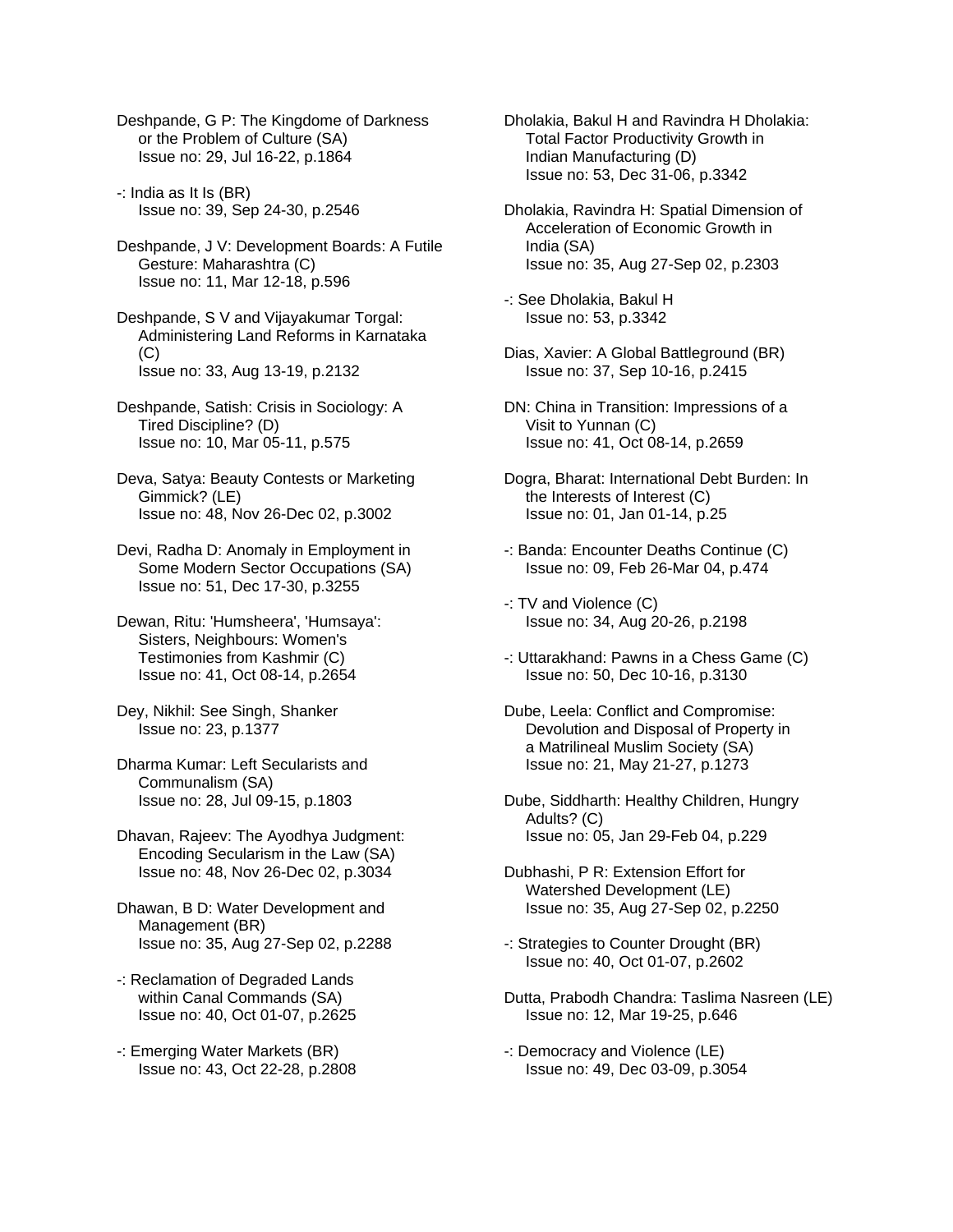Dyson, Tim: On the Demography of the 1991 Census (SA) Issue no: 51, Dec 17-30, p.3235

Eapen, Mridul: Rural Non-Agricultural Employment in Kerala: Some Emerging Tendencies (SA) Issue no: 21, May 21-27, p.1285

Emadi, Hafizullah: China and Iraq: Patterns of Interaction, 1960-1992 (C) Issue no: 53, Dec 31-06, p.3313

Engineer, Asghar Ali: Status of Muslim Women (P) Issue no: 06, Feb 05-11, p.297

- -: Communal Violence in Kanpur (C) Issue no: 09, Feb 26-Mar 04, p.473
- -: Communal Violence and Role of Police (C) Issue no: 15, Apr 09-15, p.835
- -: Asangaon Riots: Not a Communal Disturbance (C) Issue no: 28, Jul 09-15, p.1711
- -: Human Rights and Dawoodi Bohras (C) Issue no: 31, Jul 30-Aug 05, p.1998
- -: Banglore Violence: Linguistic or Communal? (C) Issue no: 44, Oct 29-Nov 04, p.2854

Engineer, Irfan: Backward Communities and Migrant Workers in Surat Riots (SA) Issue no: 22, May 28-Jun 03, p.1348

- EPW Research Foundation: Foreign Trade (S) Issue no: 01, Jan 01-14, p.9
- -: External Sector (S) Issue no: 03, Jan 15-21, p.73
- -: Effective Exchange Rate for the Rupee (SS) Issue no: 03, Jan 15-21, p.127
- -: Agriculture (S) Issue no: 04, Jan 22-28, p.149
- -: Industrial Production (S) Issue no: 05, Jan 29-Feb 04, p.217
- -: Capital Market (S) Issue no: 06, Feb 05-11, p.277

-: Money and Banking (S) Issue no: 07, Feb 12-18, p.341

- -: Foreign Trade (S) Issue no: 08, Feb 19-25, p.397
- -: Industrial Production (S) Issue no: 09, Feb 26-Mar 04, p.461
- -: External Sector (S) Issue no: 10, Mar 05-11, p.521
- -: Capital Market (S) Issue no: 11, Mar 12-18, p.585
- -: Industrial Production (S) Issue no: 12, Mar 19-25, p.653
- -: Agriculture (S) Issue no: 13, Mar 26-Apr 01, p.713
- -: Foreign Trade (S) Issue no: 14, Apr 02-08, p.769
- -: External Sector (S) Issue no: 15, Apr 09-15, p.829
- -: Capital Market (S) Issue no: 16, Apr 16-29, p.885
- -: Finances of Government of India (SS) Issue no: 16, Apr 16-29, p.1029
- -: Money and Banking (S) Issue no: 18, Apr 30-May 06, p.1045
- -: What Has Gone Wrong with the Economic Reforms? (C) Issue no: 18, Apr 30-May 06, p.1049
- -: Foreign Trade (S) Issue no: 19, May 07-13, p.1105
- -: Industrial Production (S) Issue no: 20, May 14-20, p.1165
- -: Social Indicators of Development for India-I Issue no: 20, May 14-20, p.1227
- -: Foreign Trade (S) Issue no: 21, May 21-27, p.1249
- -: Social Indicators of Development for India-II: Inter-State Disparities (SS) Issue no: 21, May 21-27, p.1300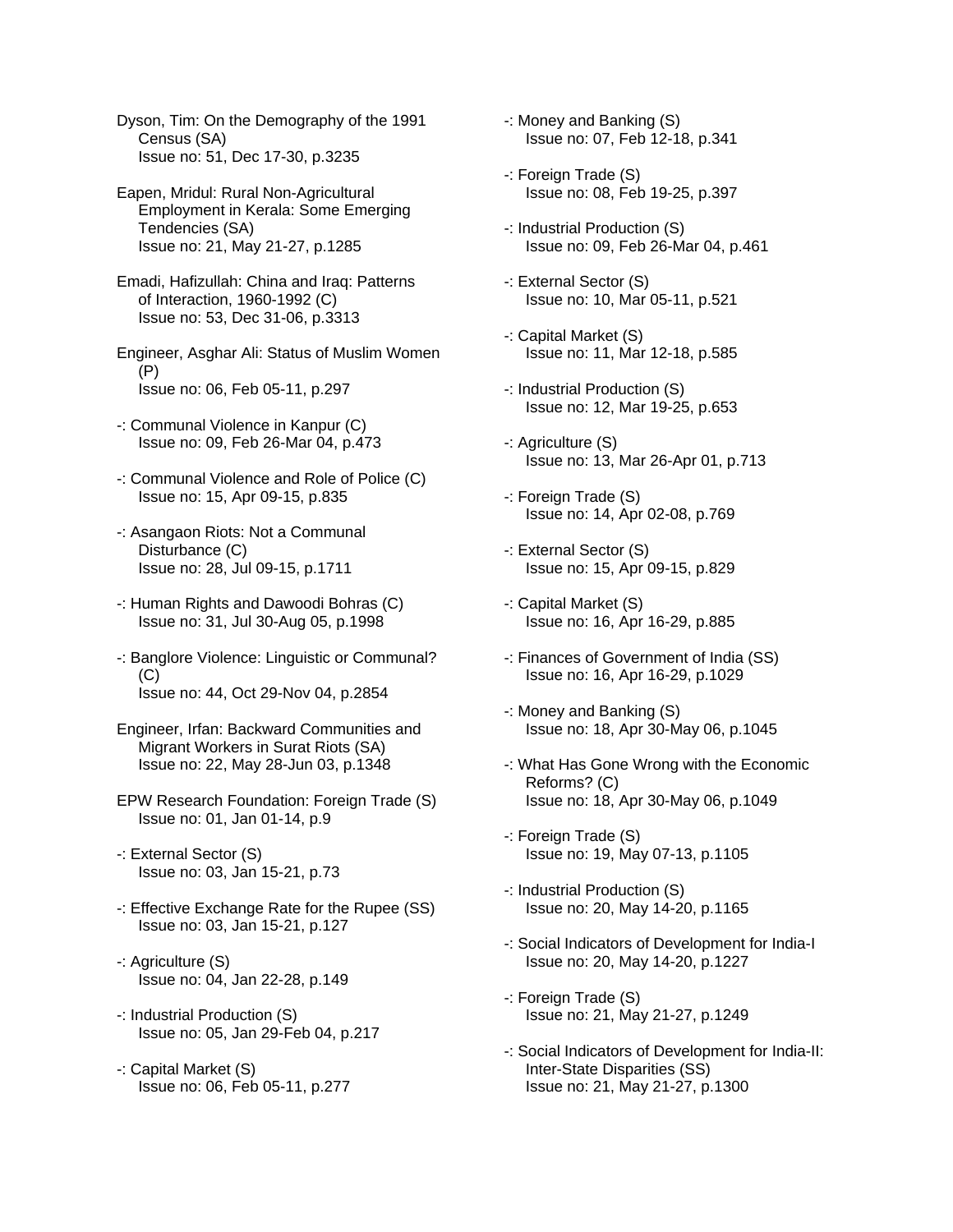- -: External Sector (S) Issue no: 22, May 28-Jun 03, p.1317
- -: Industrial Production (S) Issue no: 23, Jun 04-10, p.1369
- -: Foreign Trade (S) Issue no: 24, Jun 11-17, p.1433
- -: Industrial Production (S) Issue no: 25, Jun 18-24, p.1497
- -: Agriculture (S) Issue no: 26, Jun 25-Jul 01, p.1561
- -: Capital Market (S) Issue no: 27, Jul 02-08, p.1625
- -: External Sector (S) Issue no: 28, Jul 09-15, p.1701
- -: Industrial Production (S) Issue no: 29, Jul 16-22, p.1825
- -: Industrial Production (S) Issue no: 30, Jul 23-29, p.1893
- -: Foreign Trade (S) Issue no: 31, Jul 30-Aug 05, p.1989
- -: Money and Banking (S) Issue no: 32, Aug 06-12, p.2049
- -: Capital Market (S) Issue no: 33, Aug 13-19, p.2117
- -: External Sector (S) Issue no: 34, Aug 20-26, p.2185
- -: Agriculture (S) Issue no: 35, Aug 27-Sep 02, p.2257
- -: Industrial Production (S) Issue no: 36, Sep 03-09, p.2325
- -: Foreign Trade (S) Issue no: 37, Sep 10-16, p.2389
- -: Employment in the Organised Sector (S) Issue no: 38, Sep 17-23, p.2461
- -: Industrial Production (S) Issue no: 39, Sep 24-30, p.2517
- -: Interest Rates (S) Issue no: 40, Oct 01-07, p.2573
- -: Industrial Production (S) Issue no: 41, Oct 08-14, p.2641
- -: Capital Market (S) Issue no: 42, Oct 15-21, p.2707
- -: Travails of a Market in a Hurry (MMR) Issue no: 42, Oct 15-21, p.2709
- -: External Sector (S) Issue no: 43, Oct 22-28, p.2777
- -: Wholesale Price Index (S) Issue no: 44, Oct 29-Nov 04, p.2845
- -: Interest Rates (S) Issue no: 45, Nov 05-18, p.2895
- -: Landmark for Bonds Market (MMR) Issue no: 45, Nov 05-18, p.2896
- -: Money and Banking (S) Issue no: 47, Nov 19-25, p.2953
- -: Industrial Production (S) Issue no: 48, Nov 26-Dec 02, p.3009
- -: Money Market Rates of Interest (S) Issue no: 49, Dec 03-09, p.3059
- -: Foreign Trade (S) Issue no: 50, Dec 10-16, p.3115
- -: Over to Open Market Operations (MMR) Issue no: 50, Dec 10-16, p.3120
- -: Industrial Production (S) Issue no: 51, Dec 17-30, p.3176
- -: Agriculture (S) Issue no: 53, Dec 31-06, p.3300
- Farouqui, Ather: Urdu Education in India: Four Representative States (C) Issue no: 14, Apr 02-08, p.782
- Fox, Jonathan: The Roots of Chiapas: Mexico (C) Issue no: 19, May 07-13, p.1119
- Frank, Andre Gunder: Coping with Globalisation (BR) Issue no: 25, Jun 18-24, p.1520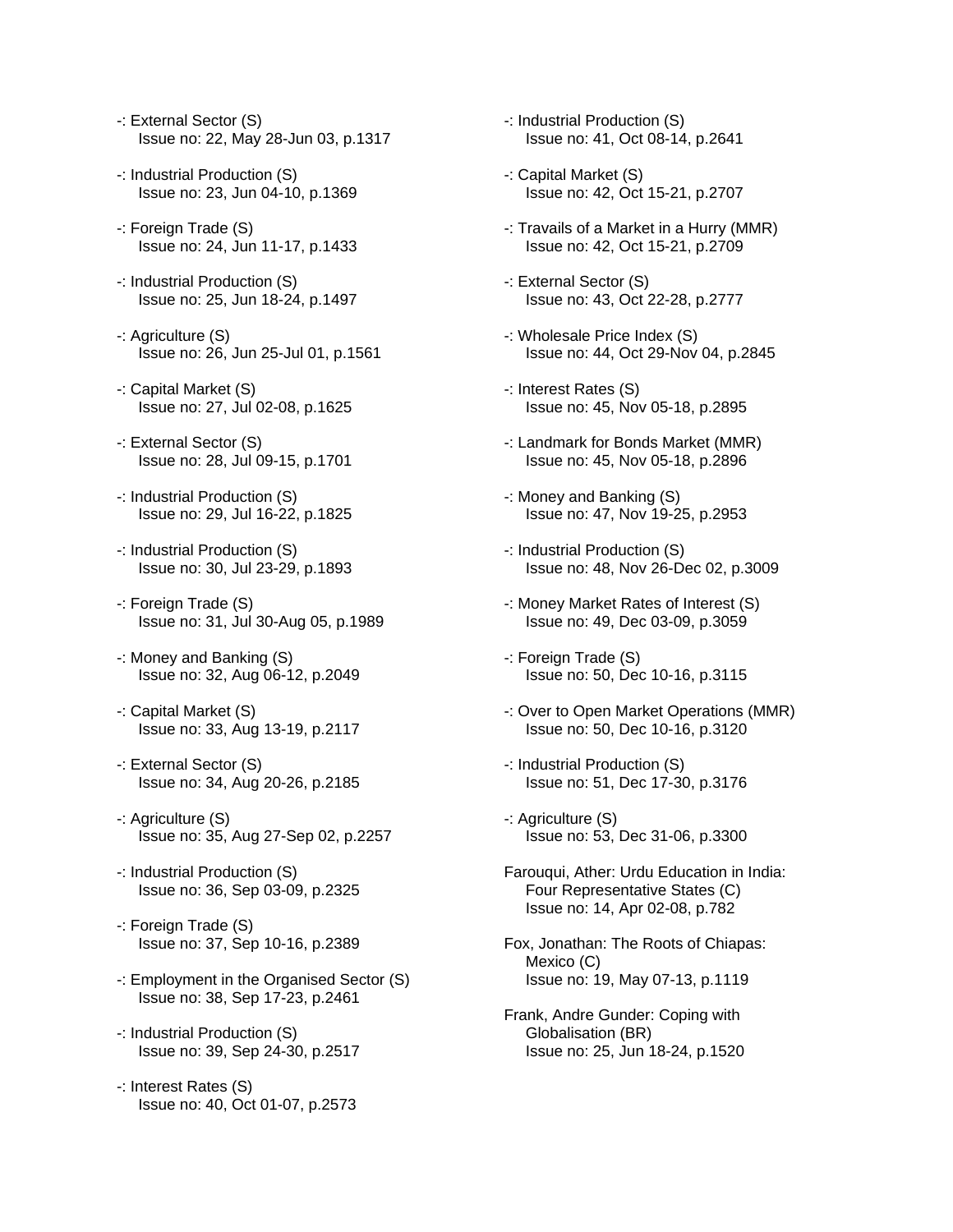Gadgil, Madhav and P R Seshagiri Rao: A System of Positive Incentives to Conserve Biodiversity (SA) Issue no: 32, Aug 06-12, p.2103

- Gandhi, Nandita: See Gothoskar, Sujata Issue no: 48, p.3019
- Gangadharan, Geetha: Use and Abuse of History (C) Issue no: 14, Apr 02-08, p.776
- Gautam, Satya P: Cultural and Political Autonomy in Indian Society (P) Issue no: 20, May 14-20, p.1181
- Gavaskar, Mahesh: Religion and Politics: A Progressive Intervention (C) Issue no: 11, Mar 12-18, p.600
- -: Bahujans as Vanguards: BSP and BMS in Maharashtra Politics (C) Issue no: 16, Apr 16-29, p.895
- George, K Tharian: See Joseph, Toms Issue no: 08, p.413
- George, P S: Food Security in South Asia: Performance and Prospects (SA) Issue no: 18, Apr 30-May 06, p.1092
- George, Thomas: Some Good News, Much Bad: The World's Children (C) Issue no: 19, May 07-13, p.1116
- -: Distorted Perspective on Health Care (C) Issue no: 30, Jul 23-29, p.1913
- Ghadially, Rehana: Teaching Women's Studies to Male Engineers: A Personal Account (SA) Issue no: 23, Jun 04-10, p.1419
- Ghatak, Subrata: See Charemza, Wojciech W Issue no: 15, p.871
- Ghose, Sanjoy: Redefining Gandhi: A Relevant Exercise (C) Issue no: 15, Apr 09-15, p.843
- Ghosh, Arun: 'Rent Seeking' and Economic Reform (F) Issue no: 01, Jan 01-14, p.13
- -: GATT, MTO and Indian Constitution (F) Issue no: 03, Jan 15-21, p.77
- -: East and West, North and South (F) Issue no: 06, Feb 05-11, p.281
- -: Structural Adjustment and Industrial and Environmental Concerns (P) Issue no: 08, Feb 19-25, p.421
- -: The Smile of the Cheshire Cat (F) Issue no: 10, Mar 05-11, p.525
- -: 1994-95 Budget: A Total Surrender (F) Issue no: 16, Apr 16-29, p.889
- -: The Demise of Fabian Socialism-and of Market Capitalism (F) Issue no: 21, May 21-27, p.1253
- -: Adjustment Programmes and Interest Rate Policy (F) Issue no: 25, Jun 18-24, p.1501
- -: Ideologues and Ideology: Privatisation of Public Enterprises (P) Issue no: 30, Jul 23-29, p.1929
- -: Indian Steel Industry: Problems and Prospects (F) Issue no: 33, Aug 13-19, p.2121
- -: National Population Policy: Progression towards a Fascist State (F) Issue no: 34, Aug 20-26, p.2189
- -: Etymology of Liberalism and Efficiency (F) Issue no: 37, Sep 10-16, p.2393
- -: Dominant Political Interests and Economic Policy-Making (F) Issue no: 44, Oct 29-Nov 04, p.2849
- -: Efficiency, Public Sector and Public Policy (F) Issue no: 51, Dec 17-30, p.3181
- Ghosh, D N: MNEs Are Adjusting Their Sights (F) Issue no: 24, Jun 11-17, p.1437
- Ghosh, Jayati: Gender Concerns in Macro-Economic Policy (RA) Issue no: 18, Apr 30-May 06, p.WS02
- Ghosh, Madanmohan: See Sen, Tapas K Issue no: 16, p.969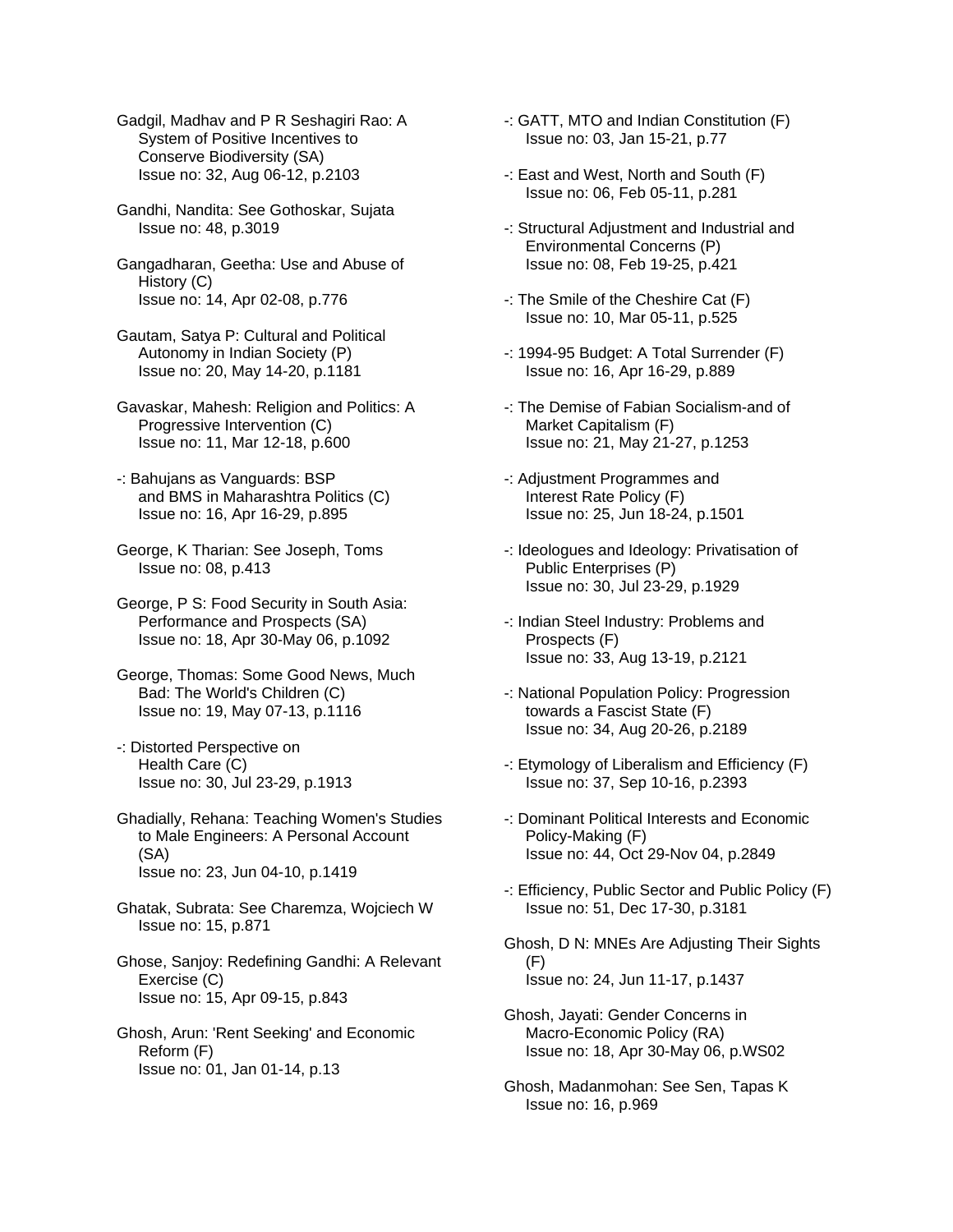- Ghosh, Parimal: Colonial State and Colonial Working Conditions: Aspects of the Experience of Bengal Jute Mill Hands, 1881-1930 (SA) Issue no: 31, Jul 30-Aug 05, p.2019
- Ghosh, Shanti: Breast-Feeding: Beyond Economics (D) Issue no: 01, Jan 01-14, p.63
- Gidadhubli, R G: Decollectivisation Drive: Russia (C) Issue no: 04, Jan 22-28, p.167
- -: Economic Transition in Uzbekistan (C) Issue no: 06, Feb 05-11, p.294
- -: IMF's Shock Therapy and Russia (C) Issue no: 20, May 14-20, p.1179
- -: Auctioning of Rupee Funds: New Issues in Indo-Russian Economic Relations (C) Issue no: 31, Jul 30-Aug 05, p.1994
- -: Nuclear Pilferage in Russia (C) Issue no: 38, Sep 17-23, p.2479
- Gill, Sucha Singh: NHRC and Human Rights Violation: Punjab (C) Issue no: 20, May 14-20, p.1172
- Giri, Ananta: Concepts, History, and Challenge of Description (BR) Issue no: 06, Feb 05-11, p.304
- -: Conquest of Self?: Intimacy and Overcoming of Boundaries (BR) Issue no: 27, Jul 02-08, p.1653
- Gnanapragasam, T M: Distortion (LE) Issue no: 06, Feb 05-11, p.270
- -: On Secularism (LE) Issue no: 19, May 07-13, p.1098
- -: Assessing Gorbachev (LE) Issue no: 32, Aug 06-12, p.2042
- -: Devaluing Democracy (LE) Issue no: 40, Oct 01-07, p.2566
- Goel, Nitin: Stamp Duty Amnesty Scheme (LE) Issue no: 26, Jun 25-Jul 01, p.1554
- Gopalan, C: Challenges to Public Health Systems (SA) Issue no: 20, May 14-20, p.1204
- Gopinath, Ravindran: Muslims in India (BR) Issue no: 07, Feb 12-18, p.359
- Gore, M S: Change and Turbulence in Indian Society (BR) Issue no: 13, Mar 26-Apr 01, p.737
- Goswami, R P: Bankim's Hindu India (LE) Issue no: 47, Nov 19-25, p.2946
- Gothoskar, Sujata; Nandita Gandhi and Nandita Shah: Maharashtra's Policy for Women (C) Issue no: 48, Nov 26-Dec 02, p.3019
- Gowariker, Vasant and Ignacy Sachs: Redefining the Good Society: A North-South Dialogue on Challenges of 21st Century (C) Issue no: 23, Jun 04-10, p.1383
- Gowariker, Vasant: Demographic Transition in India (D) Issue no: 49, Dec 03-09, p.3106
- Goyal, Ashima: A Tale of Two Countries: China and India (BR) Issue no: 16, Apr 16-29, p.914
- -: Developing Economy Macroeconomics: Fresh Perspectives (SA) Issue no: 48, Nov 26-Dec 02, p.3041
- GPD: Narasimha Rao Visits Jurassic Park (F) Issue no: 22, May 28-Jun 03, p.1321
- -: A 'Language' Problem (F) Issue no: 31, Jul 30-Aug 05, p.1993
- -: Deng Xiaoping: A Senile Ninety? (F) Issue no: 36, Sep 03-09, p.2329
- -: Old Hands at an Old Game (F) Issue no: 37, Sep 10-16, p.2396
- Guha, Ramachandra: Remembering C V Subbarao (C) Issue no: 05, Jan 29-Feb 04, p.227
- -: Forestry Debate and Draft Forest Act: Who Wins, Who Loses? (C) Issue no: 34, Aug 20-26, p.2192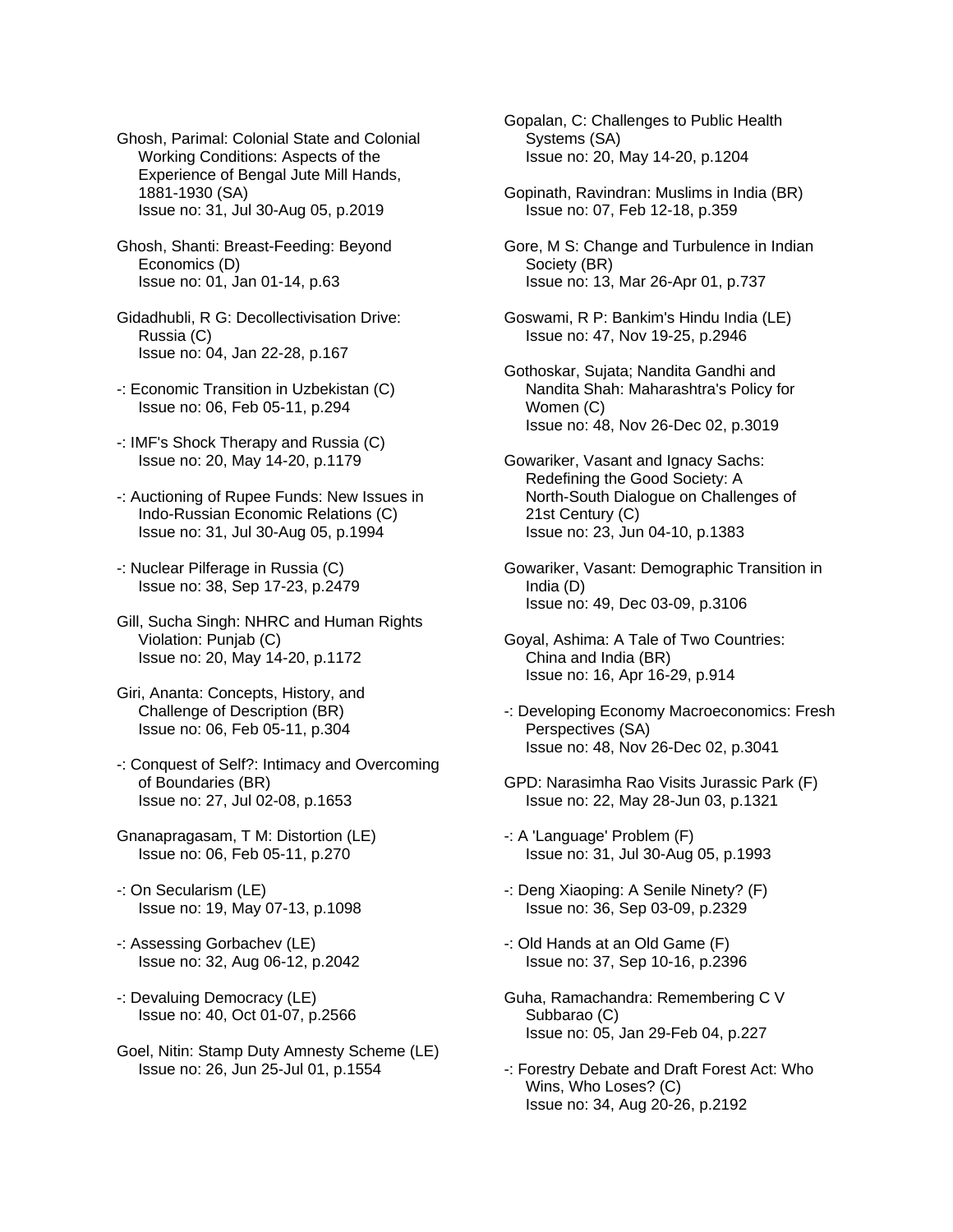Guhan, S: The Blotted Copybook (BR) Issue no: 35, Aug 27-Sep 02, p.2283

Gulati, Ashok; Mark Svendsen and Nandini Roy Choudhury: Major and Medium Irrigation Schemes: Towards Better Financial Performance (RA) Issue no: 26, Jun 25-Jul 01, p.A72

Gulati, Ashok and Anil Sharma: Agriculture under GATT: What It Holds for India (SA) Issue no: 29, Jul 16-22, p.1857

Gulati, Ashok: See Rao, C H Hanumantha Issue no: 53, p.A158

Gulati, I S: Calculating the Fiscal Deficit: A Note on Certain Capital Receipts (SA) Issue no: 21, May 21-27, p.1297

-: Federal Financial Flows: Growing Imbalance (BR) Issue no: 33, Aug 13-19, p.2141

Gulati, I S: Financial Devolution to Local Bodies: Role of State Finance Commissions (SA) Issue no: 40, Oct 01-07, p.2622

Gunasekaran, W: DMK's Failure (LE) Issue no: 09, Feb 26-Mar 04, p.454

Gupta, Anirudha: England: Then and Now (C) Issue no: 07, Feb 12-18, p.353

-: Nepali Congress and Post-Panchayat Politics  $(C)$ Issue no: 43, Oct 22-28, p.2798

- -: When a Communist Becomes Prime Minister of Nepal (C) Issue no: 51, Dec 17-30, p.3191
- Gupta, R B: Big-Time Swindle (LE) Issue no: 23, Jun 04-10, p.1362
- Gupta, Rajesh: See Bhowmik, Sharit K Issue no: 48, p.3002

Gupta, S P and A K Sarkar: Fiscal Correction and Human Resource Development: Expenditure at Central and State Levels (SA) Issue no: 13, Mar 26-Apr 01, p.741

Gupta, S P: Debt Crisis and Economic Reforms (SA) Issue no: 23, Jun 04-10, p.1411

- Gupta, Tilak D: Behind the Violence in Rural Bihar (BR) Issue no: 12, Mar 19-25, p.679
- -: Meeting Challenge of Economic 'Reforms': Signals from Two Trade Union Conferences (C) Issue no: 18, Apr 30-May 06, p.1057
- -: Jharkhand: Focus on Culture (BR) Issue no: 22, May 28-Jun 03, p.1336
- -: Little Autonomy in Jharkhand Autonomous Council (C) Issue no: 45, Nov 05-18, p.2905
- Guru, Gopal: Understanding Violence against Dalits in Marathwada (C) Issue no: 09, Feb 26-Mar 04, p.469
- -: Maharashtra's Women's Policy: Co-opting Feminism (C) Issue no: 32, Aug 06-12, p.2063
- -: Politics of Culture in Maharashtra (D) Issue no: 41, Oct 08-14, p.2700
- Haque, Nadeem Ul and Arif Sheikh: Concerns of Intelligentsia in Pakistan: Content Analysis of Newspapers (SA) Issue no: 24, Jun 11-17, p.1482
- Harcourt, G C: Taming Speculators and Putting the World on Course to Prosperity: A Modest Proposal (SA) Issue no: 38, Sep 17-23, p.2490
- Harris, Nigel: Economic Fusion, Political Fission (C) Issue no: 01, Jan 01-14, p.33
- -: Mexico's Tiananmen Square (C) Issue no: 11, Mar 12-18, p.603
- -: Forms of Compulsion (BR) Issue no: 38, Sep 17-23, p.2486
- -: Forms of Compulsion (BR) Issue no: 38, Sep 17-23, p.2486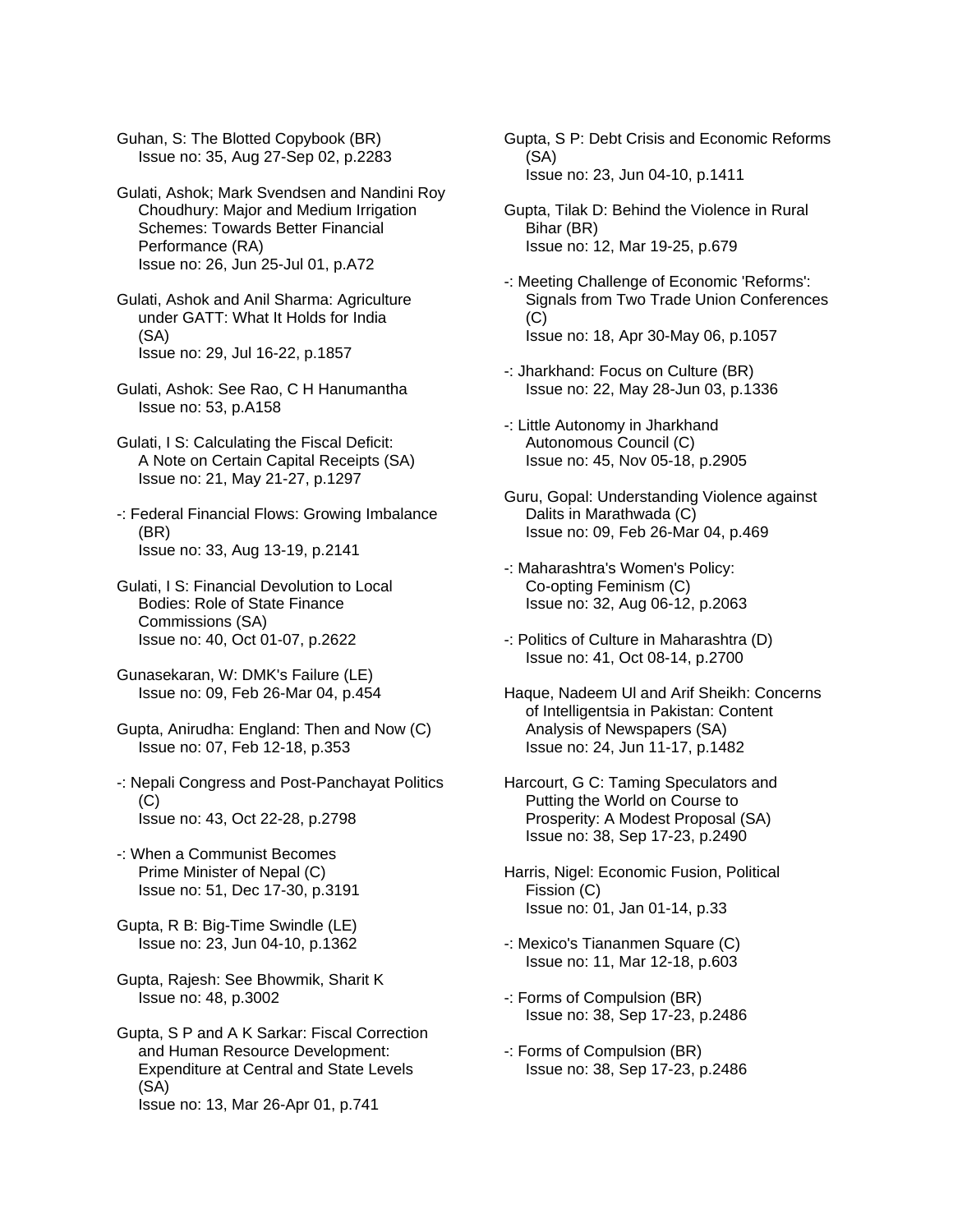- -: Structural Adjustment and Romania (C) Issue no: 44, Oct 29-Nov 04, p.2861
- Harshe, Rajen: New South Africa: Ironies and Challenges (C) Issue no: 40, Oct 01-07, p.2591
- Hasan, Fatema Rashid: Limits and Possibilities of Law and Legal Literacy: Experience of Bangladesh Women (RA) Issue no: 44, Oct 29-Nov 04, p.WS69
- Hasan, Mushirul: Minority Identity and Its Discontents: Response and Representation (SA) Issue no: 08, Feb 19-25, p.441
- Hensman, Rohini: Social Movements: What's New? (BR) Issue no: 21, May 21-27, p.1270
- Heredia, Rudolf C: Ecocide or Eco-Ethic? (D) Issue no: 33, Aug 13-19, p.2175
- -: Mobilising Ideology or Humanising Faith? (BR) Issue no: 42, Oct 15-21, p.2737
- Honavar, R M: Financial Expert or Wizard? (C) Issue no: 16, Apr 16-29, p.893
- Ilaiah, Kancha: BSP and Caste as Ideology  $(C)$ Issue no: 12, Mar 19-25, p.668
- -: Caste and Contradictions (D) Issue no: 43, Oct 22-28, p.2835
- Iyengar, S B D: August 20 (LE) Issue no: 37, Sep 10-16, p.2382
- Iyer, Parameswaran: Creating Rural Employment: JRY's New Thrust Areas (C) Issue no: 32, Aug 06-12, p.2065
- Iyer, Ramaswamy R: Federalism and Water Resources (P) Issue no: 13, Mar 26-Apr 01, p.733
- -: Public Enterprises and Private Purposes (D) Issue no: 34, Aug 20-26, p.2246
- Iyer, V R Krishna: Saga of the Nagas (P) Issue no: 12, Mar 19-25, p.674
- -: Foreign Print Media Incarnating as Indian Fourth Estate? (P) Issue no: 49, Dec 03-09, p.3082
- Iyer, V R Krishna et al: Privatisation of Insurance Industry (LE) Issue no: 28, Jul 09-15, p.1694
- Jacob,Ashvita; Milind Murugkar and Ashwini Kulkarni: Seminar on Forest Bill (LE) Issue no: 53, Dec 31-06, p.3294
- Jafri, S S A: Uncultivated Plains of Uttar Pradesh: Ecological Problems (C) Issue no: 40, Oct 01-07, p.2588
- Jaitly, Jaya: Village Industry: Struggling to Survive (C) Issue no: 15, Apr 09-15, p.845
- James, K S: Indian Elderly: Asset or Liability (C) Issue no: 36, Sep 03-09, p.2335
- Jayal, Niraja G: See Mahajan, Gurpreet Issue no: 19, p.1112
- Jayal, Niraja Gopal: Rights, Justice and Common Property Resources (D) Issue no: 28, Jul 09-15, p.1810
- Jeffery, Patricia M: See Jeffery, Roger Issue no: 10, p.551
- Jeffery, Roger and Patricia M Jeffery: The Bijnor Riots, October 1990: Collapse of a Mythical Special Relationship? (SA) Issue no: 10, Mar 05-11, p.551
- Jeffrey, Robin: Kerala's Story (BR) Issue no: 10, Mar 05-11, p.549
- Jena, Nalin Ranjan: People, Wildlife and Wildlife Protection Act (D) Issue no: 42, Oct 15-21, p.2767
- Jenkins, Rob: Where the BJP Survived: Rajasthan Assembly Elections, 1993 (SA) Issue no: 11, Mar 12-18, p.635
- Jesani, Amar: Slippery Slopes of Nazi Medicine (BR) Issue no: 43, Oct 22-28, p.2805
- Jha, A K: Wildlife and Indigenous People (C) Issue no: 33, Aug 13-19, p.2131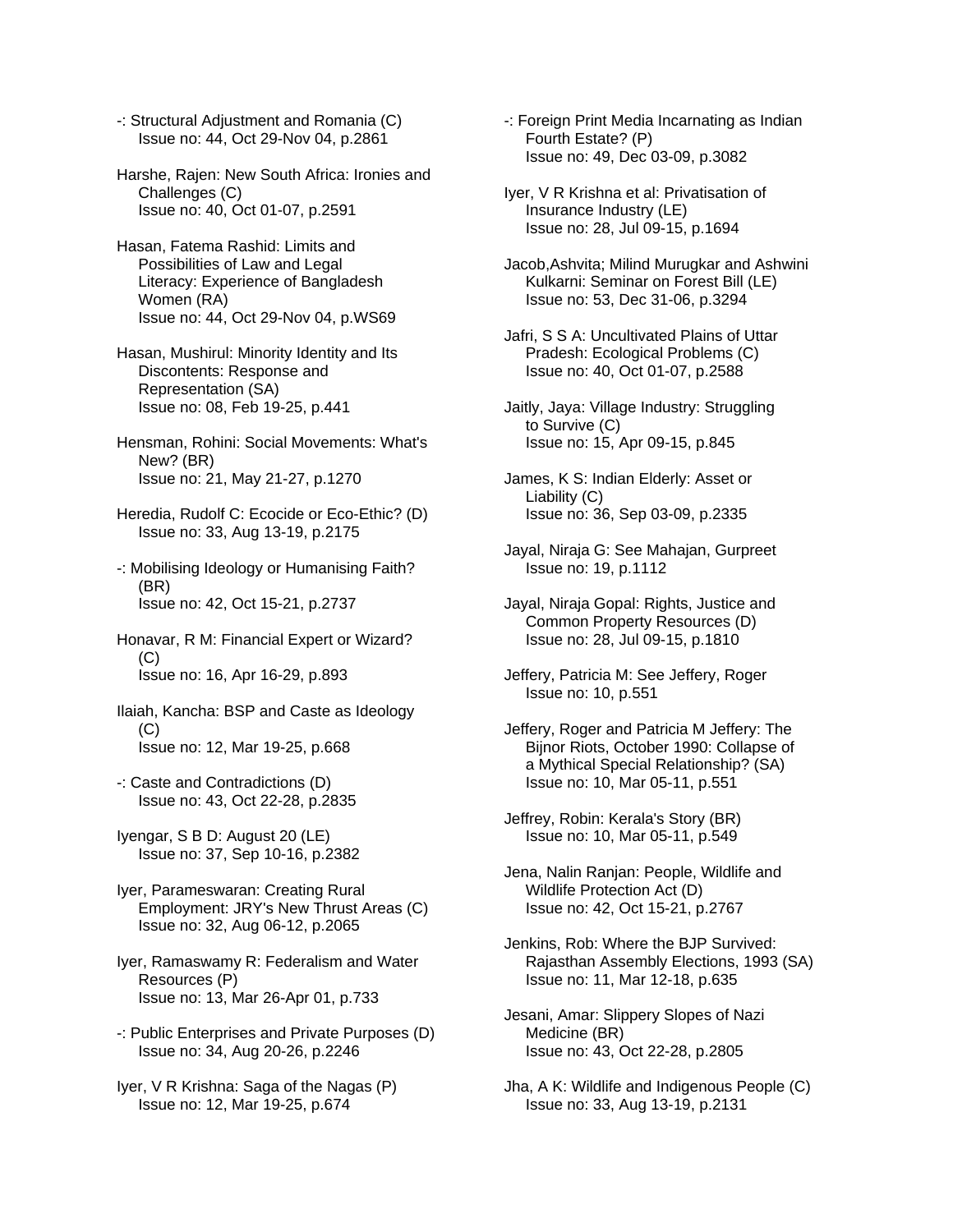- Jha, Sachchitanand: Alternatives in Development (BR) Issue no: 41, Oct 08-14, p.2669
- JM: Economy in 1993-94: Another Look (P) Issue no: 09, Feb 26-Mar 04, p.465
- -: Budget 1994-95: Anatomy of Irresponsibility (P) Issue no: 13, Mar 26-Apr 01, p.717
- -: Food Exports and Food Requirement (P) Issue no: 35, Aug 27-Sep 02, p.2261
- Jodhka, Surinder S: Agrarian Changes and Attached Labour: Emerging Patterns in Haryana Agriculture (RA) Issue no: 39, Sep 24-30, p.A102
- Jodhka, Surinder S; Shailaja Ramaiyer and S Seethalakshmi: Countering US Imperialism: Cultural Imperialism versus Cultural Nativism? (D) Issue no: 53, Dec 31-06, p.3341
- John, W: Expanding Network (LE) Issue no: 28, Jul 09-15, p.1694

Johri, Mayank: Bijnor Riots (LE) Issue no: 45, Nov 05-18, p.2886

- Joseph, K P: Decline and Fall of Government Audit (C) Issue no: 10, Mar 05-11, p.533
- -: Fifth Pay Commission: On the Beaten Track (C) Issue no: 24, Jun 11-17, p.1441
- Joseph, Toms and K Tharian George: Commercial Exploitation of Ancillary Rubber Products (C) Issue no: 08, Feb 19-25, p.413

Kabiraj, Tarun: Intellectual Property Rights, TRIPs and Technology Transfer (SA) Issue no: 47, Nov 19-25, p.2990

- Kaiwar, Vasant: Science, Capitalism and Islam (SA) Issue no: 09, Feb 26-Mar 04, p.489
- Kale, Pramod: Goan Intellectuals and Goan Identity: An Unresolved Conflict (P) Issue no: 16, Apr 16-29, p.909
- Kamaroopi: Distance and Disenchantment: Mizoram (Ed) Issue no: 01, Jan 01-14, p.4
- -: Manipur: Dubious Manoeuvre (C) Issue no: 03, Jan 15-21, p.84
- -: Good Neighbours: Burma (Ed) Issue no: 14, Apr 02-08, p.766
- -: Power of Arms Industry: South Africa (Ed) Issue no: 42, Oct 15-21, p.2706
- Kanitkar, Ajit: Entrepreneurs and Micro-Enterprises in Rural India (RA) Issue no: 09, Feb 26-Mar 04, p.M25
- Kannabiran, K G: Outlawing Oral Divorce: Reform through Court Decree? (C) Issue no: 25, Jun 18-24, p.1509
- Kannan, K P: Levelling Up or Levelling Down?: Labour Institutions and Economic Development in India (SA) Issue no: 30, Jul 23-29, p.1938
- Kannan, L: Traditional Science and Technology: Learning from Legacy (D) Issue no: 24, Jun 11-17, p.1487
- Kapadia, Karin: Carpets of Ugly Design (BR) Issue no: 14, Apr 02-08, p.794
- -: Bonded by Blood: Matrilateral Kin in Tamil Kinship (SA) Issue no: 15, Apr 09-15, p.855
- Katju, Manjari: See Sikand, Yoginder Issue no: 34, p.2214
- Kelley, T G and P Parthasarathy Rao: Chickpea Competitiveness in India (RA) Issue no: 26, Jun 25-Jul 01, p.A89
- Keshari, Pradeep K and M Thomas Paul: Relative Efficiency of Foreign and Domestic Banks (RA) Issue no: 09, Feb 26-Mar 04, p.M31
- Khadria, Binod: Economics and the Indian Diaspora (BR) Issue no: 15, Apr 09-15, p.853
- Khan, Nasir: US Abuse of UN in Gulf War (P) Issue no: 35, Aug 27-Sep 02, p.2277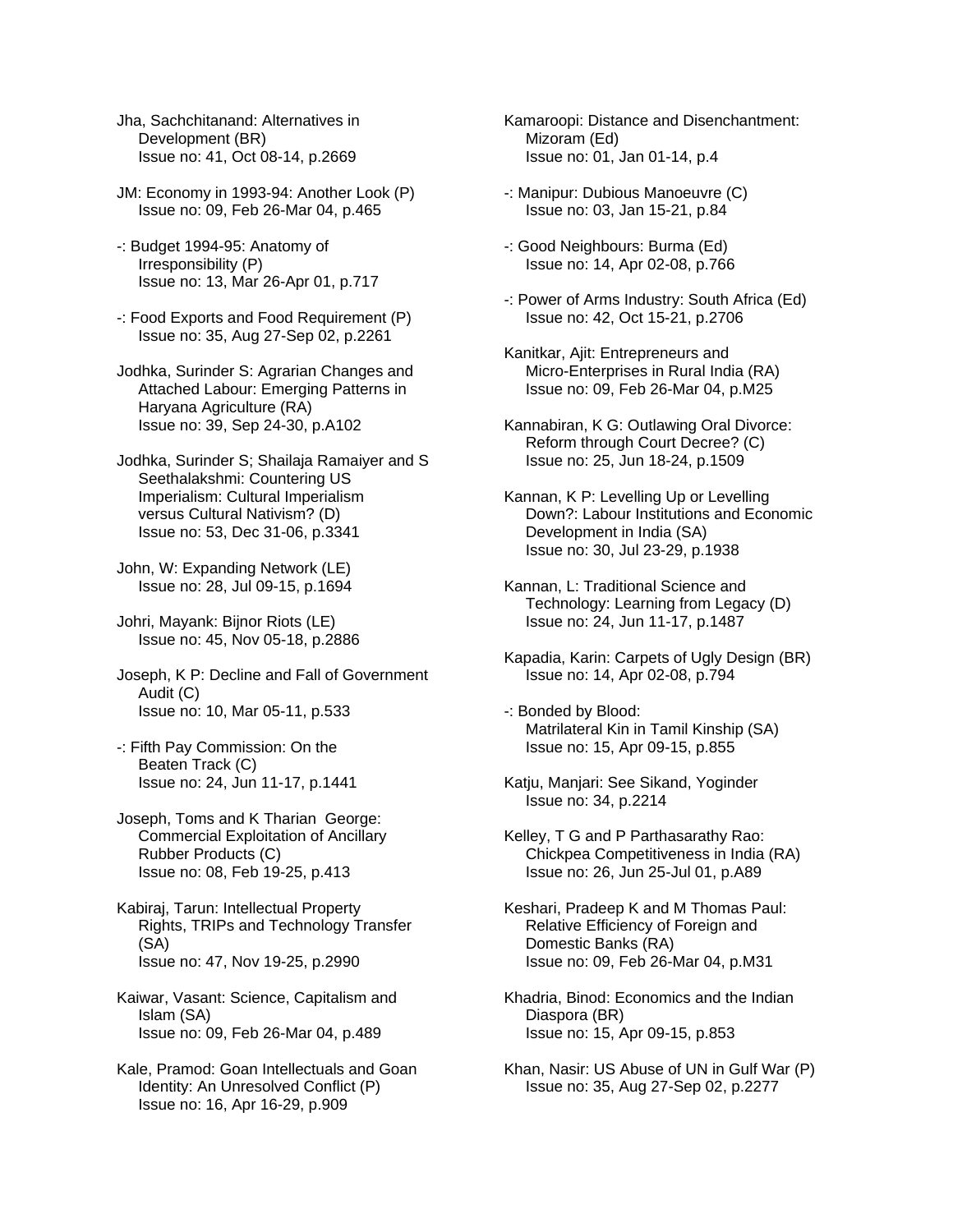Khanna, Sushil: See De, Sankar Issue no: 22, p.M90

Khasnabis, Ratan: Tenurial Conditions in West Bengal: Continuity and Change (RA) Issue no: 53, Dec 31-06, p.A189

Khatkhate, Deena: A Primer on Fiscal Sanity (BR) Issue no: 31, Jul 30-Aug 05, p.2015

Khondker, Habibul Haque: An Open Letter to Taslima Nasreen (C) Issue no: 33, Aug 13-19, p.2130

Kibel, Paul Stanton and Armin Rosencranz: A Blanket Spread Too Thin: Compensation for Bhopal's Victims (C) Issue no: 27, Jul 02-08, p.1643

Kishwar, Madhu: Codified Hindu Law: Myth and Reality (SA) Issue no: 33, Aug 13-19, p.2145

Koshy, Ninan: 'Third Force' in South Africa  $(C)$ Issue no: 15, Apr 09-15, p.847

- -: A Negotiated Revolution?: South Africa (C) Issue no: 23, Jun 04-10, p.1375
- -: Fundamental Rights in South Africa (C) Issue no: 26, Jun 25-Jul 01, p.1582

Kothari, Rajni: Rise of the Dalits and the Renewed Dabate on Caste (SA) Issue no: 26, Jun 25-Jul 01, p.1589

Kothari, Rajni et al: Brundaban Chandra Raj (LE) Issue no: 15, Apr 09-15, p.822

Krishna Kumar: 'Battle against Their Own Minds': Notes on Literate Kerala (C) Issue no: 07, Feb 12-18, p.345

Krishna Kumar, T: Social Science Research Institutes (LE) Issue no: 44, Oct 29-Nov 04, p.2838

Krishnan, Raghu: Social Explosion in France? (C) Issue no: 18, Apr 30-May 06, p.1061

Krishnan, T N: Population Policies: Some Issues (BR) Issue no: 32, Aug 06-12, p.2076

Krishnaswamy, K S: Agricultural Development under the New Economic Regime (RA) Issue no: 26, Jun 25-Jul 01, p.A65

Kulkarni, Ashwini: See Jacob,Ashvita Issue no: 53, p.3294

Kulkarni, Mangesh: Theories of the Soviet System: A Retrospective Critique (SA) Issue no: 31, Jul 30-Aug 05, p.2036

Kulkarni, Manu N: Whose Health: Women's or Mothers? (D) Issue no: 08, Feb 19-25, p.452

-: Justice for 'Delinquents' (C) Issue no: 26, Jun 25-Jul 01, p.1575

-: Child Marriages and State (D) Issue no: 29, Jul 16-22, p.1884

-: World Summit on Social Development: Choice of Agenda Issues (C) Issue no: 39, Sep 24-30, p.2535

- Kulkarni, Sharad: Proposed Forest Act: An Assessment (C) Issue no: 30, Jul 23-29, p.1909
- -: Identifying Scheduled Tribes: The Gowari Tragedy (C) Issue no: 49, Dec 03-09, p.3073

Kulkarni, Sumati: Dependence on Agricultural Employment (SA) Issue no: 51, Dec 17-30, p.3260

Kumar, Praduman and Mark W Rosegrant: Productivity and Sources of Growth for Rice in India (RA) Issue no: 53, Dec 31-06, p.A183

Kundu, Amitabh: Poverty and Planning (C) Issue no: 26, Jun 25-Jul 01, p.1569

Kurup, N P: Profitable and Socially Responsible Banking (C) Issue no: 34, Aug 20-26, p.2197

-: Muddle of Partial Privatisation of Banks (C) Issue no: 37, Sep 10-16, p.2402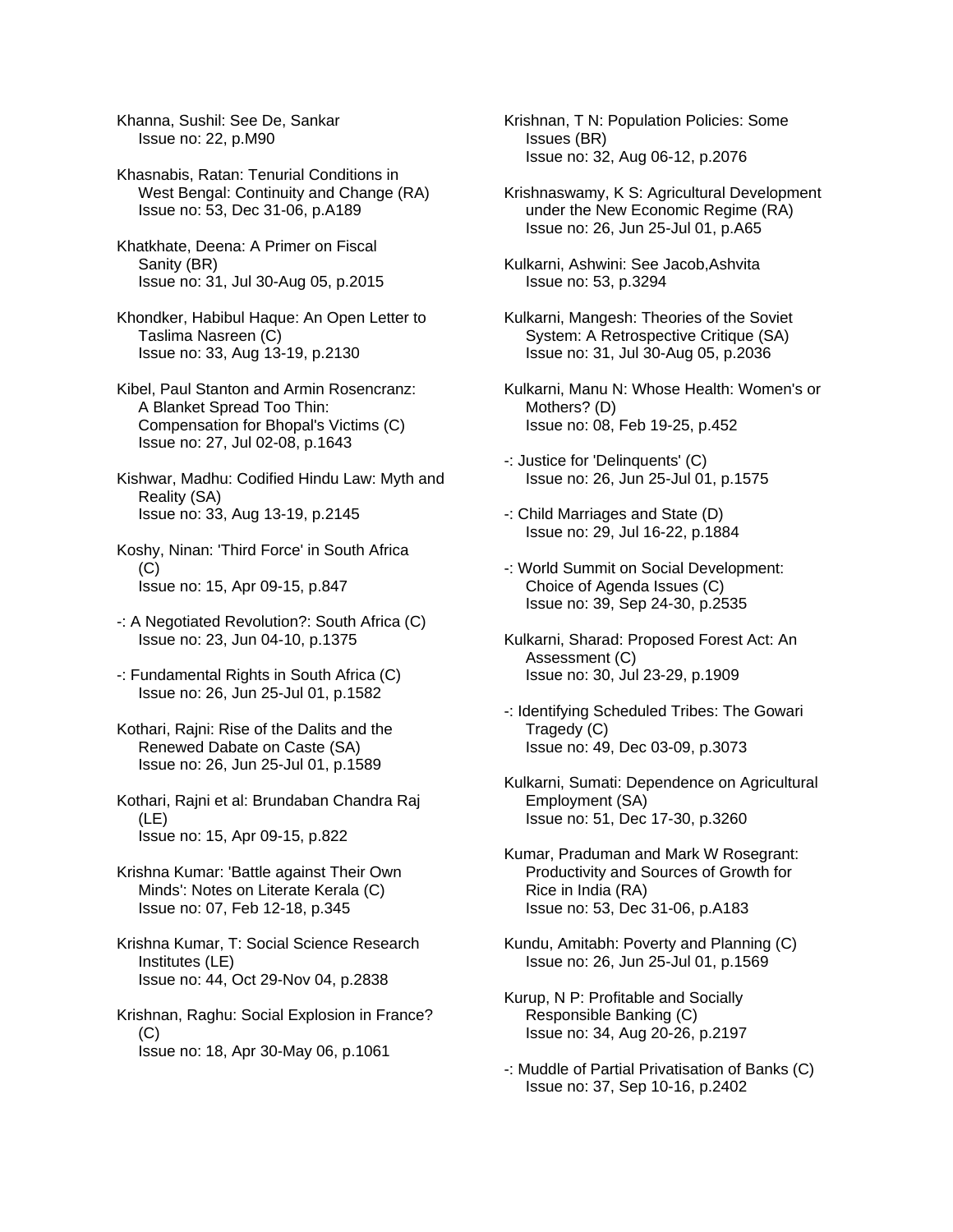Ladouceur, Micheline: See Chossudovsky, Michel Issue no: 25, p.1506

- Laidi, Zaki: Rethinking Post-Cold War (C) Issue no: 32, Aug 06-12, p.2067
- Lakshman, P P: 'Sacred Brahmins' versus 'Socialist Brahmins' (LE) Issue no: 11, Mar 12-18, p.578
- Lal, Vinay: The Flogging of Michael Fay: Culture of Authoritarianism (C) Issue no: 23, Jun 04-10, p.1386
- -: Rebellion in Chiapas: Colonial History of a New World Disorder (C) Issue no: 25, Jun 18-24, p.1514
- -: A Credo for Past-Columbian World (BR) Issue no: 33, Aug 13-19, p.2142
- -: Wonder and Exploitation in European Adventurism (BR) Issue no: 49, Dec 03-09, p.3088
- Laltu: To Convince the Vernacular Reader: Moral Nature of Socio-Political Questions (BR) Issue no: 11, Mar 12-18, p.609
- Laski, Kazimierz: See Bhaduri, Amit Issue no: 07, p.356
- Lieten, G K: On Casteism and Communalism in Uttar Pradesh (C) Issue no: 14, Apr 02-08, p.777
- -: For a New Debate on West Bengal (C) Issue no: 29, Jul 16-22, p.1835
- Lingam, Lakshmi: Women, Population and Development Question (C) Issue no: 03, Jan 15-21, p.85
- -: Women-Headed Households: Coping with Caste, Class and Gender Hierarchies (SA) Issue no: 12, Mar 19-25, p.699
- Lobo, Lancy: Suppression of Valia Tribals  $(C)$ Issue no: 03, Jan 15-21, p.82
- Madan, T N: Secularism and the Intellectuals (D) Issue no: 18, Apr 30-May 06, p.1095
- Madhur, Srinivasa: Trade and External Sector Reforms in Developing Asia: An Overview (SA) Issue no: 06, Feb 05-11, p.321
- -: Trade Reform (LE) Issue no: 10, Mar 05-11, p.514
- Madsen, Stig Toft: Globalisation, Demystification and Schism in Tibetan Buddhism (C) Issue no: 30, Jul 23-29, p.1926
- Mahajan, Gurpreet; Sudha Pai and Niraja G Jayal: State and New Liberal Agenda in India (C) Issue no: 19, May 07-13, p.1112
- -: Ambedkar in Retrospect (BR) Issue no: 26, Jun 25-Jul 01, p.1586
- Maharatna, Arup: Regional Variation in Demographic Consequences of Famines in Late 19th and Early 20th Century India (SA) Issue no: 23, Jun 04-10, p.1399
- Majumdar, Manabi: See Vaidyanathan, A Issue no: 35, p.2290
- Majumdar, Sumit K: Assessing Firms' Capabilities: Theory and Measurement. A Study of Indian Pharmaceutical Industry (RA) Issue no: 22, May 28-Jun 03, p.M83
- Mariam, Yeshi H: Ethiopian Women in the Period of Socialist Transformation (RA) Issue no: 44, Oct 29-Nov 04, p.WS57
- Marjit, Sugata: Trade Related Intellectual Property Rights and GATT: A Theoretical Evaluation (SA) Issue no: 53, Dec 31-06, p.3327
- Masud, Iqbal and A S Uraizee: Triple Talaq Judgment (LE) Issue no: 23, Jun 04-10, p.1362
- Matzger, Helen and Marcus Moench: Ground Water Availability for Drinking in Gujarat: Quantity, Quality and Health Dimensions (SA) Issue no: 13, Mar 26-Apr 01, p.A31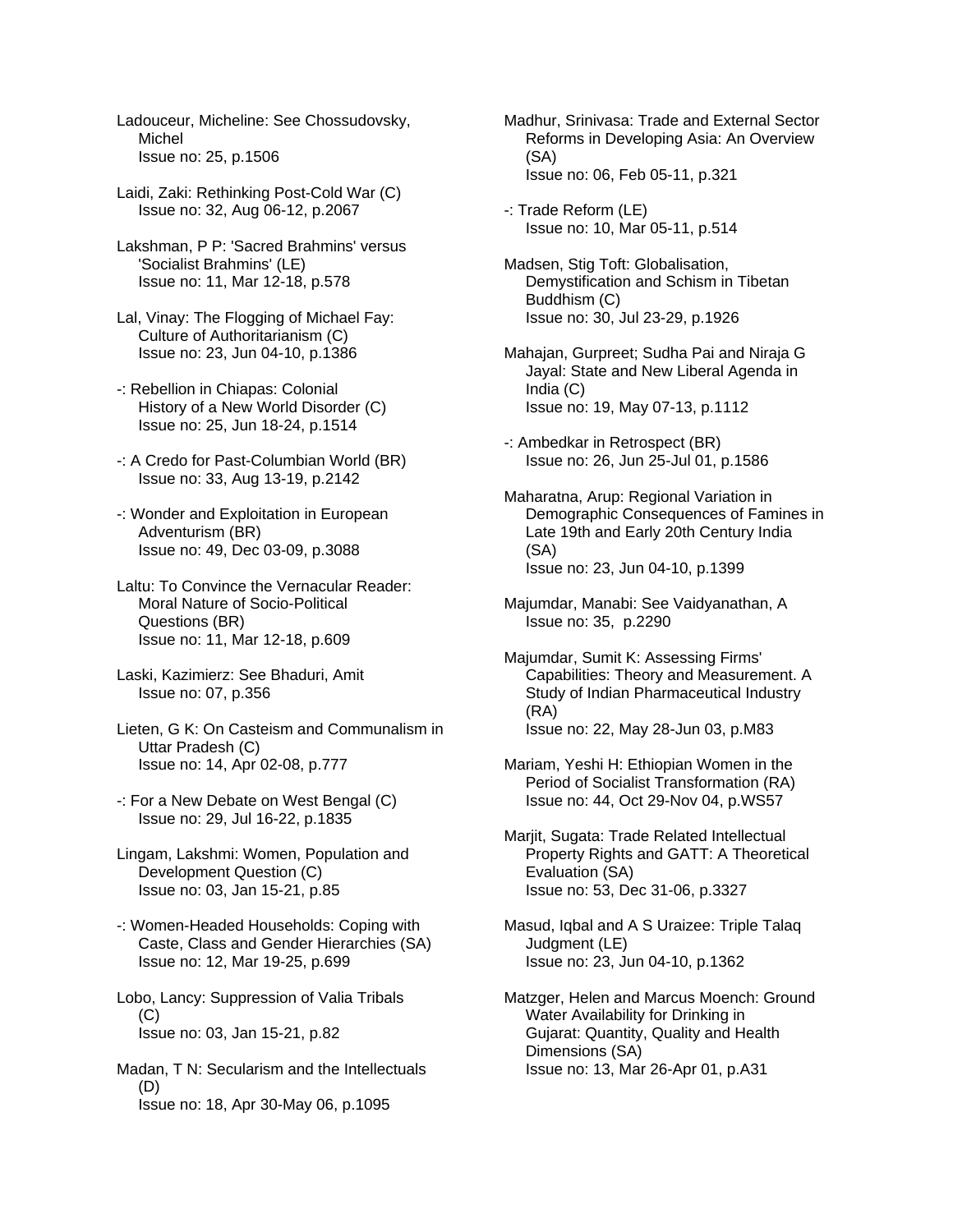Mazumdar, Vina: Panchayati Raj (BR) Issue no: 44, Oct 29-Nov 04, p.2867

-: A R Desai: A Personal Tribute (C) Issue no: 48, Nov 26-Dec 02, p.3023

Meeta and Rajivlochan: 'Gramvikas' in Ralegan Shindi: Social Innovation and Religio Moral Undercurrent (P) Issue no: 47, Nov 19-25, p.2969

Mehra, Parshotam: Managing India's Nepal Policy: The Raj and After (P) Issue no: 15, Apr 09-15, p.849

-: Drifting Defence (BR) Issue no: 42, Oct 15-21, p.2736

-: China's Slow-Changing Polity (BR) Issue no: 53, Dec 31-06, p.3324

-: China's Slow-Changing Polity (BR) Issue no: 53, Dec 31-06, p.3324

-: China's Slow-Changing Polity (BR) Issue no: 53, Dec 31-06, p.3324

-: China's Slow-Changing Polity (BR) Issue no: 53, Dec 31-06, p.3324

Mehta, Kisan: Signals of Corruption (LE) Issue no: 34, Aug 20-26, p.2178

Mehta, Prayag: New Economic Policy, Workplace and Human Development (RA) Issue no: 22, May 28-Jun 03, p.M75

Minocha, A C: Making a Mess of Higher Education: Madhya Pradesh Disbands Uchcha Shiksha Anudan Ayog (C) Issue no: 08, Feb 19-25, p.411

Mishra, Amaresh: Evading the Land Issue: Uttar Pradesh (C) Issue no: 13, Mar 26-Apr 01, p.723

-: Cracks in the Alliance: Uttar Pradesh (C) Issue no: 30, Jul 23-29, p.1907

Mishra, R K: See Sankar, T L Issue no: 35, p.M115

Misra, Amaresh: Challenge to SP-BSP Government: Uttar Pradesh (C) Issue no: 08, Feb 19-25, p.409

-: Meerut Firing: A Turning Point?: Uttar Pradesh (C) Issue no: 18, Apr 30-May 06, p.1054

-: Changing Peasant Struggle: Bihar (C) Issue no: 19, May 07-13, p.1111

-: Reservation Is Not the Issue: Uttar Pradesh (C) Issue no: 38, Sep 17-23, p.2467

-: New Forces in Uttarakhand: Uttar Pradesh  $(C)$ Issue no: 47, Nov 19-25, p.2964

Mitra, Arup: Labour Market Flexibility (BR) Issue no: 22, May 28-Jun 03, p.1335

Mitra, Ashok: Rajya Sabha (LE) Issue no: 18, Apr 30-May 06, p.1038

-: Trustee Par Excellence (C) Issue no: 48, Nov 26-Dec 02, p.3019

-: Census 1961: New Pathways (SA) Issue no: 51, Dec 17-30, p.3207

Mody, R J: Calculating the Fiscal Deficit (D) Issue no: 38, Sep 17-23, p.2507

Moench, Marcus: Approaches to Ground Water Management: To Control or Enable? (RA) Issue no: 39, Sep 24-30, p.A135

-: See Matzger, Helen Issue no: 13, p.A31

Mohan, Dinesh: Liberalisation of Universities: Promoting Slow Death (C) Issue no: 49, Dec 03-09, p.3078

Mohan, K Narendra: Police Assault on Dissenters: Andhra Pradesh (C) Issue no: 13, Mar 26-Apr 01, p.731

Mohan, Peggy: Jurassic Sisters: A Play in an Extinct Indian Language (C) Issue no: 08, Feb 19-25, p.420

-: Redirected Anger: 'Loving Thy Enemy' (P) Issue no: 21, May 21-27, p.1267

Mooij, Jos E: Public Distribution System as Safety Net: Who Is Saved? (SA) Issue no: 03, Jan 15-21, p.119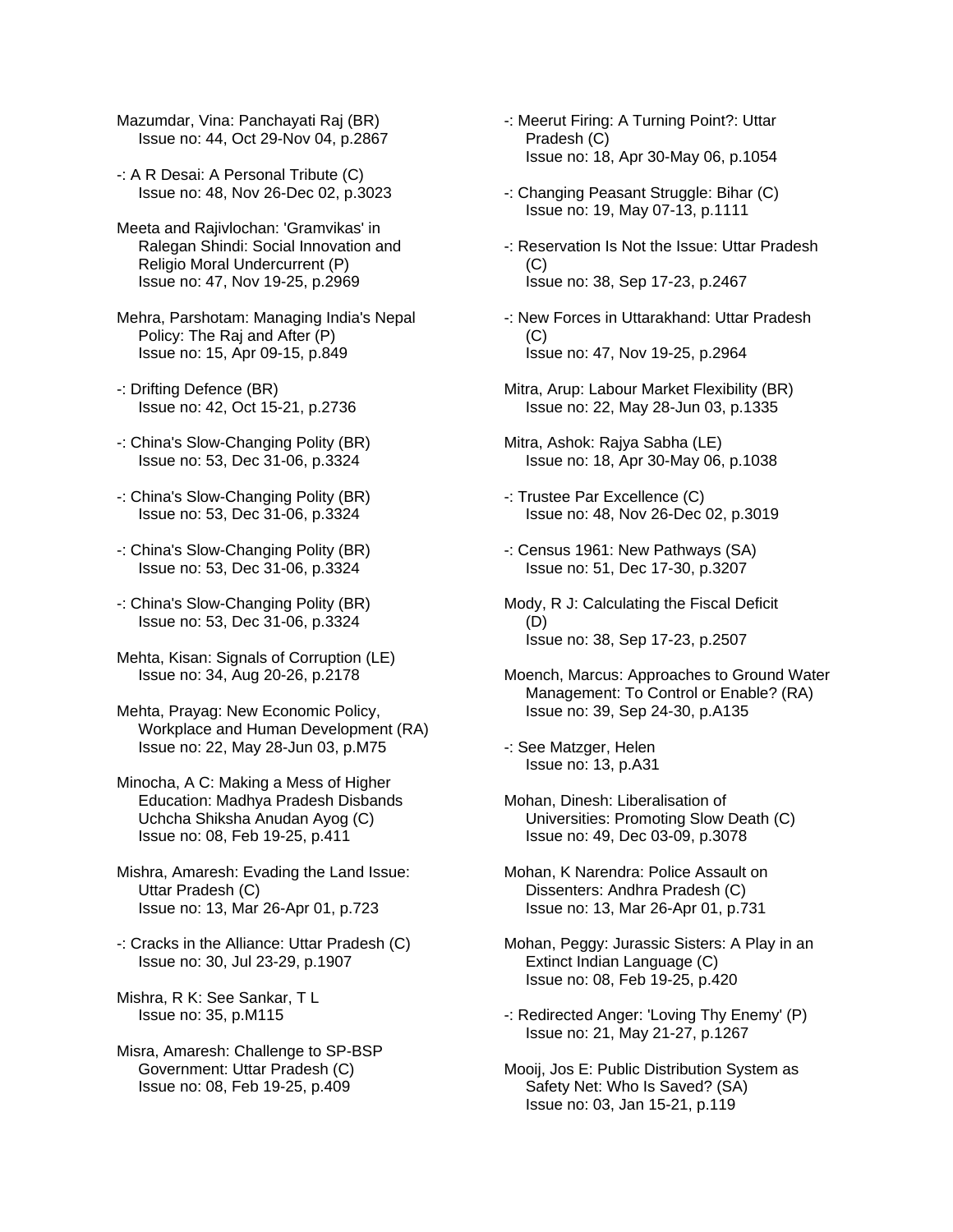- Morris, Sebastian: Prospects for FDI and Multinational Activity in the 90s (SA) Issue no: 19, May 07-13, p.1141
- -: Some Issues in the Debate on Policy (SA) Issue no: 27, Jul 02-08, p.1669
- MS: An Affair to Remember (BR) Issue no: 19, May 07-13, p.1131
- Msonganzila, Margareth R: Women and Co-operatives in Tanzania: Separatism or Integration? (RA) Issue no: 44, Oct 29-Nov 04, p.WS86
- Mujumdar, N A: Refocusing on Rural Credit: The Macro-Dimensions (P) Issue no: 42, Oct 15-21, p.2731
- -: Self-Government and Its Instrumentalities (P) Issue no: 14, Apr 02-08, p.789
- Mukarji, Nirmal: Restructuring the Bureaucracy: All-India Services (P) Issue no: 51, Dec 17-30, p.3193
- Mukerjee, Hiren: The First Country of Socialism (D) Issue no: 13, Mar 26-Apr 01, p.759
- Mukherjee, Amitabha: See Mukherjee, Neela Issue no: 11, p.597
- Mukherjee, Hirendranath: C V Subba Rao (LE) Issue no: 09, Feb 26-Mar 04, p.454
- Mukherjee, Neela and Amitabha Mukherjee: Rural Women and Food Insecurity: What a Food Calender Reveals (C) Issue no: 11, Mar 12-18, p.597
- Mukhopadhyay, Ashim: Girl Child in Three Indian States (C) Issue no: 23, Jun 04-10, p.1379
- Mukhopadhyay, Hiranya: Missing (LE) Issue no: 12, Mar 19-25, p.646
- -: Transition from Stabilisation to Growth (BR) Issue no: 18, Apr 30-May 06, p.1068
- -: See Sen, Sunanda Issue no: 36, p.2364
- Mukhopadhyay, Ishita: Urban Informal Sector and Communal Violence: Case Study of 1992 Riots in Calcutta (SA) Issue no: 35, Aug 27-Sep 02, p.2299
- Mukhoty, Gobinda: Torture, Human Rights, Legal Rights (C) Issue no: 21, May 21-27, p.1259
- Mukul: Traditional Fisherfolk Fight New Economic Policy (C) Issue no: 09, Feb 26-Mar 04, p.475
- -: New Dynamics of Agricultural Workers' Struggle: Bihar (C) Issue no: 20, May 14-20, p.1174
- -: Aquaculture Boom: Who Pays? (C) Issue no: 49, Dec 03-09, p.3075
- Mukund, Kanakalatha: Complex Patterns (BR) Issue no: 32, Aug 06-12, p.2078
- Mundle, Sudipto and M Govinda Rao: On Inflation and Subsidy (LE) Issue no: 44, Oct 29-Nov 04, p.2838
- Munshi, Indra and Denzil Saldanha: Remembering A R Desai (C) Issue no: 49, Dec 03-09, p.3069
- Muraleedharan, V R: Diet, Disease and Death in Colonial South India (SA) Issue no: 01, Jan 01-14, p.55
- -: Health Care in Panchayati Raj (BR) Issue no: 10, Mar 05-11, p.547
- -: Health Care: From Policy to Practice (BR) Issue no: 25, Jun 18-24, p.1521
- Murarka, Dev: Zhirinovsky and the Autumn of the Patriarch (SA) Issue no: 41, Oct 08-14, p.2681
- Murugkar, Lata: Beurs and Beurettes of France: Crisis of Identity (C) Issue no: 38, Sep 17-23, p.2476
- Murugkar, Milind: See Jacob,Ashvita Issue no: 53, p.3294
- Muthu, S: Gopalsamy's Politics (LE) Issue no: 20, May 14-20, p.1158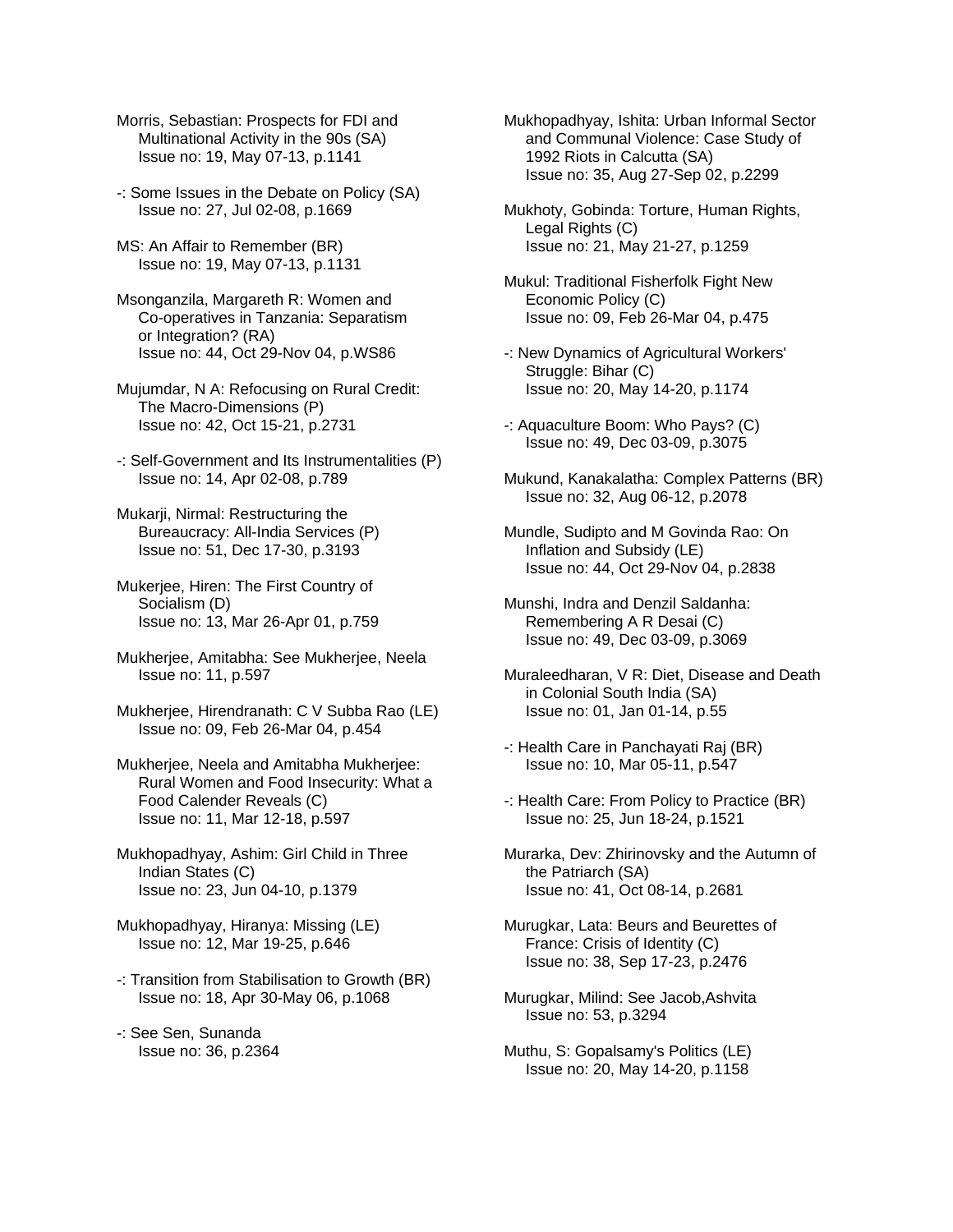Nadkarni, M V: Agriculture and Environment (BR) Issue no: 28, Jul 09-15, p.1721

- Nag, A K and G P Samanta: Inflation in India during the 80s: An Analytical Review (SA) Issue no: 08, Feb 19-25, p.431
- Nag, Ashok K and Ghanashyam Upadhya: Exchange Rate and Trade Imbalance (D) Issue no: 14, Apr 02-08, p.819
- Nag, Moni: Beliefs and Practices about Food during Pregnancy: Implications for Maternal Nutrition (SA) Issue no: 37, Sep 10-16, p.2427
- Nag, Sajal: Mainstream Perspective on Nagas (D) Issue no: 23, Jun 04-10, p.1423
- Nagaraj, R: Employment and Wages in Manufacturing Industries: Trends, Hypothesis and Evidence (SA) Issue no: 04, Jan 22-28, p.177
- Nair, Janaki: Nationalising Aesthetics (BR) Issue no: 30, Jul 23-29, p.1934
- -: Kannada and Politics of State Protection (C) Issue no: 44, Oct 29-Nov 04, p.2853
- -: The Devadasi, Dharma and the State (SA) Issue no: 50, Dec 10-16, p.3157
- -: Lurching to the Right? Karnataka and the BJP  $(C)$ Issue no: 53, Dec 31-06, p.3308
- Nair, K N: See Narayana, D Issue no: 39, p.A129
- Nambiar, R G and Gopal Tadas: Is Trade Deindustrialising India? (SA) Issue no: 42, Oct 15-21, p.2741
- Nambissan, Geetha B: Language and Schooling of Tribal Children: Issues Related to Medium of Instruction (SA) Issue no: 42, Oct 15-21, p.2747
- Nanda, A R: Census 1991: Challenges and Innovations (SA) Issue no: 51, Dec 17-30, p.3227

Nandagopal, R: See Sankar, T L Issue no: 35, p.M115

- Nandraj, Sunil: Beyond the Law and the Lord: Quality of Private Health Care (SA) Issue no: 27, Jul 02-08, p.1680
- Nandunjan, S: Changing Role of Small-Scale Industry: International Influences, Country Experiences and Lessons for India (RA) Issue no: 22, May 28-Jun 03, p.M46
- Narayana, D and K N Nair: Tenancy in the Context of Irrigation Uncertainty: Role of the Leading Input in Shaping Institutions (RA) Issue no: 39, Sep 24-30, p.A129
- Narayanan, M S: Industrial Sickness: Review of BIFR's Role (SA) Issue no: 07, Feb 12-18, p.362
- Narayanswamy, Ramnath: Eastern Europe: From State Socialism to Post-Socialist Depression (SA) Issue no: 13, Mar 26-Apr 01, p.752
- Narindar Singh: Keynes and Hitler (SA) Issue no: 42, Oct 15-21, p.2755
- Nath, H K Amar: See Patibandla, Murali Issue no: 35, p.M136
- Natraj, V K: Steady Advance to Backwardness  $(C)$ Issue no: 28, Jul 09-15, p.1713
- -: Extending Reservations (LE) Issue no: 32, Aug 06-12, p.2042
- Nauriya, Anil: Dalit-Intermediate Caste Alliance: Call to Greatness (C) Issue no: 27, Jul 02-08, p.1640
- Navlakha, Gautam: Criminal Silence (BR) Issue no: 01, Jan 01-14, p.41
- Navlakha, Gautam: Triple Talaq: Posturing at Women's Expense (C) Issue no: 21, May 21-27, p.1264
- -: Kashmir: At the Edge of the Possible (C) Issue no: 38, Sep 17-23, p.2465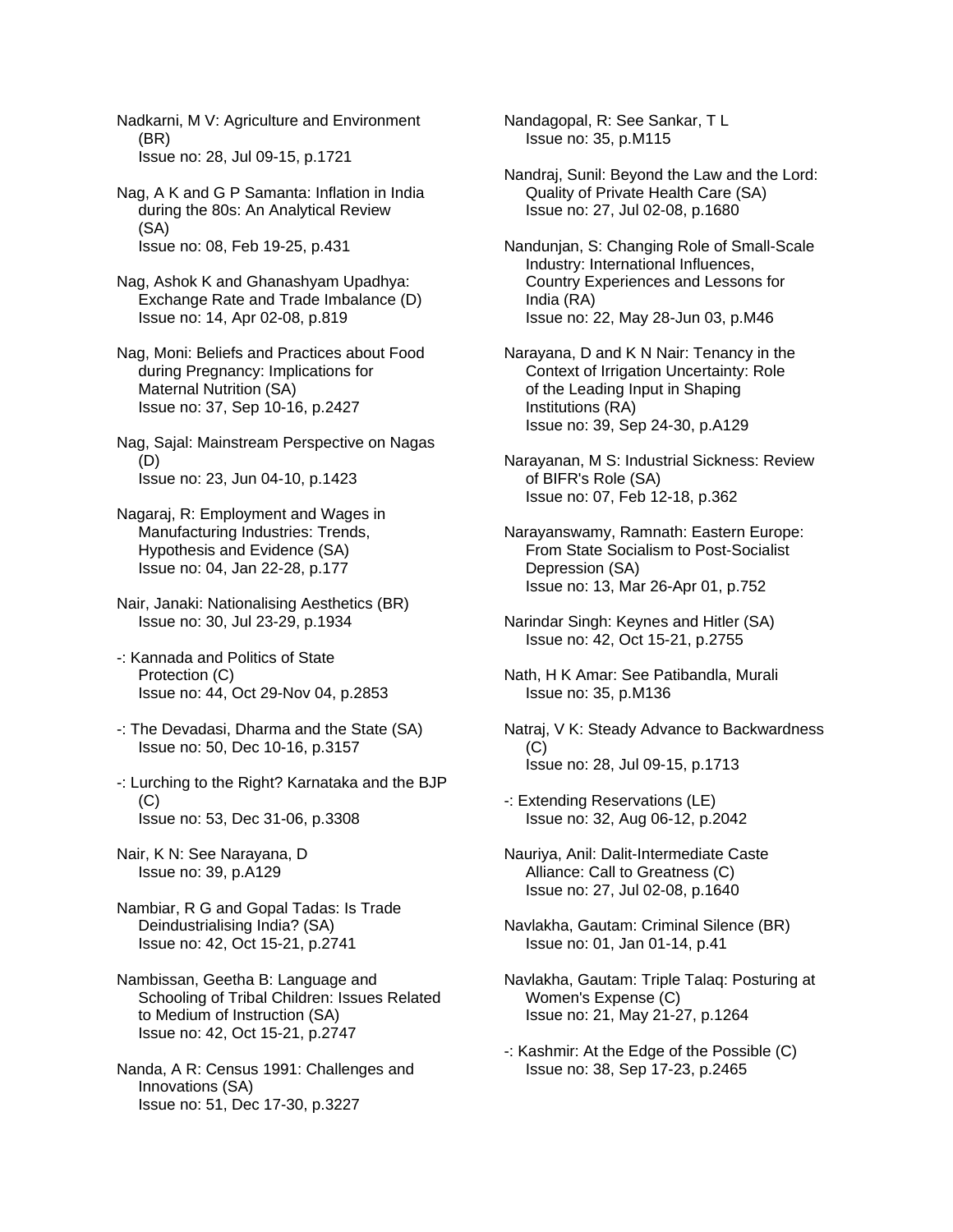- -: Recovering, Uncovering or Forfeiting the Past?: Archaeology (C) Issue no: 47, Nov 19-25, p.2961
- Nayar, K R: Politics of Sustainable Development (C) Issue no: 22, May 28-Jun 03, p.1327
- -: See Qadeer, Imrana Issue no: 47, p.2981
- Nayyar, Deepak and Abhijit Sen: International Trade and the Agricultural Sector in India (SA) Issue no: 20, May 14-20, p.1187
- Neelakantan, M: Jawahar Rozgar Yojana: An Assessment through Concurrent Evaluation (SA) Issue no: 49, Dec 03-09, p.3091
- Ninan, K N: Poverty and Income Distribution in India (SA) Issue no: 25, Jun 18-24, p.1544
- Niranjana, Tejaswini: Integrating Whose Nation?: Tourists and Terrorists in 'Roja' (C) Issue no: 03, Jan 15-21, p.79
- -: Roja Revisited (D) Issue no: 21, May 21-27, p.1299
- -: Gravity of the State (D) Issue no: 44, Oct 29-Nov 04, p.2883
- Noorani, A G: Indo-Pak Pact on Amnesty? (CL) Issue no: 01, Jan 01-14, p.16
- -: Concerns of Asia Watch (CL) Issue no: 10, Mar 05-11, p.527
- -: Is It Constitutional to Ban Demand for Plebiscite in Kashmir? (CL) Issue no: 13, Mar 26-Apr 01, p.719
- -: An Indian Intellectual's Anguish (BR) Issue no: 19, May 07-13, p.1129
- -: The Detentions of Lone and Geelani (CL) Issue no: 23, Jun 04-10, p.1373
- -: International Red Cross and India (CL) Issue no: 30, Jul 23-29, p.1897
- -: Kashmir and A Farcical Human Rights Commission (CL) Issue no: 32, Aug 06-12, p.2053
- -: UN Human Rights Rapporteurs Censure India (CL) Issue no: 35, Aug 27-Sep 02, p.2265
- -: Film Censorship and Freedom (CL) Issue no: 39, Sep 24-30, p.2521
- -: States' Minorities Commissions (CL) Issue no: 43, Oct 22-28, p.2781
- -: Political vs Economic and Social Rights (CL) Issue no: 47, Nov 19-25, p.2957
- -: Wreckage of Pakistan's Afghan Policy (BR) Issue no: 51, Dec 17-30, p.3198
- Noronha, Ernesto: BJP: Cow as a Political Symbol (C) Issue no: 24, Jun 11-17, p.1447
- Omvedt, Gail: Dependency Theory, Peasants and Third World Food Crisis (RA) Issue no: 04, Jan 22-28, p.169
- -: Dangerous Proposal (LE) Issue no: 30, Jul 23-29, p.1886
- -: Maharashtra: Politics of Culture. Rajashree Shahu University (Pune) (C) Issue no: 33, Aug 13-19, p.2128
- -: In Defence of Smallholding Farmers (BR) Issue no: 37, Sep 10-16, p.2412
- Oommen, M A and Mahi Pal: MPs' Local Area Development Scheme: Dangerous Portent (C) Issue no: 05, Jan 29-Feb 04, p.223
- -: Towards an Alternative Union Budget (C) Issue no: 11, Mar 12-18, p.595
- Padmanabha, P: Census of India, 1981: Organisational Issues (SA) Issue no: 51, Dec 17-30, p.3222
- Pai, Sudha: See Mahajan, Gurpreet Issue no: 19, p.1112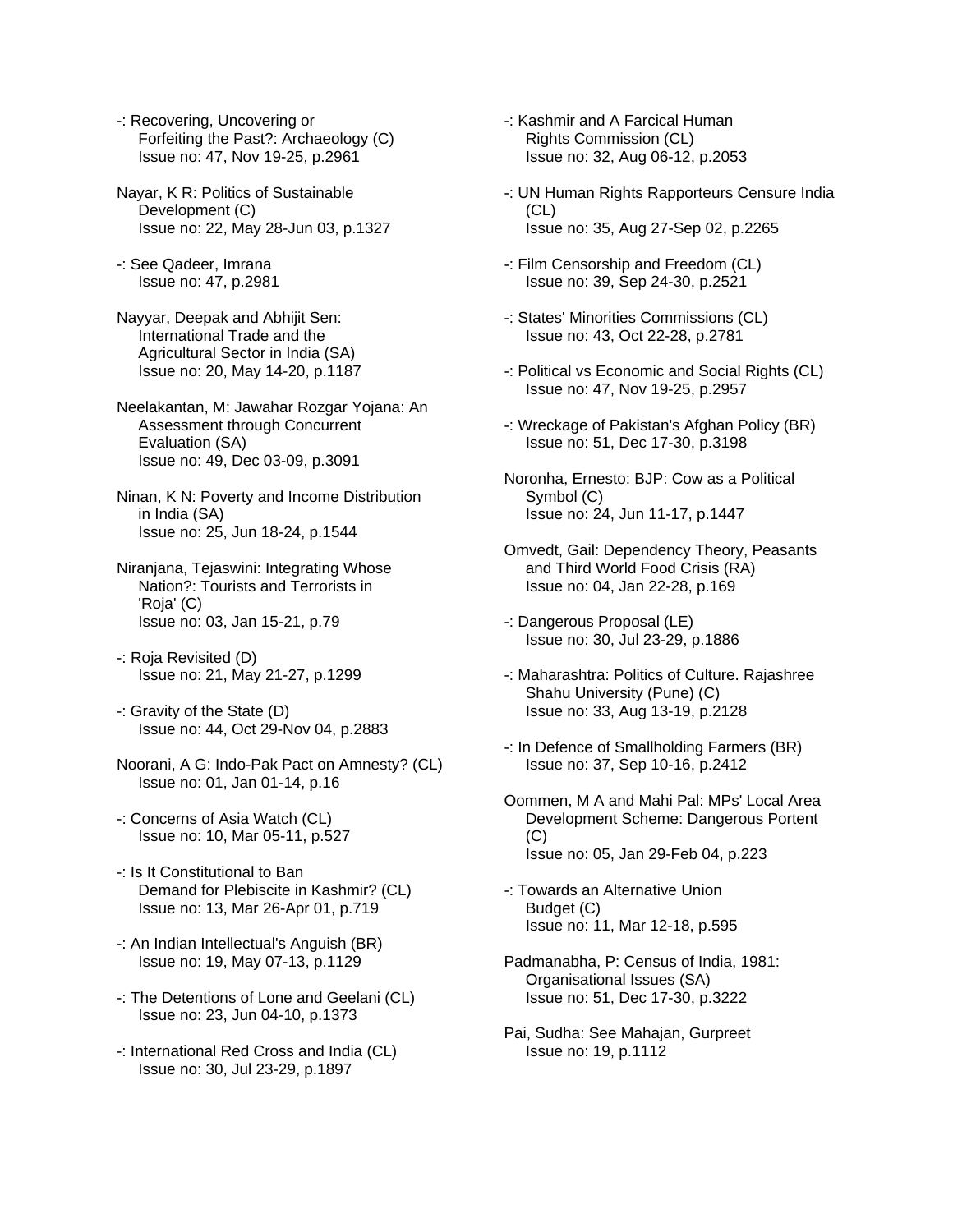Pal, Mahi: Centralised Decentralisation: Haryana Panchayati Raj Act, 1994 (C) Issue no: 29, Jul 16-22, p.1842

-: See Oommen, M A Issue no: 05, p.223

Pal, Sunanda: From Periphery to Centre: Toni Morrison's Self Affirming Fiction (SA) Issue no: 37, Sep 10-16, p.2439

Palshikar, Suhas: Sealing the Fate of Non-Maratha Castes (D) Issue no: 45, Nov 05-18, p.2944

Pan, Indranil: See Saggar, Mridul Issue no: 10, p.567

-: See Saha, Bibhas Issue no: 18, p.1081

Pandey, Gyanendra: Modes of History Writing: New Hindu History of Ayodhya (SA) Issue no: 25, Jun 18-24, p.1523

Pandey, Vikash N: Agrarian Transformation and Co-Operatives: Continuity and Change (SA) Issue no: 15, Apr 09-15, p.863

Pandian, M S S: Crisis in DMK (C) Issue no: 05, Jan 29-Feb 04, p.221

-: See Chakravarthy, Venkatesh Issue no: 11, p.642

Panicker, Rita: Convention on Rights of the Child (LE) Issue no: 39, Sep 24-30, p.2510

Panikkar, K N: In Defence of 'Old' History (P) Issue no: 40, Oct 01-07, p.2595

Parikh, Jyoti: North-South Issues for Climate Change (SA) Issue no: 45, Nov 05-18, p.2940

Parthasarathy, G: Rule of the Contented (BR) Issue no: 31, Jul 30-Aug 05, p.2017

Patel, Jashbhai: Is National Interest Being Served by Narmada Project? (SA) Issue no: 30, Jul 23-29, p.1957

Patel, Jujata: Changing India: Capitalism's Unpretty Face (BR) Issue no: 51, Dec 17-30, p.3196

Patel, Pravin J: Trade Union Participation and Development of Class-Consciousness (SA) Issue no: 36, Sep 03-09, p.2368

Patel, Shirish B: Marathwada Earthquake: Soft Credit, Soft Appraisal (C) Issue no: 08, Feb 19-25, p.401

Patel, Vibha J: Naga and Kuki: Who Is to Blame? (C) Issue no: 22, May 28-Jun 03, p.1331

Pathak, Akhileshwar: State, Environment and Law (P) Issue no: 50, Dec 10-16, p.3138

Patibandla, Murali and H K Amar Nath: Analysis of Short-Run Price Instability of Cotton Hank Yarn (RA) Issue no: 35, Aug 27-Sep 02, p.M136

Patibandla, Murali: Defunct Economists and Economic Policy: Economic Policy Reforms in India (SA) Issue no: 45, Nov 05-18, p.2935

Patil, Sharad: Real Challenge before the Sikhs (D) Issue no: 39, Sep 24-30, p.2563

Patnaik, Arun Kumar: Idealistic Equations (D) Issue no: 32, Aug 06-12, p.2108

Patnaik, Prabhat: International Capital and National Economic Policy: A Critique of India's Economic Reforms (SA) Issue no: 12, Mar 19-25, p.683

-: Macro-Economic Policy in Times of 'Globalisation' (SA) Issue no: 16, Apr 16-29, p.917

Patvardhan, V S: Mass Conversion of Muslims (LE) Issue no: 40, Oct 01-07, p.2566

Paul, M Thomas: See Keshari, Pradeep K Issue no: 09, p.M31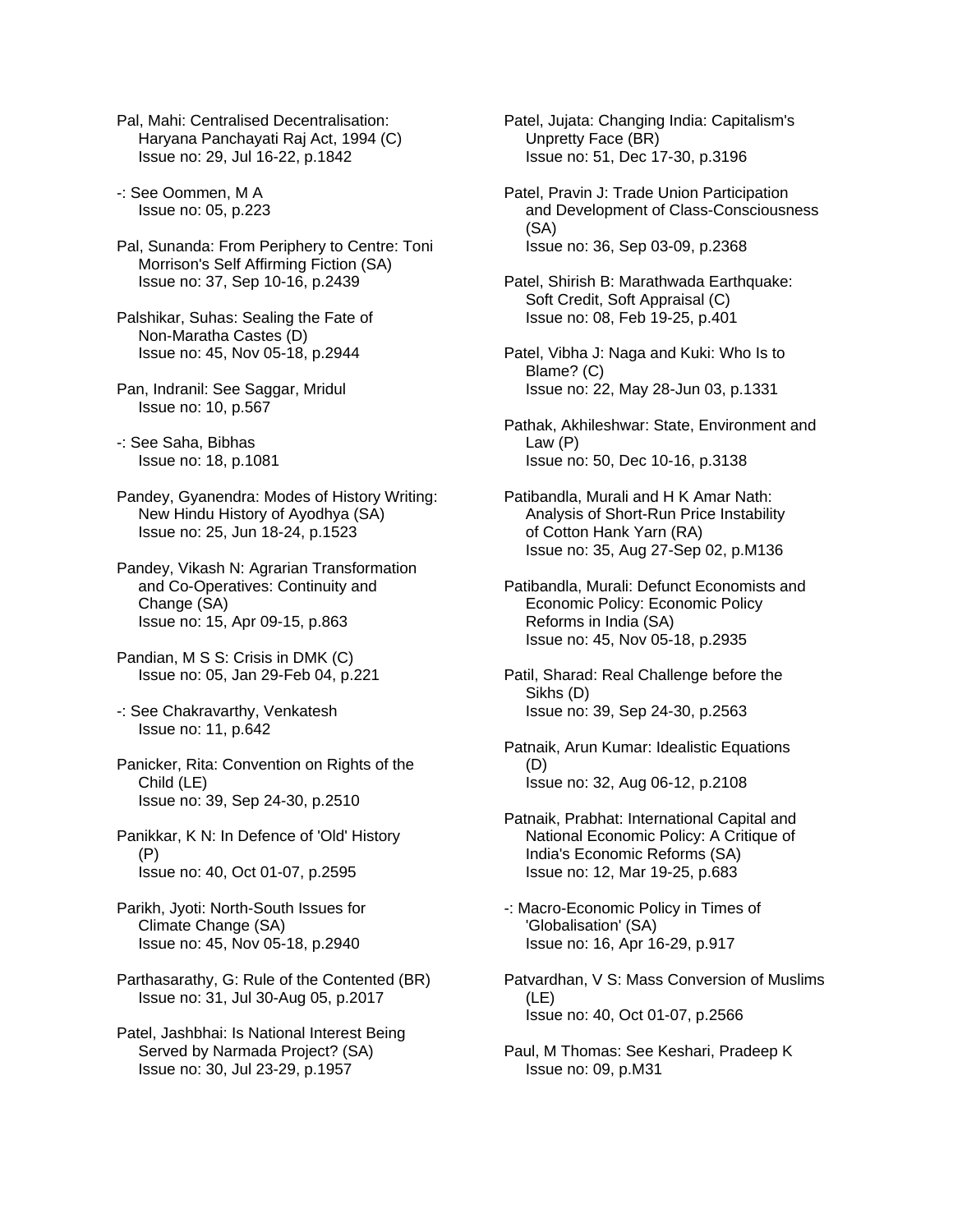Paul, Samuel: Public Services for Urban Poor: Report Card on Three Indian Cities (C) Issue no: 50, Dec 10-16, p.3131

Perusek, Darshan: Post-Colonial Realities, Post-Structuralist Diversions: An Unamused Exchange (SA) Issue no: 05, Jan 29-Feb 04, p.243

Petras, James: Cultural Imperialism in Late 20th Century (P) Issue no: 32, Aug 06-12, p.2070

- -: The 1994 US Democratic Debacle: Conservative Elections Mandate? (C) Issue no: 49, Dec 03-09, p.3079
- Phadke, Anant: Anti-Drought Movement in Sangli District (C) Issue no: 48, Nov 26-Dec 02, p.3024
- Phadke, Anant R S: Bombay's Health (BR) Issue no: 03, Jan 15-21, p.104
- Phukan, Niranjan: A Secular Muddle? (D) Issue no: 20, May 14-20, p.1224
- -: Militant Left and Struggle for Democracy (D) Issue no: 30, Jul 23-29, p.1964
- -: State and People's Struggles (LE) Issue no: 49, Dec 03-09, p.3054
- Pieterse, Jan Nederveen: Delinking or Globalisation? (RA) Issue no: 05, Jan 29-Feb 04, p.239
- -: Delinking or Globalisation? (RA) Issue no: 05, Jan 29-Feb 04, p.239
- Pieterse, Jan Nederveen: Delinking or Globalisation? (RA) Issue no: 05, Jan 29-Feb 04, p.239
- Pillai, M G G: Islamic Criminal Law: Bowing to Fundamentalists: Malaysia (C) Issue no: 07, Feb 12-18, p.355
- -: Malaysia's Language Problems (C) Issue no: 11, Mar 12-18, p.605
- -: Regrouping in Indonesian Politics (C) Issue no: 29, Jul 16-22, p.1849
- -: Cambodia: Proxy Battlefield  $(C)$ Issue no: 31, Jul 30-Aug 05, p.2010
- -: APEC: Mounting US Pressure (C) Issue no: 47, Nov 19-25, p.2968
- -: APEC and The Mahathir Conundrum (C) Issue no: 50, Dec 10-16, p.3135
- -: Sustainability of Dependent Capitalism: Some Lessons from Canada (RA) Issue no: 31, Jul 30-Aug 05, p.PE80
- -: See Subrahmanian, K K Issue no: 33, p.2168
- Pinto, Ambrose: Politics of Capitation Colleges: Karnataka (C) Issue no: 01, Jan 01-14, p.31
- -: Karnataka Cabinet Reshuffle: Unviable (C) Issue no: 25, Jun 18-24, p.1511
- -: Politics of Reservation: Karnataka (C) Issue no: 35, Aug 27-Sep 02, p.2270
- -: Karnataka Assembly Elections: An Overview (C) Issue no: 53, Dec 31-06, p.3309
- Poonacha, Veena: Gendered Step: Review of Two Decades of Women's Movement and Women's Studies (C) Issue no: 13, Mar 26-Apr 01, p.725
- Prabhu, K Seeta: The Budget and 'Structural Adjustment with a Human Face' (SA) Issue no: 16, Apr 16-29, p.1011
- Prakash, K: 'Swadeshi' Campaign (LE) Issue no: 08, Feb 19-25, p.390
- Prakash, Padma: Changing Priorities in Health Care (C) Issue no: 12, Mar 19-25, p.661
- Prasad, M N: Home Truths about Gauge Conversion: Railways (C) Issue no: 19, May 07-13, p.1109
- Prem Kumar: Dunkel Text and the Constitution: Areas of Conflict (C) Issue no: 12, Mar 19-25, p.664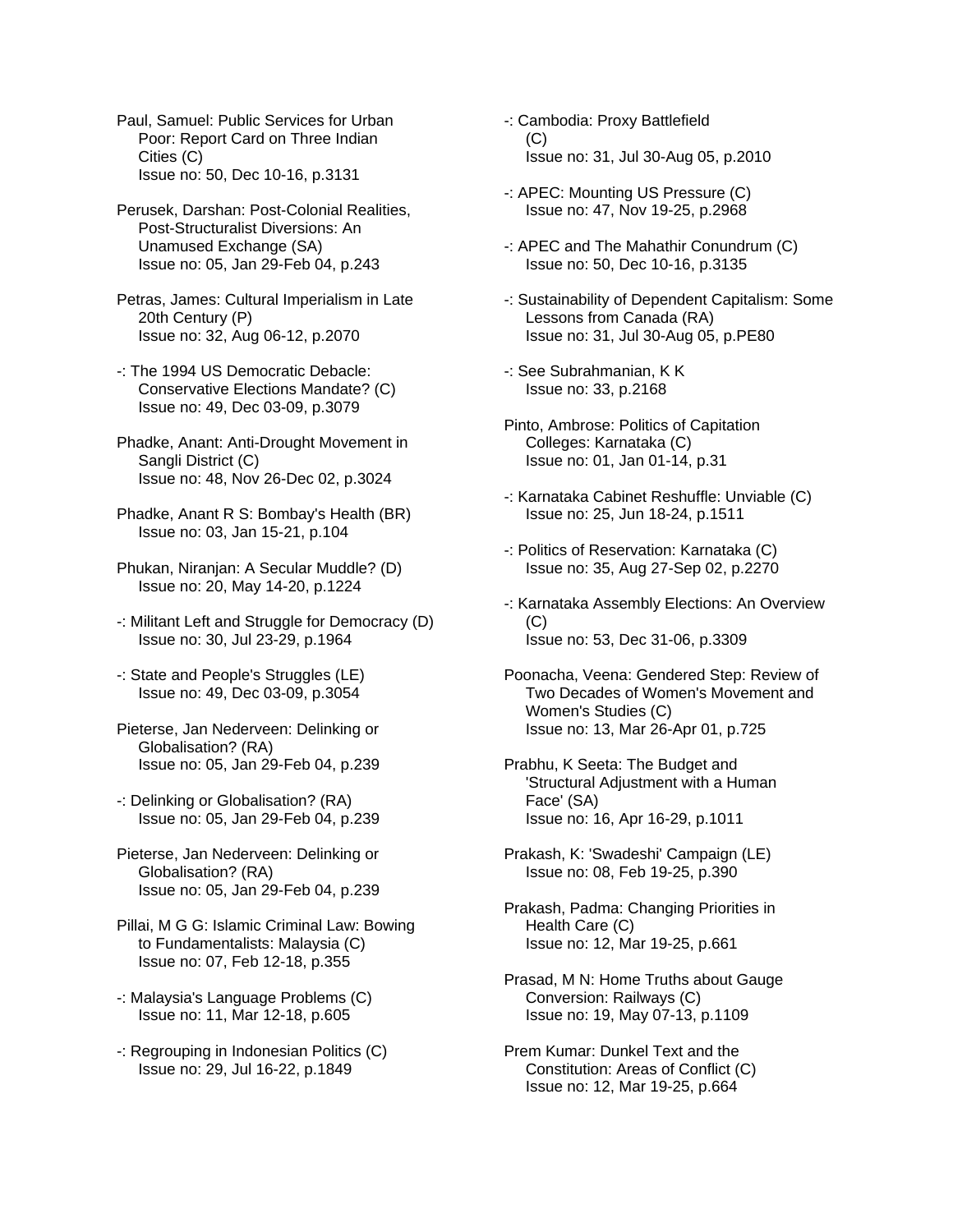Pungaliya, Sarita: See Rao, Nagmani Issue no: 11, p.601

Purkayastha, P: New Telecom Policy: Rushing In Where Angels Fear to Tread (C) Issue no: 33, Aug 13-19, p.2125

-: New Technologies and Emerging Structures of Global Dominance (RA) Issue no: 35, Aug 27-Sep 02, p.M102

Purohit, Brijesh C and Tasleem A Siddiqui: Utilisation of Health Services in India (SA) Issue no: 18, Apr 30-May 06, p.1071

-: Household Expenditure on Health Care (BR) Issue no: 26, Jun 25-Jul 01, p.1587

Purohit, Mahesh C: Tax Reforms for Textile Sector (SA) Issue no: 16, Apr 16-29, p.993

Pushpangadan, K: See Balakrishnan, P Issue no: 31, p.2028

Qadeer, Imrana; K R Nayar and Rama V Baru: Contextualising Plague: A Reconstruction and an Analysis (SA) Issue no: 47, Nov 19-25, p.2981

Rachel Kumar: Development and Women's Work in Kerala: Interactions and Paradoxes (SA) Issue no: 51, Dec 17-30, p.3249

Radhakrishnan, K S: Counterfeit Renaissance (LE) Issue no: 31, Jul 30-Aug 05, p.1982

Raghuram, Shobha; Heiko Sievers and Vinod Vyasulu: Structural Adjustment: Industrial and Environmental Concerns (C) Issue no: 04, Jan 22-28, p.164

Rahul and Ajit Roy: Working Class and Left Front (LE) Issue no: 16, Apr 16-29, p.878

Rahul: Looking Back in Wonder: In Search of Our Ecological Roots (C) Issue no: 31, Jul 30-Aug 05, p.2006

Rai, Navendu: 1984 Riots and Indian Polity (LE) Issue no: 50, Dec 10-16, p.3110

Raina, Vinod: Sardar Sarovar: Case for Lowering Dam Height (C) Issue no: 14, Apr 02-08, p.774

Rajagopal, Arvind: Ram Janmabhoomi, Consumer Identity and Image-Based Politics (SA) Issue no: 27, Jul 02-08, p.1659

-: Consumer Identity (LE) Issue no: 33, Aug 13-19, p.2110

Rajagopalan, R and Tushaar Shah: Role of Design and Informal Share Markets in Success of Sugar Co-operatives (RA) Issue no: 35, Aug 27-Sep 02, p.M129

Rajan, S Irudaya: Quality of Family Planning Services (BR) Issue no: 08, Feb 19-25, p.429

-: China's One-Child Policy: Implication for Population Aging (SA) Issue no: 38, Sep 17-23, p.2502

-: Heading towards a Billion (SA) Issue no: 51, Dec 17-30, p.3201

Rajasekhar, D: See Rao, G N Issue no: 26, p.A80

Rajesh Kumar: Controlling Tobacco Use (C) Issue no: 29, Jul 16-22, p.1841

Rajivlochan: See Meeta Issue no: 47, p.2969

Raju, Chander: Ethnocentric Science (LE) Issue no: 15, Apr 09-15, p.822

Rakshit, Mihir: Money and Public Finance under Structural Adjustment: The Indian Experience (SA) Issue no: 16, Apr 16-29, p.923

-: Issues in Financial Liberalisation (SA) Issue no: 39, Sep 24-30, p.2547

Ram, N: Foreign Media Entry into the Press: Issues and Implications (C) Issue no: 43, Oct 22-28, p.2787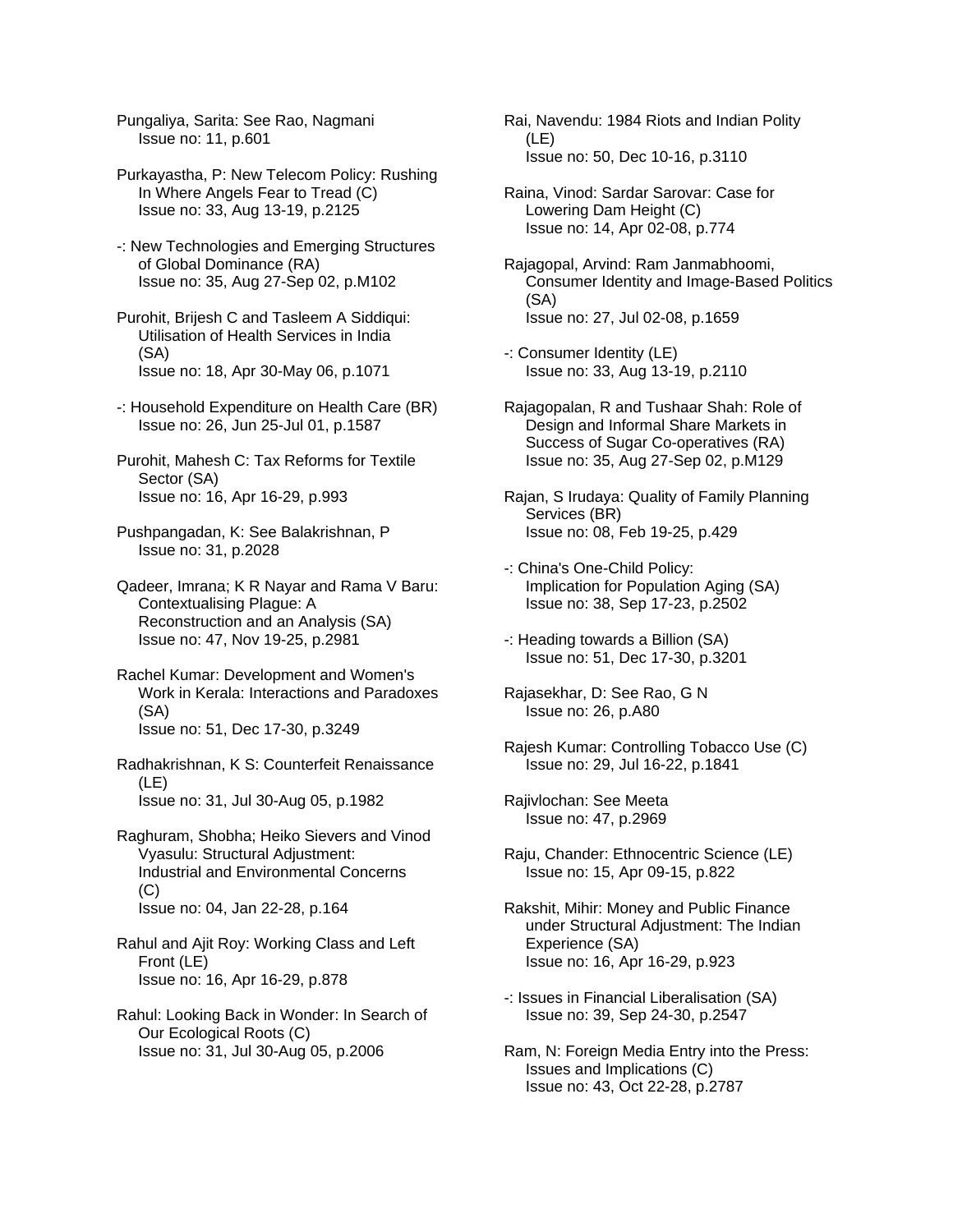Ramachandra, C: Kin Confusion (LE) Issue no: 47, Nov 19-25, p.2946

- -: On Bhutan (LE) Issue no: 29, Jul 16-22, p.1818
- Ramaiyer, Shailaja: See Jodhka, Surinder S Issue no: 53, p.3341
- Ramamurthi, T G: Lessons of Durban Riots (P) Issue no: 10, Mar 05-11, p.543
- Ramanathan, S: Greening the Desert the Israeli Way: Is It Good Economics? (C) Issue no: 09, Feb 26-Mar 04, p.476
- -: See Rathore, M S Issue no: 35, p.2272
- Ramaswamy, K V: Small-Scale Manufacturing Industries: Some Aspects of Size, Growth and Structure (RA) Issue no: 09, Feb 26-Mar 04, p.M13
- -: Policy for Small Industry (BR) Issue no: 41, Oct 08-14, p.2670
- Ramprasad, Vanaja: Conserving Biodiversity (C) Issue no: 43, Oct 22-28, p.2795
- -: Food and Survival (BR) Issue no: 49, Dec 03-09, p.3087
- Ranadive, Joy R: Gender Implications of Adjustment Policy Programme in India: Significance of the Household (RA) Issue no: 18, Apr 30-May 06, p.WS12
- Ranadive, Kanta: Market, Democracy and Unequal Relation (RA) Issue no: 05, Jan 29-Feb 04, p.PE2
- Rane, Wishvas: Dangerous Drugs (C) Issue no: 40, Oct 01-07, p.2587
- Rangarajan, Mahesh: Nuanced View of Swidden Cultivation (BR) Issue no: 39, Sep 24-30, p.2544
- Rani, K Geetha: Biased (LE) Issue no: 13, Mar 26-Apr 01, p.706
- Rao, Amiya: The Drama Called GATT (C) Issue no: 13, Mar 26-Apr 01, p.721

Rao, B Janardhan: Draft Forest Bill (LE) Issue no: 47, Nov 19-25, p.2946

- Rao, B Janardhan et al: Brutality on Adivasis (LE) Issue no: 50, Dec 10-16, p.3110
- Rao, C H Hanumantha: Reforming Agriculture in the New Context (SA) Issue no: 16, Apr 16-29, p.1005
- Rao, C H Hanumantha and Ashok Gulati: Indian Agriculture: Emerging Perspectives And Policy Issues (RA) Issue no: 53, Dec 31-06, p.A158
- Rao, G N and D Rajasekhar: Land Use Pattern and Agrarian Expansion in a Semi-Arid Region: Case of Rayalaseema in Andhra, 1886-1939 (RA) Issue no: 26, Jun 25-Jul 01, p.A80
- Rao, K Madhava and D Subbarao: Poverty Ratio as a Variable in the Devolution Formula (C) Issue no: 22, May 28-Jun 03, p.1324
- Rao, K Madhava and Duwuri Subbarao: Financial Restructuring at State Level (C) Issue no: 53, Dec 31-06, p.3305
- Rao, M Govinda: See Mundle, Sudipto Issue no: 44, p.2838
- -: See Sen, Tapas K Issue no: 16, p.969
- Rao, Mohan: An Imagined Reality: Malthusianism, Neo-Malthusianism and Population Myth (RA) Issue no: 05, Jan 29-Feb 04, p.PE40
- -: Plague: The Fourth Horseman (C) Issue no: 42, Oct 15-21, p.2720
- Rao, N Venugopal: Learning from a Legacy: How and What? (C) Issue no: 06, Feb 05-11, p.288
- Rao, Nagmani and Sarita Pungaliya: Human Concern or Convenience?: Dabate on Hysterectomies of Mentally Handicapped (C) Issue no: 11, Mar 12-18, p.601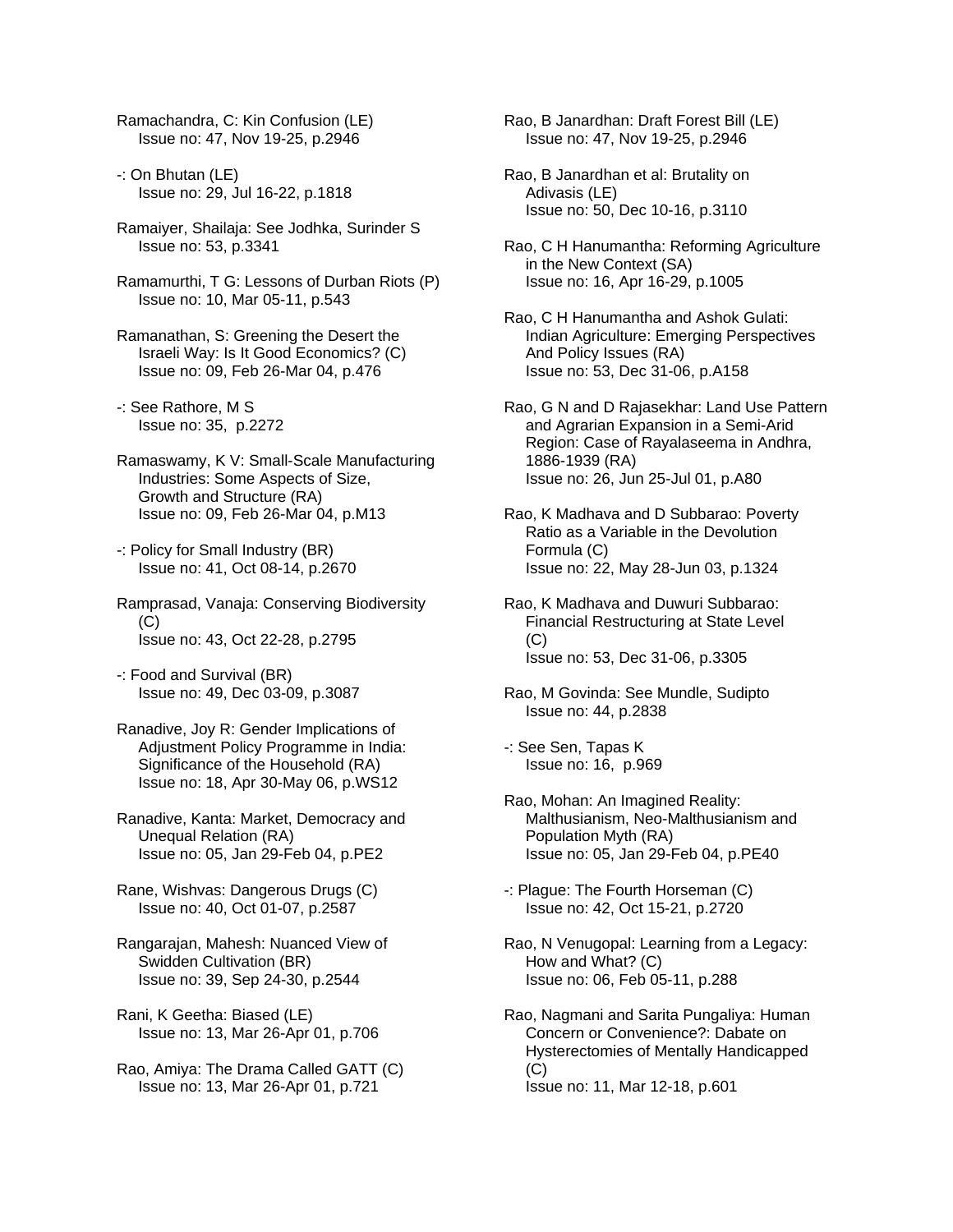Rao, P Parthasarathy: See Kelley, T G Issue no: 26, p.A89

- Rao, P R Seshagiri: See Gadgil, Madhav Issue no: 32, p.2103
- Rao, R S: New Institutional Economics, Marx and Marxism (RA) Issue no: 31, Jul 30-Aug 05, p.PE65
- Rao, S L: Labour Adjustment as a Part of Industrial Restructuring: Human Dimensions of Liberalisation (SA) Issue no: 06, Feb 05-11, p.313
- Rao, V M: Agriculture and Liberalisation: Some Implications for Development Policies (SA) Issue no: 16, Apr 16-29, p.999
- Rashid, Sadek: Mayoral Elections in Bangladesh: Consolidation of Ruling Classes (C) Issue no: 09, Feb 26-Mar 04, p.482
- Rath, Satyajit: Science and Technology: A Perspective for the Poor (P) Issue no: 45, Nov 05-18, p.2916
- Rathore, M S; V Ratna Reddy and S Ramanathan: Urban Water Supply in Rajasthan: Problems and Prospects (C) Issue no: 35, Aug 27-Sep 02, p.2272
- Ratnagar, Shereen: In Search of the Impossible: Archaeology (C) Issue no: 45, Nov 05-18, p.2901
- Ray, Alok: Foreign Capital in Asia-Pacific Region: Trends, Problems and Prospects (SA) Issue no: 43, Oct 22-28, p.2829
- Ray, Krishnendu: Crises, Crashes and Speculation: Hegemonic Cycles of Capitalist World-Economy and International Financial System (RA) Issue no: 31, Jul 30-Aug 05, p.PE86
- Ray, S Datta: Agricultural Growth in West Bengal (D) Issue no: 29, Jul 16-22, p.1883
- -: Growth of Agriculture in West Bengal (D) Issue no: 47, Nov 19-25, p.2999
- Ray, Sunil: Farm Non-Farm Interaction in a Labour Surplus Economy (RA) Issue no: 53, Dec 31-06, p.A171
- Raza, Moonis: Indian Muslims in Their Homeland (P) Issue no: 39, Sep 24-30, p.2540
- Reddy, V Ratna: Urbanisation in India: Disturbing Trends (BR) Issue no: 53, Dec 31-06, p.3323
- -: See Rathore, M S Issue no: 35, p.2272
- Reen, Vikramjit: Supreme Court and Terrorism (D) Issue no: 40, Oct 01-07, p.2631
- Rege, Sharmila: If this is Tuesday... it must be Social Roles: Sociology and Challenge of Gender Studies (D) Issue no: 19, May 07-13, p.1155
- -: Ghettoising Gender (LE) Issue no: 32, Aug 06-12, p.2042
- Rego, Stephen: Destructive Development and People's Struggles in Bastar (C) Issue no: 07, Feb 12-18, p.351
- Robinson, Rowena: The Cross: Contestation and Transformation of a Religious Symbol in Southern Goa (P) Issue no: 03, Jan 15-21, p.94
- Rosegrant, Mark W: See Kumar, Praduman Issue no: 53, p.A183
- Rosencranz, Armin: See Kibel, Paul Stanton Issue no: 27, p.1643
- Roy, A K: IISCO Privatisation: The Real Issue (C) Issue no: 20, May 14-20, p.1171
- -: Vaishali Verdict: Caste Politics Does Not Pay (C) Issue no: 28, Jul 09-15, p.1715
- -: Kamani to Kanoria: Marxists and Workers' Co-operatives (C) Issue no: 39, Sep 24-30, p.2533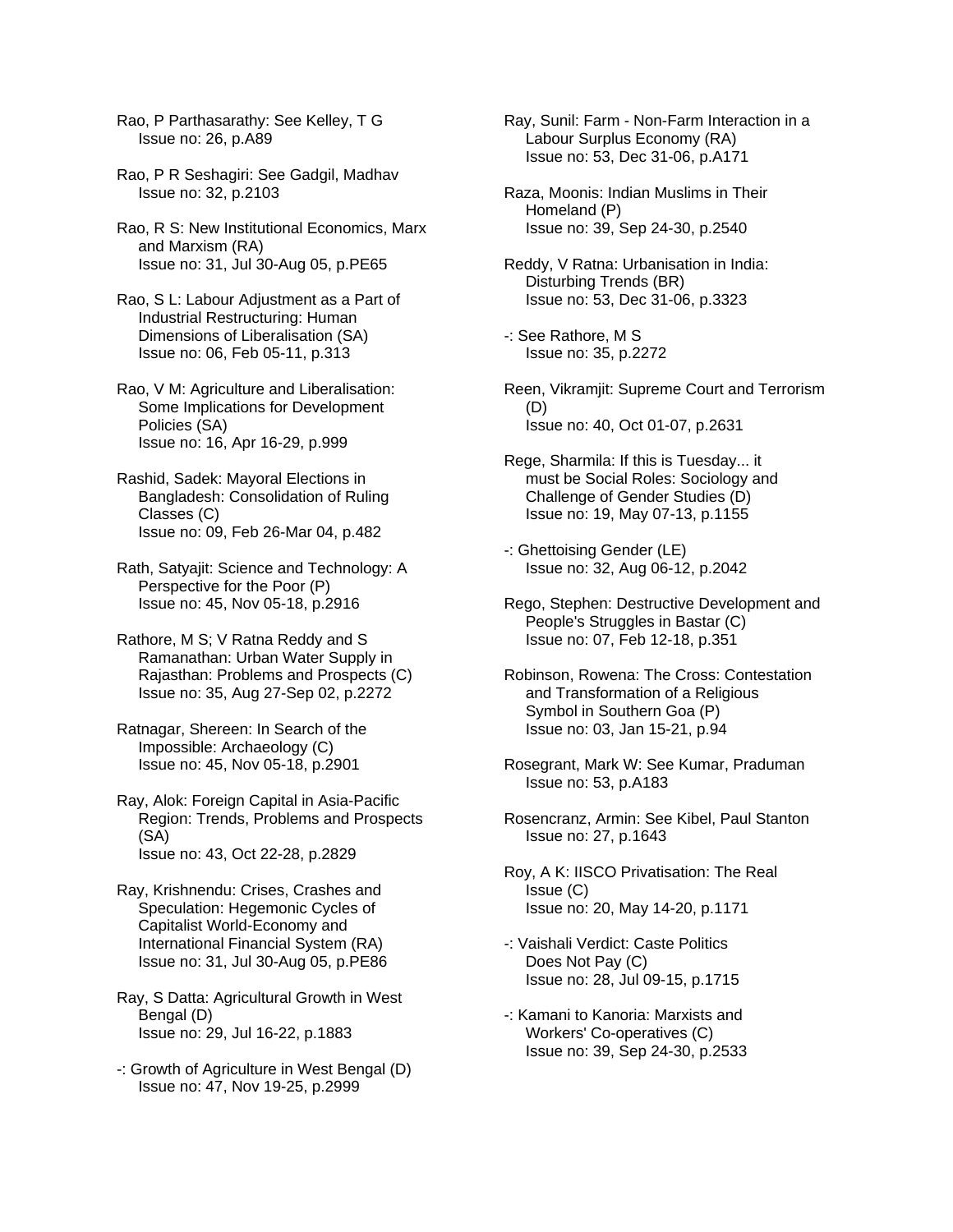- -: Jharkhand Area Autonomous Council: One Step Forward or Two Steps Back? (C) Issue no: 49, Dec 03-09, p.3065
- Roy, Ajit: National Relations in Soviet Union: Theory and Practice (SA) Issue no: 01, Jan 01-14, p.49
- -: Human Rights Issue and the Left (C) Issue no: 10, Mar 05-11, p.530
- -: Bankrupt Landlord's Bailiff: West Bengal (C) Issue no: 24, Jun 11-17, p.1440
- -: Uttarkhand and the Left's Irrelevance (C) Issue no: 40, Oct 01-07, p.2579
- -: Election without Issues (C) Issue no: 49, Dec 03-09, p.3064
- -: See Rahul Issue no: 16, p.878
- Roy, Aruna: See Singh, Shanker Issue no: 23, p.1377
- Roy, Biren: Human Rights Abuse Continues Unchecked: West Bengal (C) Issue no: 49, Dec 03-09, p.3071
- Roy, Dunu: Large Projects: For Whose Benefit? (C) Issue no: 50, Dec 10-16, p.3129
- Roy, S N: Labour under Left Front (LE) Issue no: 07, Feb 12-18, p.334
- Roy, Sumit: Structural Adjustment and African Development (BR) Issue no: 47, Nov 19-25, p.2976
- -: Structural Adjustment and African Development (BR) Issue no: 47, Nov 19-25, p.2976
- Roy, Tirthankar: British Rule and the Indian Village (BR) Issue no: 07, Feb 12-18, p.358
- -: Textiles: A Study in Intervention (BR) Issue no: 18, Apr 30-May 06, p.1067
- -: Mixed Bag on South Asian Development (BR) Issue no: 47, Nov 19-25, p.2980
- -: Peasantry and Debt (BR) Issue no: 49, Dec 03-09, p.3086
- Rudra, Ashok: See Bose, Sutapa Issue no: 04, p.199
- Rukmani, R: Urbanisation and Socio-Economic Change in Tamil Nadu, 1901-91 (SA) Issue no: 51, Dec 17-30, p.3263
- S, Rajeswari: The Food Question (BR) Issue no: 24, Jun 11-17, p.1455
- Sachidanand, Unita: Gender Question in Modern Japanese Literature (P) Issue no: 01, Jan 01-14, p.35
- Sachs, Ignacy: See Gowariker, Vasant Issue no: 23, p.1383
- Saggar, Mridul and Indranil Pan: SCs and STs in Eastern India: Inequality and Poverty Estimates (SA) Issue no: 10, Mar 05-11, p.567
- Saha, Anamitra and Madhura Swaminathan: Agricultural Growth in West Bengal in the 1980s: A Disaggregation by Districts and Crops (RA) Issue no: 13, Mar 26-Apr 01, p.A2
- Saha, Bibhas and Indranil Pan: Industrial Disputes in India: An Empirical Analysis (SA) Issue no: 18, Apr 30-May 06, p.1081
- Sahai, Suman: Intellectual Property Rights for Life Forms: What Should Guide India's Position (C) Issue no: 03, Jan 15-21, p.87
- -: GATT and Patenting of Micro Organisms (C) Issue no: 15, Apr 09-15, p.841
- -: Government Legislation on Plant Breeders' Rights (C) Issue no: 26, Jun 25-Jul 01, p.1573
- Sahoo, Manoj Kumar: Controlling Tobacco Use (LE) Issue no: 34, Aug 20-26, p.2178
- Saikia, Anup: Tension over Chakma Issue: Arunachal Pradesh (C) Issue no: 53, Dec 31-06, p.3311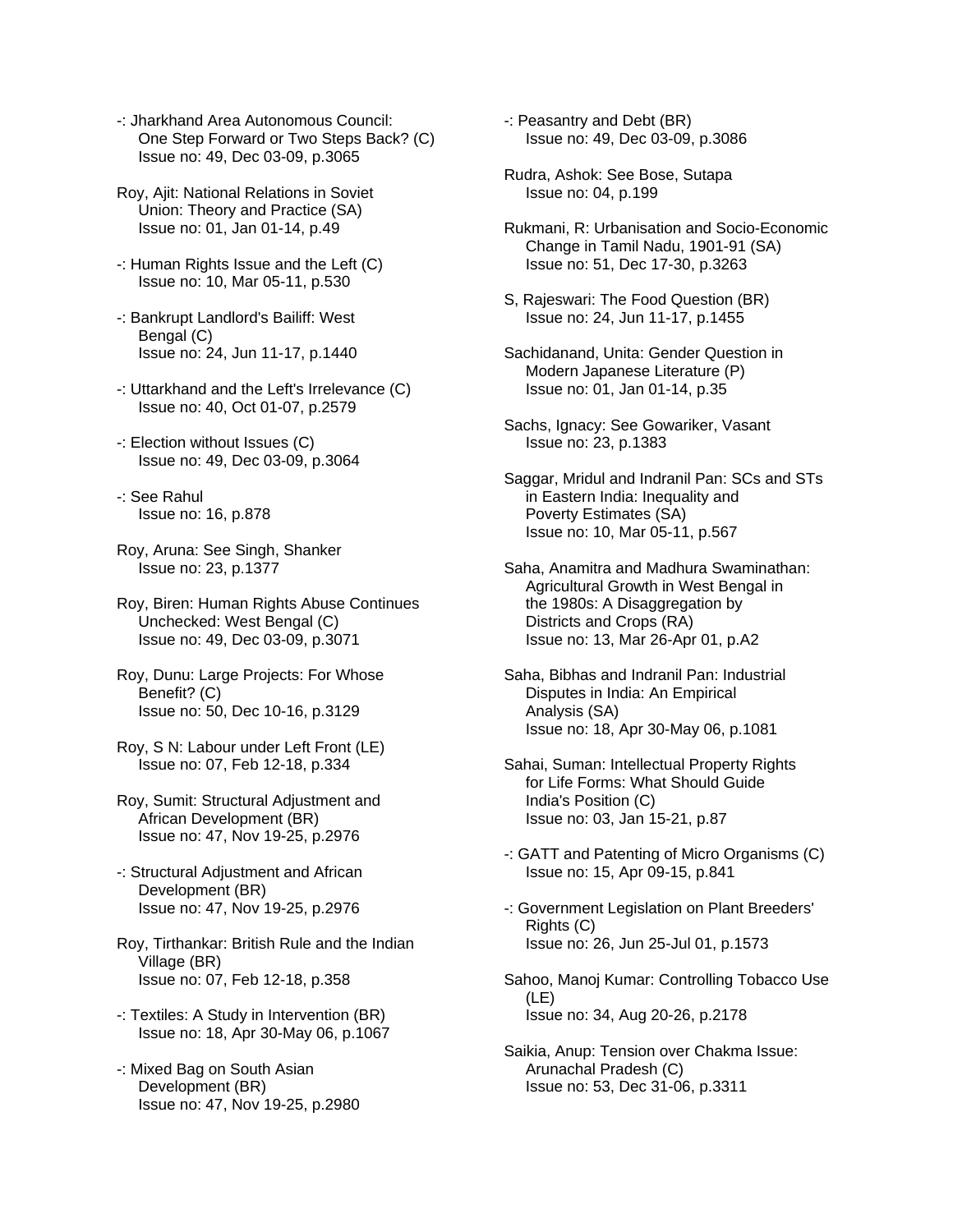- Sain, Ruby: Nutritional Status of Tribal Children in Birbhum District (C) Issue no: 25, Jun 18-24, p.1513
- Saldanha, Denzil: See Munshi, Indra Issue no: 49, p.3069
- Saleth, R Maria: Are Groundwater Markets Viable in Uttar Pradesh? (BR) Issue no: 11, Mar 12-18, p.606
- -: Towards a New Water Institution: Economics, Law and Policy (RA) Issue no: 39, Sep 24-30, p.A147
- Samanta, G P: See Nag, A K Issue no: 08, p.431
- Sandesara, J C: Restrictive Trade Practices in India, 1969-91: Experience of Control and Agenda for Further Work (SA) Issue no: 32, Aug 06-12, p.2081
- Sangvai, Sanjay: 'Nation', 'Nationalism' and Mega Projects (C) Issue no: 10, Mar 05-11, p.537
- -: People's Initiative to Solve Water Crisis in Saurashtra (C) Issue no: 34, Aug 20-26, p.2199
- Sankar, T L; R K Mishra and R Nandagopal: State Level Public Enterprises in India: An Overview (RA) Issue no: 35, Aug 27-Sep 02, p.M115
- Sankaran, T S: Electoral Reforms: A Farce and an Opportunity (C) Issue no: 27, Jul 02-08, p.1635
- Saradamoni, K: Women, Kerala and Some Development Issues (SA) Issue no: 09, Feb 26-Mar 04, p.501
- Sarangi, Prakash: From Metaphysical to Political: John Rawls' Revised Version of Liberalism (RA) Issue no: 23, Jun 04-10, p.1396
- Sarkar, A K: HRD Expenditure (LE) Issue no: 30, Jul 23-29, p.1886
- -: See Gupta, S P Issue no: 13, p.741
- Sarkar, Prabirjit: India's Balance of Payments and Exchange Rate Behaviour since 1971: A New Approach (SA) Issue no: 01, Jan 01-14, p.43
- -: Long-Term Behaviour of Terms of Trade of Primary Products vis-a-vis Manufactures: A Critical Review of Recent Debate (SA) Issue no: 26, Jun 25-Jul 01, p.1612
- -: Exchange Rate and Balance of Trade (D) Issue no: 35, Aug 27-Sep 02, p.2310
- Sarkar, Tanika: Imagining a Hindu Nation: Hindu and Muslim in Bankimchandra's Later Writings (SA) Issue no: 39, Sep 24-30, p.2553
- Sarker, P C: Regional Imbalances in Indian Economy over Plan Periods (SA) Issue no: 11, Mar 12-18, p.621
- Sarvananthan, Muttukrishna: Contraband Trade and Unofficial Capital Transfers between Sri Lanka and India (SA) Issue no: 30, Jul 23-29, p.1948
- Sastry, D U: M H Gopal: An Obituary (C) Issue no: 28, Jul 09-15, p.1717
- Sathe, S P: Notions of Justice (BR) Issue no: 15, Apr 09-15, p.854
- Sathyamurthy, T V: Assessing India's Political Economy (RA) Issue no: 29, Jul 16-22, p.1853
- Satyanarayana, K: Capital Adequacy Gaps for Banks: Problems and Prospects (RA) Issue no: 09, Feb 26-Mar 04, p.M37
- Sau, Ranjit: Foreign Direct Investment, Portfolio Investment and Macro-Economic Stability (SA) Issue no: 07, Feb 12-18, p.386
- -: On Inflation and Subsidy (SA) Issue no: 16, Apr 16-29, p.937
- -: Political Economics of World Capitalism (RA) Issue no: 31, Jul 30-Aug 05, p.PE70
- -: World Capitalism and Globalisation (SA) Issue no: 41, Oct 08-14, p.2677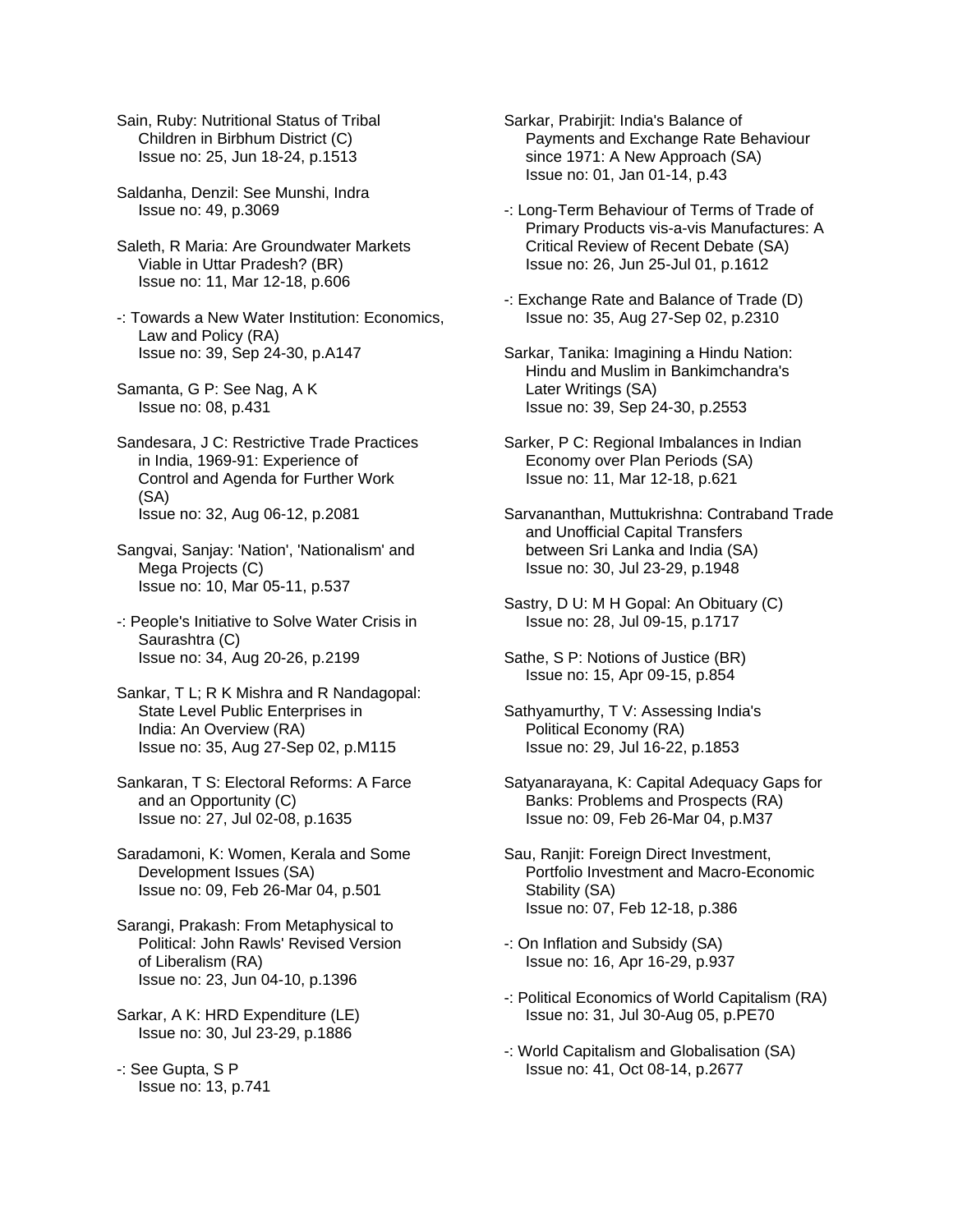Savitri, R: Fertility Rate Decline in Tamil Nadu: Some Issues (P) Issue no: 29, Jul 16-22, p.1850

Sawant, S D: Inflation and the Rural Poor (P) Issue no: 09, Feb 26-Mar 04, p.483

Saxena, Sadhna: Education Dilemma (C) Issue no: 21, May 21-27, p.1257

Seal, K C and P P Talwar: The Billion Plus Population: Another Dimension (P) Issue no: 36, Sep 03-09, p.2344

Sebastian, P A: Armed Forces and Rule of Law  $(C)$ Issue no: 09, Feb 26-Mar 04, p.477

Seethalakshmi, S: See Jodhka, Surinder S Issue no: 53, p.3341

Sen, Abhijit: See Nayyar, Deepak Issue no: 20, p.1187

Sen, Arup Kumar: A Sceptical Note on Secularism (D) Issue no: 19, May 07-13, p.1156

-: Political Reading of Calcutta Riots (LE) Issue no: 53, Dec 31-06, p.3294

Sen, Pronab: Telecommunications in India: Imperatives and Prospects (SA) Issue no: 44, Oct 29-Nov 04, p.2869

Sen, S R: Vote Power and Lobby Power (P) Issue no: 33, Aug 13-19, p.2138

-: Unfinished Task of Partition (P) Issue no: 41, Oct 08-14, p.2664

-: From GATT to WTO (P) Issue no: 43, Oct 22-28, p.2802

Sen, Sunanda: Dimensions of India's External Economic Crisis (SA) Issue no: 14, Apr 02-08, p.805

Sen, Sunanda and Hiranya Mukhopadhyay: Devaluation, Liberalisation and Structural Linkages between India's Foreign Trade and National Income (SA) Issue no: 36, Sep 03-09, p.2364

Sen, Tapas K; M Govinda Rao and Madanmohan Ghosh: Implications of 1994- 95 Budget for Growth and Stability (SA) Issue no: 16, Apr 16-29, p.969

Sengupta, Amit: New Drug Policy: Prescription for Mortgaging Drug Industry (C) Issue no: 39, Sep 24-30, p.2526

Seth, S P: Russo-Japanese Cold War (C) Issue no: 13, Mar 26-Apr 01, p.732

-: Japan's Constitutional Debate (C) Issue no: 16, Apr 16-29, p.907

-: China after Deng (C) Issue no: 20, May 14-20, p.1180

-: Clamp Down on Press in Indonesia (C) Issue no: 37, Sep 10-16, p.2407

-: Australia's Aboriginal Problem (C) Issue no: 41, Oct 08-14, p.2661

Shah, Ghanshyam: Identity, Communal Consciousness and Politics (SA) Issue no: 19, May 07-13, p.1133

-: Economy and Civic Authority in Surat (SA) Issue no: 41, Oct 08-14, p.2671

Shah, Jayesh: Humanscape Fellowships (LE) Issue no: 39, Sep 24-30, p.2510

Shah, Nandita et al: Structural Adjustment, Feminisation of Labour Force and Organisational Strategies (RA) Issue no: 18, Apr 30-May 06, p.WS39

Shah, Nandita: See Gothoskar, Sujata Issue no: 48, p.3019

Shah, Tushaar: See Rajagopalan, R Issue no: 35, p.M129

Shah, Udit: Lowering Height of Sardar Sarovar Dam: What Purpose Does It Serve? (C) Issue no: 12, Mar 19-25, p.667

Shahabuddin, Syed: Minority Identity and Its Discontents (D) Issue no: 15, Apr 09-15, p.876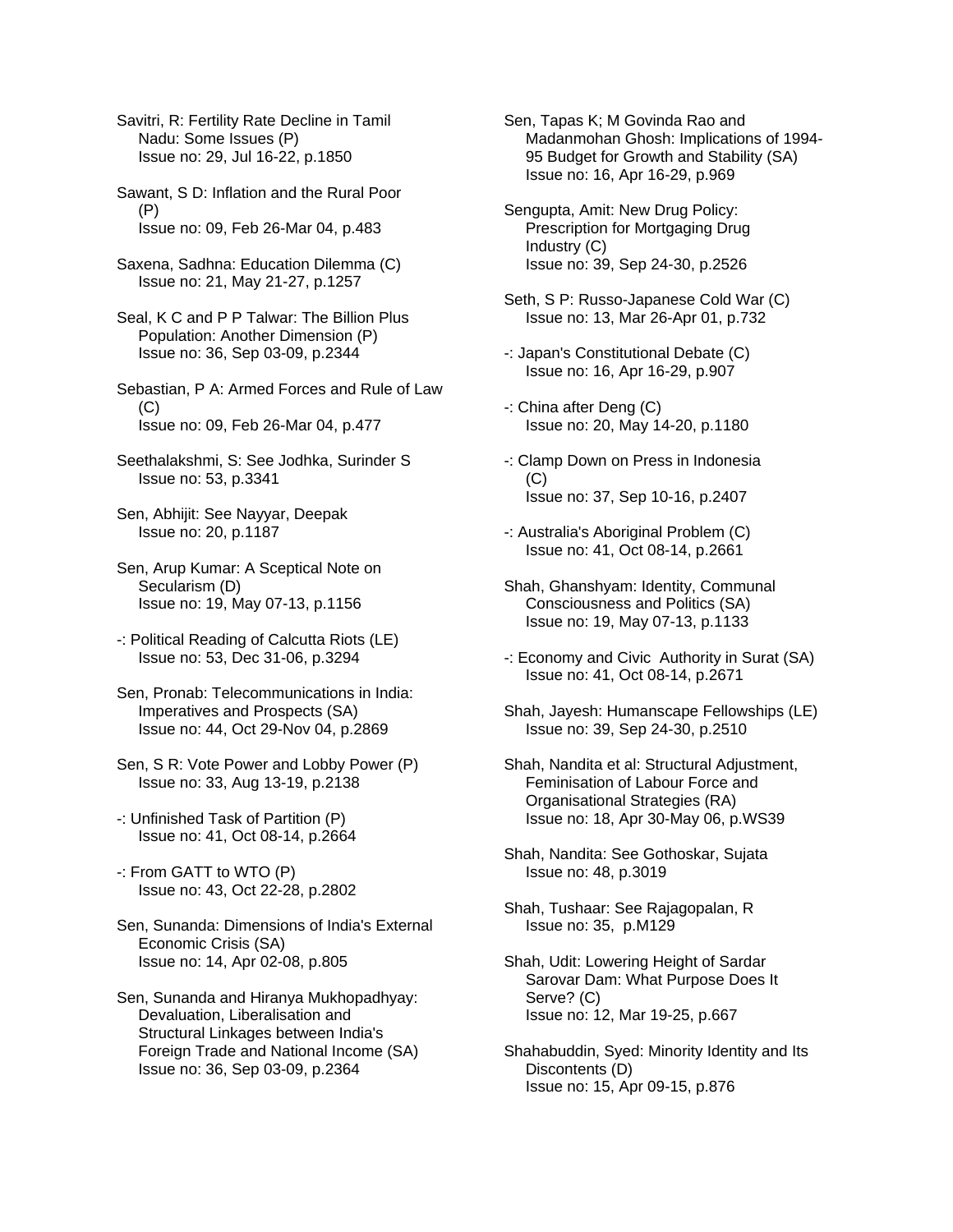Shankar, Kripa: Jawahar Rozgar Yojana: An Assessment (C) Issue no: 29, Jul 16-22, p.1845

Shanta, N: Estimates for Private Corporate Sector: A Note (SA) Issue no: 29, Jul 16-22, p.1874

Sharan, Anandi: Equity and Survival (LE) Issue no: 06, Feb 05-11, p.270

Sharma, Anil: See Gulati, Ashok Issue no: 29, p.1857

Sharma, H R: Distribution of Landholdings in Rural India, 1953-54 to 1981-82: Implications for Land Reforms (RA) Issue no: 13, Mar 26-Apr 01, p.A12

-: Distribution of Landholdings in Rural India, 1953-54 to 1981-82: Implications for Land Reforms (RA) Issue no: 39, Sep 24-30, p.A117

Sharma, Kumud: Gender, Environment and Structural Adjustment (RA) Issue no: 18, Apr 30-May 06, p.WS05

Sharma, S K: Improving Performance (LE) Issue no: 38, Sep 17-23, p.2454

-: Population and Prosperity (LE) Issue no: 40, Oct 01-07, p.2566

Sharma, Shalini: Caste and Justice (LE) Issue no: 21, May 21-27, p.1242

-: Triple Talaq (LE) Issue no: 31, Jul 30-Aug 05, p.1982

Shatrugna, M: Rising Son: Andhra Pradesh (C) Issue no: 20, May 14-20, p.1175

-: Kurnool By-Elections: Dismal Results for Congress(I) (C) Issue no: 28, Jul 09-15, p.1716

-: Financing Higher Education: Justice Punnayya Committee Report (C) Issue no: 32, Aug 06-12, p.2060

-: All Kapus as BCs: Reducing Reservation to a Farce: Andhra Pradesh (C) Issue no: 37, Sep 10-16, p.2397

-: Unfilled Posts Spark Dalit Protest: Osmania University (C) Issue no: 38, Sep 17-23, p.2475

-: P Shiv Shankar (LE) Issue no: 42, Oct 15-21, p.2702

-: Telugu Desam's Comeback Fight: Andhra Pradesh (C) Issue no: 43, Oct 22-28, p.2791

-: Caste Factor in Andhra Polls (C) Issue no: 47, Nov 19-25, p.2958

Sheikh, Arif: See Haque, Nadeem Ul Issue no: 24, p.1482

Shivamaggi, H B: Rural Co-operatives: Conditions for Success (BR) Issue no: 32, Aug 06-12, p.2079

Shiviah, M: New Realities, New Utopia: A Perspective on Convergence of 'Radicalism' (SA) Issue no: 06, Feb 05-11, p.305

Shukla P R: See Chandra, Pankaj Issue no: 09, p.M2

Shukla, S: Identity Crisis (LE) Issue no: 12, Mar 19-25, p.646

Shukla, S P: Resisting the World Trade Organisation: Agenda for Marrakesh (C) Issue no: 11, Mar 12-18, p.589

-: Amendment of Patents Act: Why Parliament Must Defeat It (C) Issue no: 50, Dec 10-16, p.3127

Shyam Sunder, K R: Strike Statistics: Conceptual Issues (SA) Issue no: 05, Jan 29-Feb 04, p.257

Siddiqui, Tasleem A: See Purohit, Brijesh C Issue no: 18, p.1071

Sievers, Heiko: See Raghuram, Shobha: Issue no: 04, p.164

Sikand, Yoginder: Teaching Aids Needed (LE) Issue no: 32, Aug 06-12, p.2042

-: Muslims and Mass Media (C) Issue no: 33, Aug 13-19, p.2134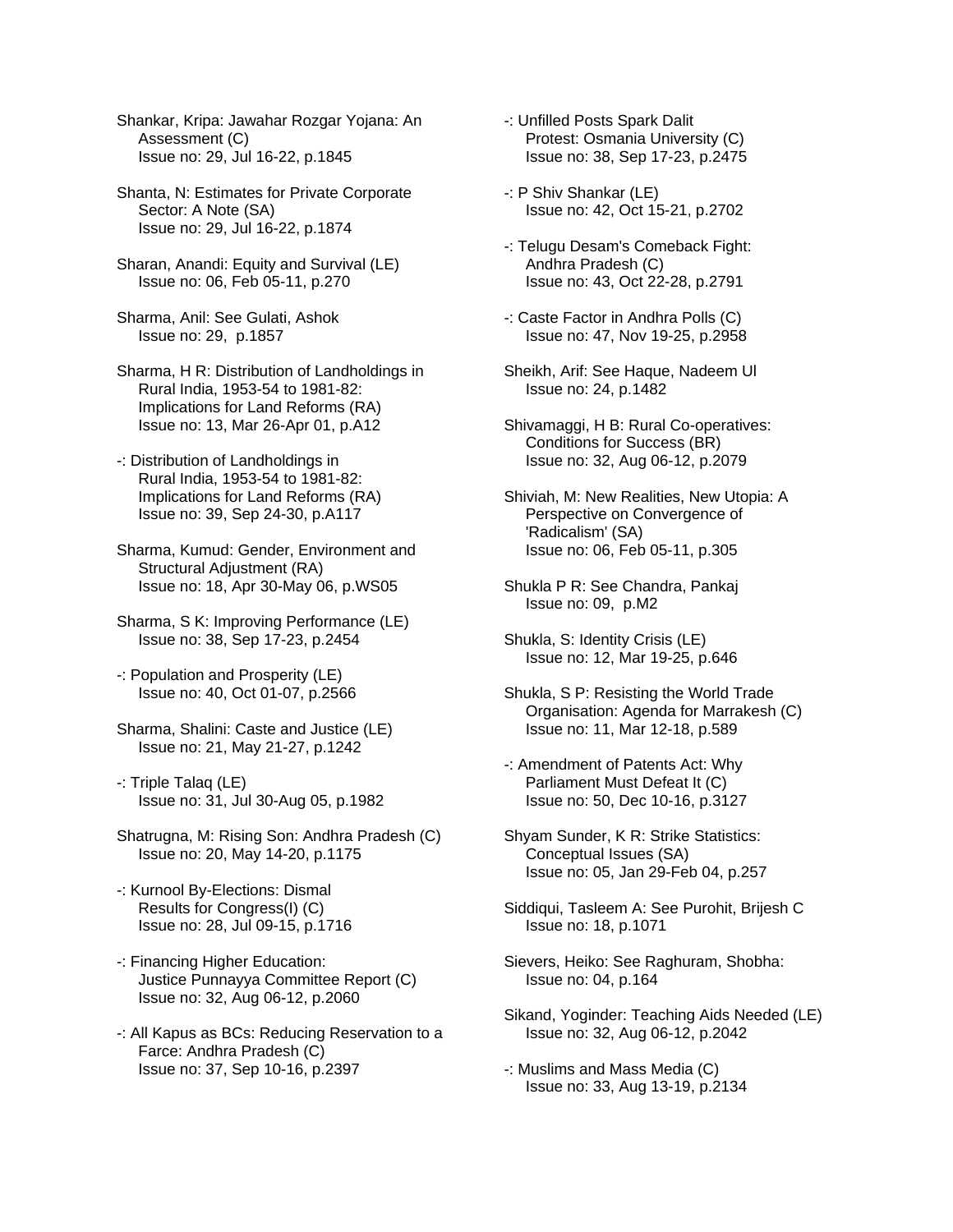Sikand, Yoginder and Manjari Katju: Mass Conversions to Hinduism among Indian Muslims (SA) Issue no: 34, Aug 20-26, p.2214

Simhadri, S S: Caste and Power (LE) Issue no: 04, Jan 22-28, p.142

Singh, Amrik: Planning University Expansion: How Not to DO It (C) Issue no: 12, Mar 19-25, p.657

- Singh, Depinder: Ills of University Education (LE) Issue no: 18, Apr 30-May 06, p.1038
- Singh, Gopal: Complexities of the Question of Sikh Nationality (SA) Issue no: 29, Jul 16-22, p.1877
- Singh, Narindar: Samuelson and Hitler (RA) Issue no: 05, Jan 29-Feb 04, p.PE25
- -: The GATTysburg Address (C) Issue no: 10, Mar 05-11, p.542
- Singh, Pritam: Krishna Bharadwaj (LE) Issue no: 10, Mar 05-11, p.514
- Singh, Rajender: Social Cost-Benefit Analysis of Investment in Irrigation (SA) Issue no: 20, May 14-20, p.1210
- Singh, Rustam: Man, Political Man, Political Theory (P) Issue no: 31, Jul 30-Aug 05, p.2011
- Singh, Shanker; Nikhil Dey and Aruna Roy: Child Marriage, Government and NGOs (C) Issue no: 23, Jun 04-10, p.1377
- Sinha, Anup: Economic Reforms and Macro-Economic Policy (SA) Issue no: 16, Apr 16-29, p.945
- Sinha, Dipankar: Media Tycoon as Development Guru (C) Issue no: 10, Mar 05-11, p.531
- -: Communication and Development (BR) Issue no: 18, Apr 30-May 06, p.1069
- -: World Cup USA: A Different Perspective (C) Issue no: 31, Jul 30-Aug 05, p.1996
- -: Evolving the Right Message (BR) Issue no: 41, Oct 08-14, p.2667
- Sinha, Rajeeva: Government Procurement and Technological Capability: Case of Indian Electrical Equipment Industry (RA) Issue no: 48, Nov 26-Dec 02, p.M142
- Sinha, Roopashri: Violation of Child Rights (C) Issue no: 41, Oct 08-14, p.2647
- Sinha, Sidharth: High Price-Earnings Ratio of Indian Stock Market and Investment by Foreign Financial Institutions (RA) Issue no: 22, May 28-Jun 03, p.M96
- Sitaraman, Sudha: Society and Science: Traditional Sciences Congress II (C) Issue no: 06, Feb 05-11, p.290
- -: Burdens of Interpretation: The case of Kannappa: Karnataka (C) Issue no: 24, Jun 11-17, p.1443
- Sivaramakrishnan, Arvind: A New Deal for Citizenship (BR) Issue no: 03, Jan 15-21, p.99
- Sivasubramaniyan, K: Decline of Tank Irrigation (BR) Issue no: 09, Feb 26-Mar 04, p.486
- -: Towards Revival of Small Water Bodies (BR) Issue no: 30, Jul 23-29, p.1936
- Soman, Krishna: Trends in Maternal Mortality  $(C)$ Issue no: 44, Oct 29-Nov 04, p.2859
- Sridharan, E: Japan's Changing Political Economy: Domestic Roots of Changing International Relations (SA) Issue no: 37, Sep 10-16, p.2418
- Srinivas, K Bindu: Narmada Bonds (LE) Issue no: 13, Mar 26-Apr 01, p.706
- Srinivas, K Ravi: Power without Accountability: Draft Bill on Plant Breeders' Rights (C) Issue no: 13, Mar 26-Apr 01, p.729
- Srinivas, M N: Field-work in Sociology (LE) Issue no: 05, Jan 29-Feb 04, p.210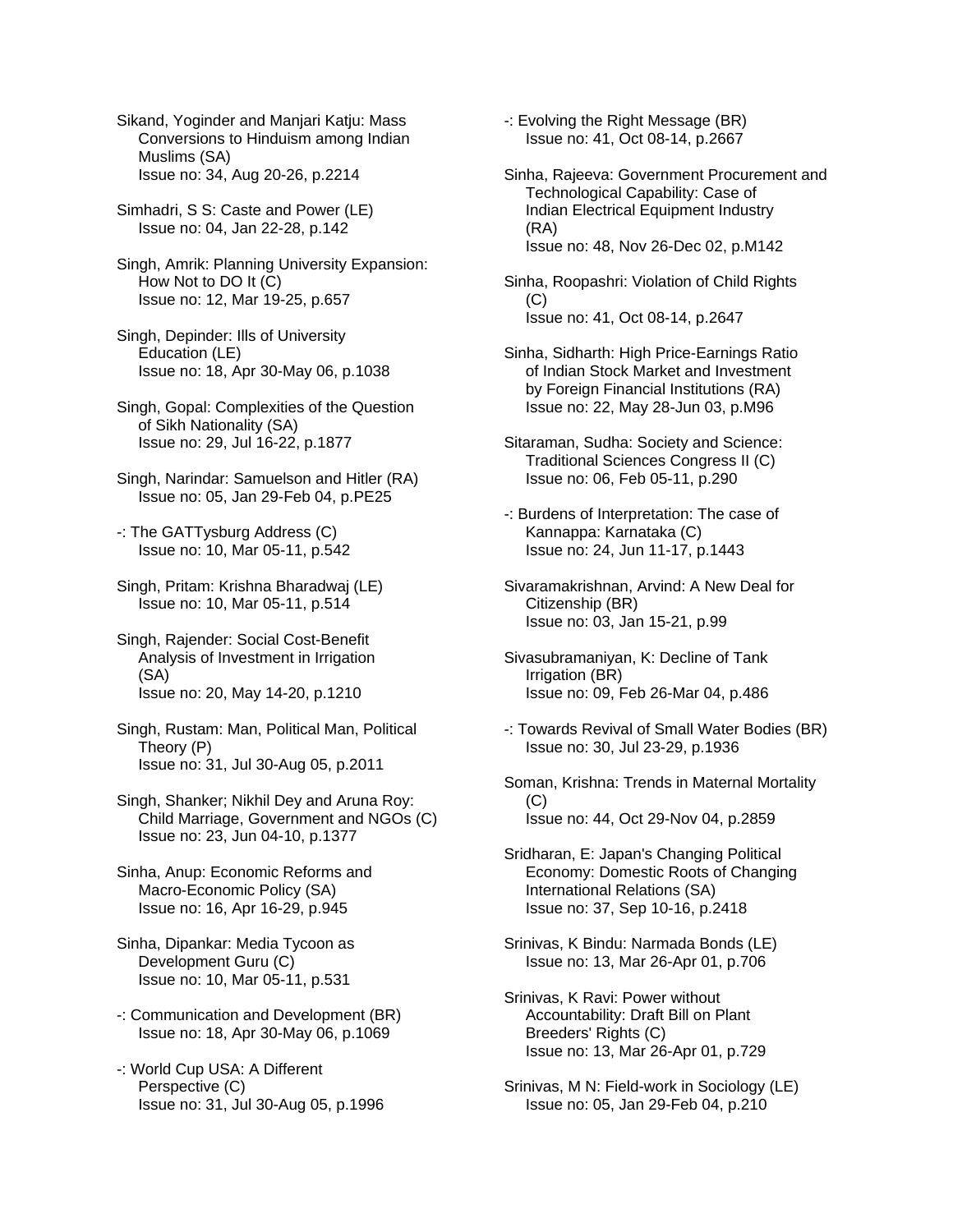Srinivas, S V: Roja in Law and Order State (D) Issue no: 20, May 14-20, p.1225

- Srinivasan, Bina: Dissent and Democratic Practice: Attack on NBA Office (C) Issue no: 18, Apr 30-May 06, p.1058
- -: Pro-Dam Groups Obstruct Officials: Narmada Project (C) Issue no: 25, Jun 18-24, p.1508
- Srinivasan, K: Sex Ratios: What They Hide and What They Reveal (SA) Issue no: 51, Dec 17-30, p.3233
- Srinivasan, K V: Why Scientism Beats a Retreat (LE) Issue no: 21, May 21-27, p.1242
- Srinivasulu, K: Centrality of Caste: Understanding UP Elections (C) Issue no: 04, Jan 22-28, p.159
- -: Handloom Weavers' Struggle for Survival: Andhra Pradesh (C) Issue no: 36, Sep 03-09, p.2331
- -: BSP and Caste Politics (C) Issue no: 40, Oct 01-07, p.2583
- Srivastava, Ranjan: CPI (ML) in Uttarkhand (LE) Issue no: 45, Nov 05-18, p.2886
- Steiger, Stephen: Czech Trade Unions under Pressure (C) Issue no: 24, Jun 11-17, p.1449
- Studdert-Kennedy, Gerald: The Imperial Elite (BR) Issue no: 28, Jul 09-15, p.1722
- Subbarao, D: Calculating the Fiscal Deficit (D) Issue no: 35, Aug 27-Sep 02, p.2311
- -: See Rao, K Madhava Issue no: 22, p.1324
- Subbarao, Duwuri: See Rao, K Madhava Issue no: 53, p.3305
- Subrahmanian, K K and P Mohanan Pillai: Liberalisation and Small Industry: Need for New Growth Strategy in Kerala (SA) Issue no: 33, Aug 13-19, p.2168
- Subrahmanyam, V: Koyyur Episode: The Real Questions (D) Issue no: 07, Feb 12-18, p.388
- Subramaniam, K: Science and Ethics in Public Decision-Making: Case of Big Dams (SA) Issue no: 14, Apr 02-08, p.813
- Subramaniam, Mangala: Designing Wood-Fired Cooking Stoves: Where is the Woman? (C) Issue no: 20, May 14-20, p.1176
- Sundaramurthy, N: NEP and Trade Union Response (D) Issue no: 25, Jun 18-24, p.1551
- Suresh, H: Dismal State of Latur Rehabilitation (LE) Issue no: 41, Oct 08-14, p.2634
- Surya: Oppose State Violence! (LE) Issue no: 22, May 28-Jun 03, p.1310
- Suryanarayana, M H: Urban Bias in PDS (D) Issue no: 09, Feb 26-Mar 04, p.510
- Sutherland, Sally J: Suttee, Sati, and Sahagamana: An Epic Misunderstanding? (SA) Issue no: 26, Jun 25-Jul 01, p.1595
- Svendsen, Mark: See Gulati, Ashok Issue no: 26, p.A72
- Swaminathan, Madhura: Food for People: Limits of Reform (BR) Issue no: 39, Sep 24-30, p.2543
- -: See Saha, Anamitra Issue no: 13, p.A2
- Swaminathan, Padmini: Where Are the Entrepreneurs?: What the Data Reveal for Tamil Nadu (RA) Issue no: 22, May 28-Jun 03, p.M64
- Swarup, R: Excellence Relegated to Mediocrity (D) Issue no: 04, Jan 22-28, p.208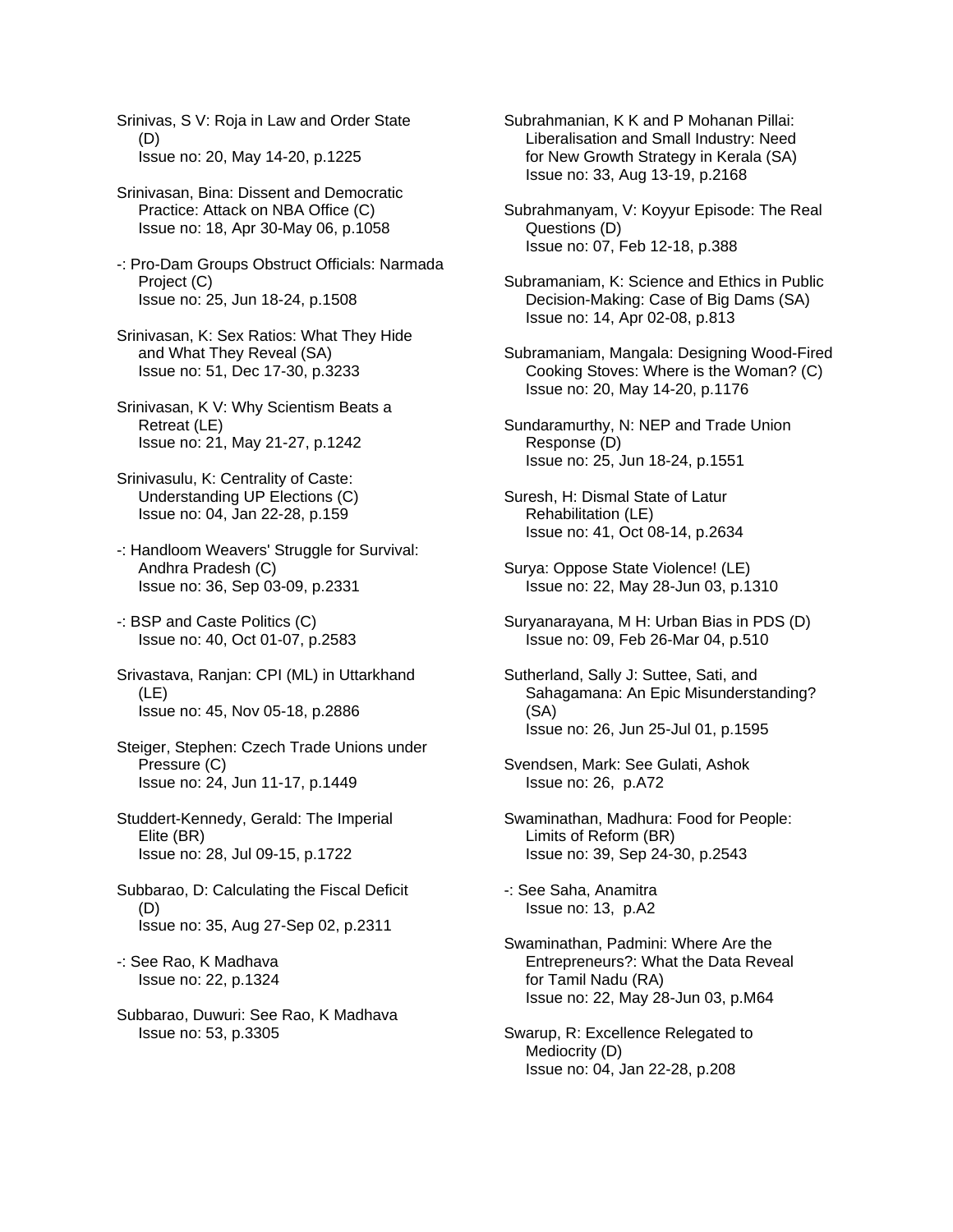Tada, P R: Oppressed Tribals (LE) Issue no: 22, May 28-Jun 03, p.1310

- Tadas, Gopal: See Nambiar, R G Issue no: 42, p.2741
- Talib, Mohammad: Explanation in Social Sciences (BR) Issue no: 36, Sep 03-09, p.2350
- Talwar, P P: See Seal, K C Issue no: 36, p.2344
- Tarkunde, V M: Final GATT Agreement: An Assessment (D) Issue no: 36, Sep 03-09, p.2378
- Taylor, Lance: Economic Reform: India and Elsewhere (SA) Issue no: 34, Aug 20-26, p.2209
- Teunissen, Paul: PDS Reform (LE) Issue no: 14, Apr 02-08, p.762
- -: HRD Expenditure (LE) Issue no: 24, Jun 11-17, p.1426
- -: HRD Expenditure (LE) Issue no: 37, Sep 10-16, p.2382
- Thomas, P et al: Dunkel Text: Implications for Rural Sector (RA) Issue no: 13, Mar 26-Apr 01, p.A42
- Tigga, Ranjit: Netarhat Field-Firing Range: Tribals in Danger (C) Issue no: 08, Feb 19-25, p.410
- Tilak, Jandhyala B G: The Pests Are Here to Stay: Capitation Fee in Disguise (C) Issue no: 07, Feb 12-18, p.348
- Timberg, Thomas A: Politics and Business in Bangladesh (BR) Issue no: 48, Nov 26-Dec 02, p.3033
- Torgal, Vijayakumar: See Deshpande, S V Issue no: 33, p.2132
- Tristram, Philippa: The Mind's Bright Mirror (BR) Issue no: 01, Jan 01-14, p.39
- -: Looking the Other Way: At Western 'Doublethink' (SA) Issue no: 53, Dec 31-06, p.3333

Trivedi, H R: Whose Interests? (LE) Issue no: 11, Mar 12-18, p.578

- Trivedi, Prajapati: Improving Government Performance: What Gets Measured, Gets Done (RA) Issue no: 35, Aug 27-Sep 02, p.M109
- Tulpule, Bagaram: Industrial Sickness and Corporate Restructuring (C) Issue no: 15, Apr 09-15, p.833
- -: Poor Addition to a Rich Literature (BR) Issue no: 38, Sep 17-23, p.2488
- Tyabji, Nasir: Political Economy of Secularism: Rediscovery of India (SA) Issue no: 28, Jul 09-15, p.1798
- Uberoi, Patricia: Sociology, Gender, Family Studies: Regressive Incorporations (D) Issue no: 27, Jul 02-08, p.1686
- Unnikrishnan, S: Biological Parks, Forest Fires (C) Issue no: 08, Feb 19-25, p.415
- Upadhya, Carol: Beyond Gender (BR) Issue no: 45, Nov 05-18, p.2922
- Upadhya, Ghanashyam: See Nag, Ashok K Issue no: 14, p.819
- Upendranadh, C; M Vijayabaskar and Vinod Vyasulu: Industrial Growth and Structure: Analysis of Manufacturing Sector in Karnataka (RA) Issue no: 48, Nov 26-Dec 02, p.M157

Uraizee, A S: See Masud, Iqbal Issue no: 23, p.1362

- Vaidyanathan, A and Manabi Majumdar: Variations in Educational Performance in Tamil Nadu (SA) Issue no: 35, Aug 27-Sep 02, p.2290
- Vaidyanathan, A: Transferring Irrigation Management to Farmers (C) Issue no: 47, Nov 19-25, p.2965
- -: Employment Situation: Some Emerging Perspectives (SA) Issue no: 50, Dec 10-16, p.3147